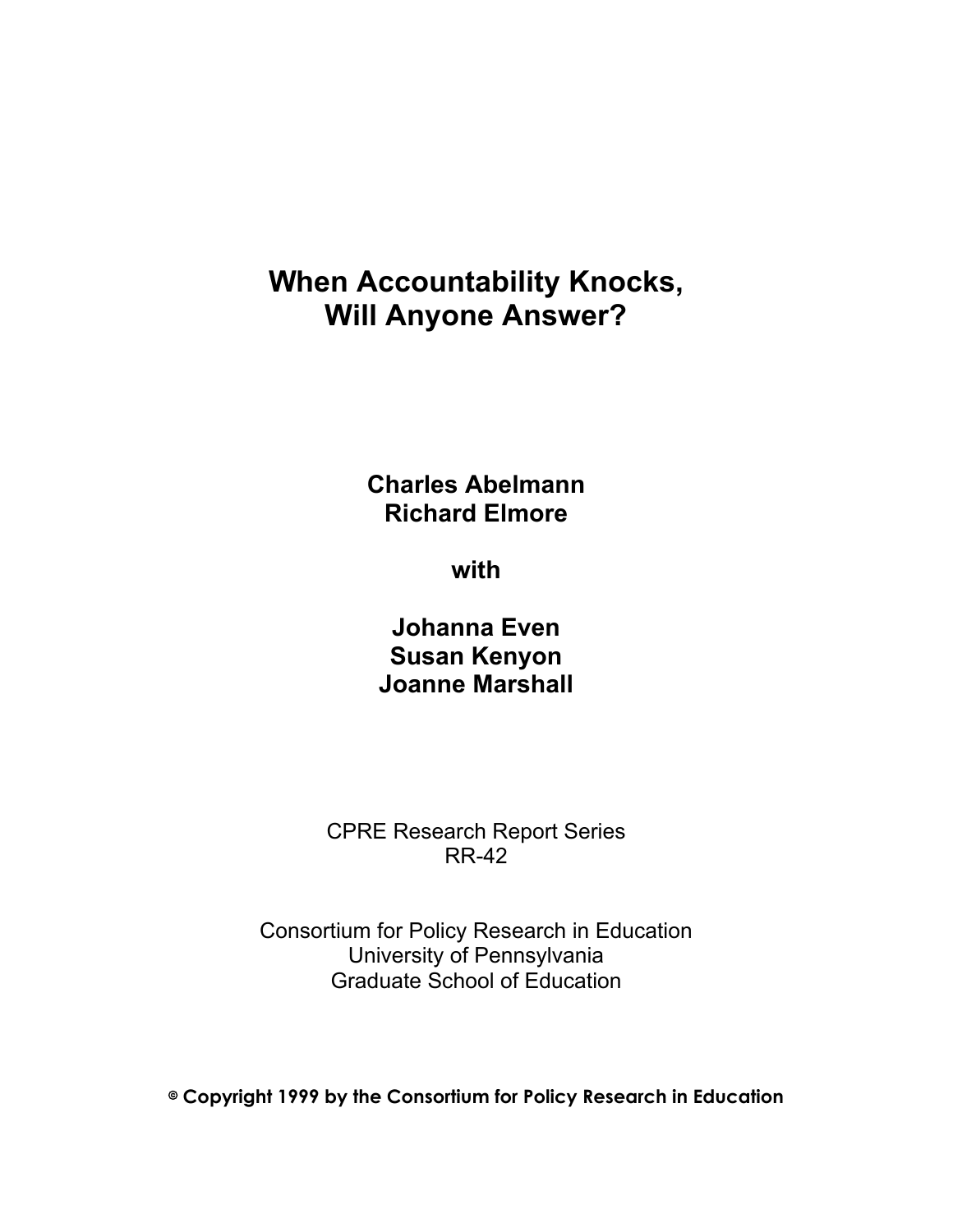## **The Problem: External Accountability and School Variability**

The same for increased school accountity is a distinctive hallmark of the p period of educational reform. Accounting a persently defined in state local educational policy, includes four major ressure for increased school accountability is a distinctive hallmark of the present period of educational reform. Accountability, as presently defined in state and ideas: the school is the basic unit for the delivery of education and hence the primary place where teachers and administrators are held to account; schools are primarily accountable for student performance, generally defined as measured achievement on tests in basic academic subjects; school-site student performance is evaluated against externally-set standards that define acceptable levels of student achievement as mandated by states or localities; and evaluation of school performance is typically accompanied by a system of rewards, penalties, and intervention strategies targeted at rewarding successful schools and remediating or closing low-performing schools  $(Ladd, 1996).$ <sup>1</sup>

These accountability policies are typically directed toward individual schools or teachers, and increasingly, students, as in Texas, New York, Virginia, and Florida where exit exams or proficiency requirements are central to educational reform policies. Coupled with these new accountability systems, states and localities often are pursuing policies such as charter schools and choice programs that move schools outside the existing bureaucratic structure and are intended to sharpen the focus on academic quality and student performance. Growing political and fiscal pressure on schools lies behind this conception of accountability. The political pressure stems from the increasing visibility of school performance as a policy issue at the state and local levels and the increasing capacity of states and localities to measure and monitor student achievement. The fiscal pressure derives from heightened awareness

about educational expenditures as a component of state and local budgets. Further, the results of the Third International Mathematics and Science Study (TIMSS) and the National Assessment of Educational Progress have fueled public concern over what American students are taught and know, in comparison with students from other countries.<sup>2</sup> Taken together, these pressures have created strong incentives for elected state legislators and local school board members as well as local administrators to take a continuing interest in school performance.

Nested within these developing external accountability systems are real schools: schools that have their own distinctive organizational characteristics and problems; schools that have unique student populations; schools situated in diverse and particular communities; and schools with their own institutional histories. The reality of particular schools belies the pressure for uniformity behind the emerging external accountability systems. External accountability systems assume a world in which *all* schools are held to the same expectations for student performance. The world that school administrators and teachers see, however, is bounded by their particular settings, by their own conceptions of who they are, who they serve, what they expect of students, and what they think of as good teaching and learning.

The long-term fate of educational reform, as it is presently conceived, lies largely in this tension between the uniform requirements of external accountability systems and the particularities of real schools. The new educational accountability systems will succeed or fail to the degree that they are designed with knowledge of how schools vary in their own conceptions of accountability.

Part of what we hoped to learn in this study, the first phase of a five-year research project, was the *language of* accountability as it is used and operationalized in schools. Therefore, we have chosen not to adopt the more precise definitions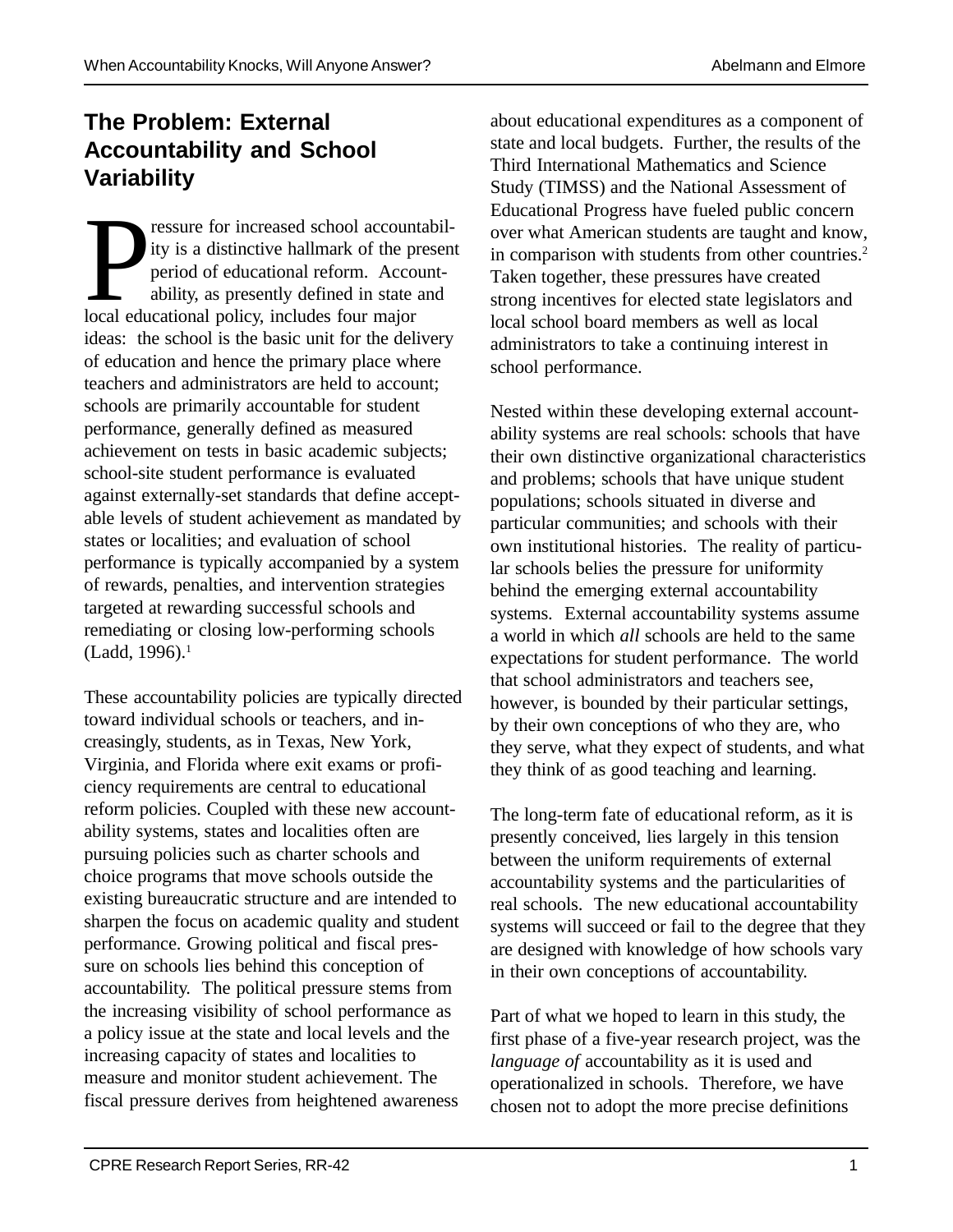of accountability present in the literature on school reform, but to leave the definitions as open as possible.

This study is focused primarily on schools and how they construct their own conceptions of accountability. We chose this focus for conceptual and practical reasons. First, we are interested in understanding how teachers, administrators, students, and parents think about and behave toward accountability issues in schools, apart from how they respond to new external accountability systems. Schools function, in part, as accountability systems in their own right, and these systems are worth understanding in and of themselves. Second, we are interested in learning, from the variations we observe among schools, about the range of responses that schools of various types formulate to the problem of accountability. To the degree that schools vary in their responses to the accountability problem, we learn something about how conceptions of accountability are formed and how they change in the daily life of schools. Third, we are ultimately interested in joining our research on school-level accountability with research on external accountability systems to understand the sources of school-site variation in response to state and local accountability structures.

## **A Working Theory of School-Site Accountability: Responsibility, Expectations and Accountability**

Our research on school-site accountability was exploratory and formative in nature.<sup>3</sup> Our objective was to learn as much as we could about how people in schools actually think about accountability in their daily work. To do this, we conducted case studies in a diverse sample of 20 schools, roughly half located in a major metropolitan area on the east coast of the United States and roughly half located in another metropolitan area on the west coast. The school sample was intentionally constructed to maximize the likelihood that schools would vary in their conceptions

of accountability. For example, we chose public comprehensive elementary and secondary schools, Catholic parochial elementary and secondary schools, independent private schools, charter schools, and public schools operating under special administrative arrangements. We also chose schools on the basis of variations in communities— schools serving predominantely affluent or poor communities, as well as urban and suburban locations. And we chose schools on the basis of their size and the diversity of their student population. It is important to note that none of these schools were located in a strong external accountability environment. In this exploratory study, we looked at schools in states and districts where strong accountability was just coming on line.

We spent the equivalent of two weeks in each school. Two researchers at each site observed classes, conducted focus groups with parents and students, and interviewed teachers and faculty. The interview protocol we used in conversations with teachers and administration (included in Appendix 1) was based upon a working theory described below. The protocol includes direct, indirect, and hybrid questions, labeled according to how explicitly the accountability issue is addressed. In general, researchers relied upon the indirect and hybrid questions, and found that responses to these questions flowed more freely than with the direct line of questions. Interviews with teachers were preceded by observation of a math or English lesson. This common point of departure provided the basis upon which to ask teachers "to whom, for what, and how" are you accountable in your daily teaching practice.

To structure our field research in these case study schools, we developed a relatively simple working theory which we have continued to elaborate over the course of our research.<sup>4</sup> It continues to be a working theory in the sense that we will rework it as we understand more about how schools grapple with accountability.

The working theory begins from a set of four key premises. The first premise is that schools actu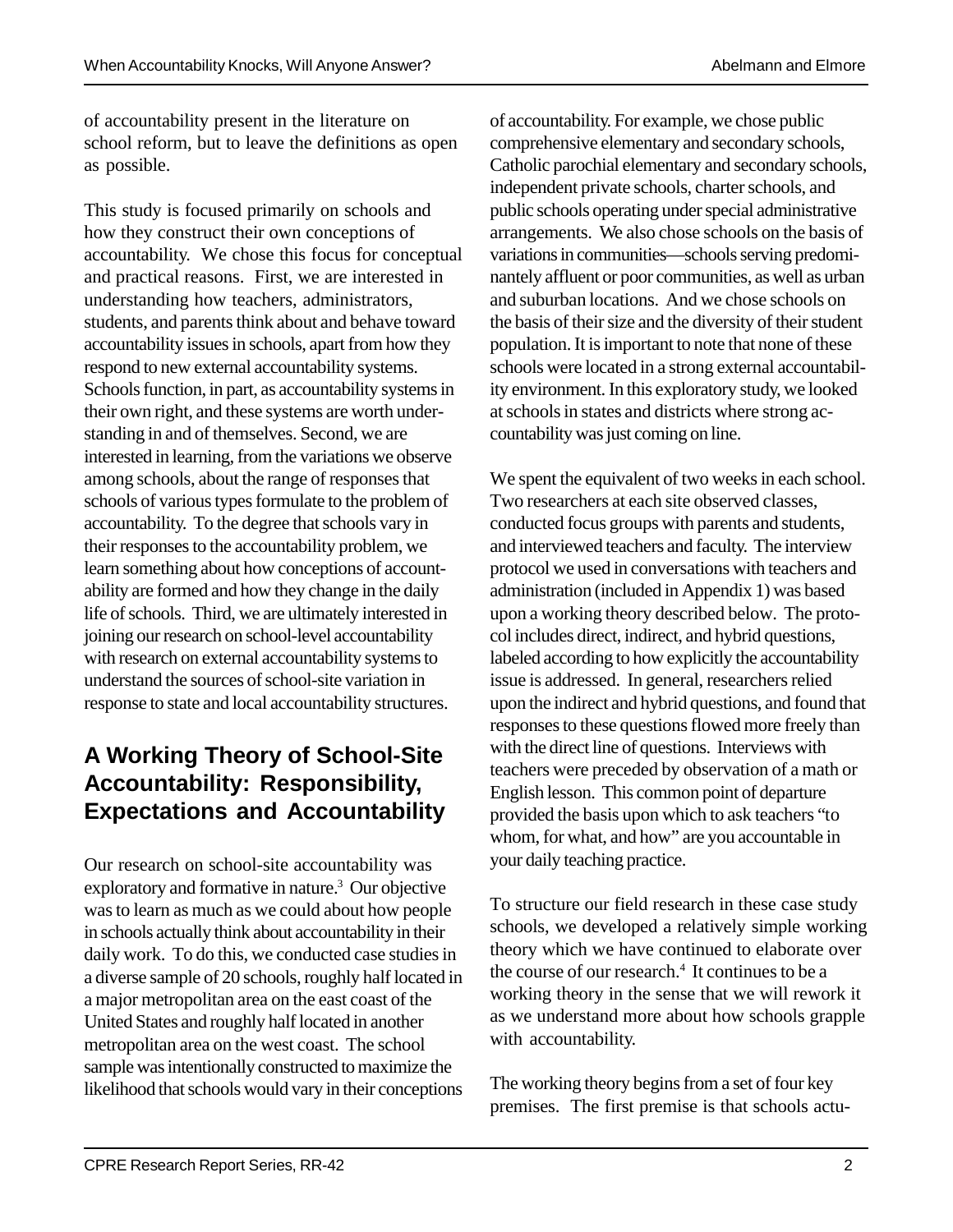ally have conceptions of accountability embedded in the patterns of their day-to-day operations, whether they acknowledge these patterns explicitly or not.<sup>5</sup> In order for schools to function, in other words, they have to establish channels, both formal and informal, through which individuals and the school as a whole may provide an account of behavior. How, for what, and to whom this account is given may vary from school to school. The second premise is that these school-site conceptions of accountability are organic; they are built out of the raw material of human interactions around the work of teaching and learning and running an organization. Though it may not be explicitly articulated, we assume that basic notions of what it means to be a school— assumptions about how schools, in the most general sense, operates— are influential upon teachers', administrators', parents' and students' conceptions of accountability in their particular context.<sup>6</sup> Schein (1992) describes this group culture as "a pattern of basic, shared assumptions that the group learned as it [solves] its problems of external adaptation and internal integration . . . " A school's conception of accountability, then, can be revealed in the way teachers, administrators, students, and parents talk about fundamental issues of schooling. The third premise is that participants in schools are active agents in the creation of the conceptions of accountability under which they operate, and they can be active agents in changing these conceptions. Whether consciously aware of it or not, teachers, administrators, students, and parents act out their conceptions of accountability in their daily work; these conceptions, while relatively stable, can be changed, either in response to external pressure or out of intentional action at the school level. A fourth premise is that formal, *external* accountability systems are only one among many that influence a school's *internal* conception of accountability. Schools form their conceptions of accountability from a variety of sources, including individual teachers' and administrators' beliefs about teaching and learning, their shared conceptions of who their students are, the routines they develop for getting their work done, and external expectations from parents, communities and the administrative agencies under which they work.

Our working theory posits a set of relationships among three factors: individual conceptions of *responsibility*; shared *expectations* among school participants and stakeholders; and *internal and external accountability* mechanisms. An individual school's conception of accountability, in our view, grows from the relationship among these three factors (Wagner, 1989).

#### **Responsibility**

Individuals who are parties to schooling— teachers, administrators, students, and parents— have their own personal values that define their responsibilities toward others. Teachers, for example, may have strong views about their personal responsibility for student learning, or the degree to which students and their families share this responsibility. Administrators may feel personally responsible for influencing teachers' instructional practice in particular ways, or they may locate responsibility for instructional practice primarily with teachers. The distinguishing characteristic of responsibility, in other words, is that it is personal and individual in nature and it stems from the values and beliefs of individuals. Individual conceptions of responsibility may come from a number of sources— from the life experience and moral background of the individuals, from their education and training, from their beliefs about the social determinants of student learning, and from their interaction with others. From the perspective of our working theory, we do not assume that individuals' conceptions of responsibility come mainly from their work environment or from formal accountability systems. Instead, subscribing to Lortie's (1975) assertion that teaching occurs primarily in isolation, we assume that organizational and external influences *may* play a part in teachers' perceptions of their role, but that individual values are *certainly* influential.

For example, individual English teachers may have strong beliefs about what constitutes a good essay,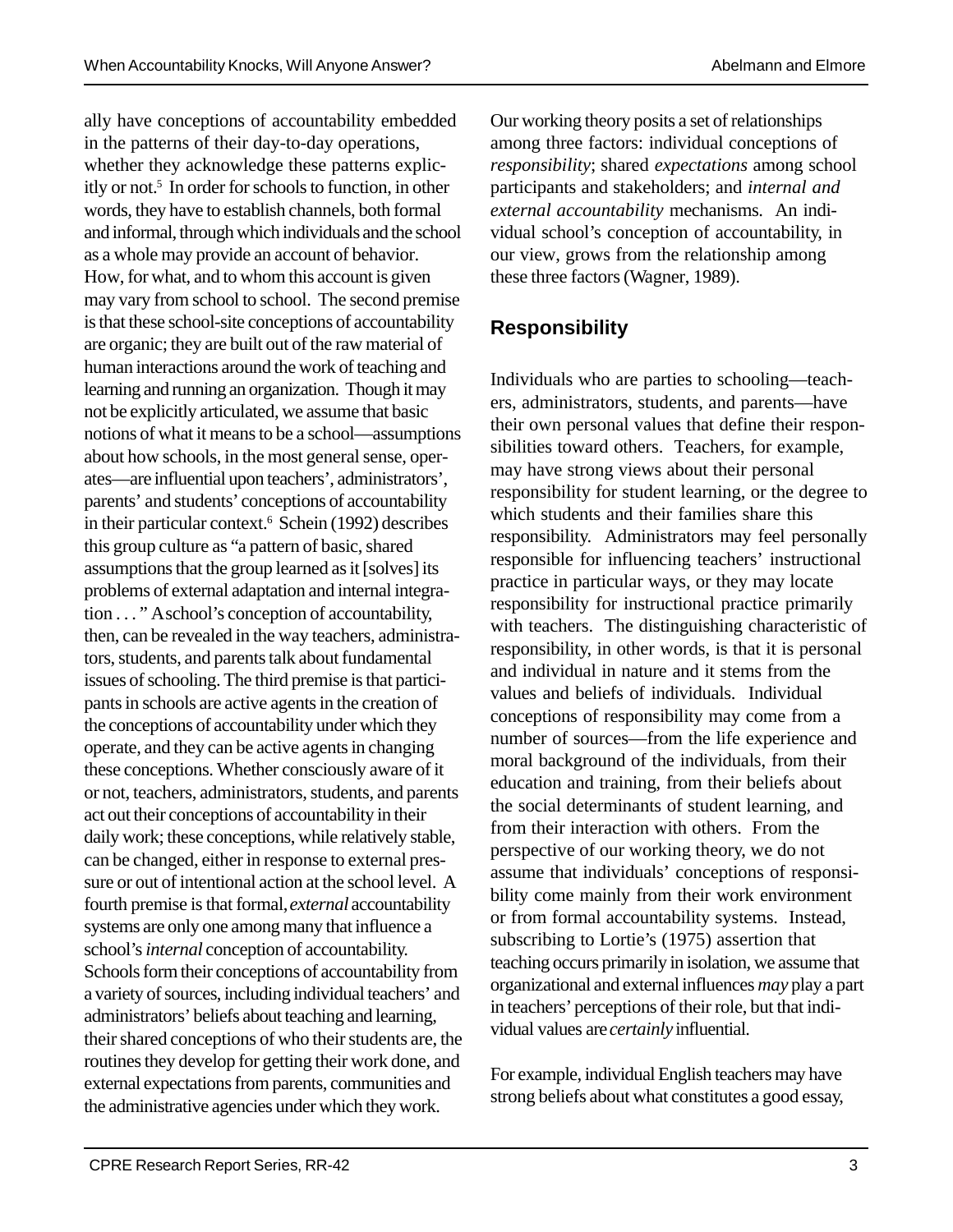what constitutes a good book for students to read, what might be an acceptable number of books for a student to read in a year, or what might be an acceptable amount of homework to assign in a given week. They may also have strong beliefs about the capacities of their students to learn certain things. Further, teachers may include among their responsibilities, students' emotional and physical well-being, and in some cases individuals may even perceive this responsibility as taking priority over curriculum requirements. Beliefs may be shared among English teachers, or they might lie in the domain of individual teacher discretion and vary widely among English teachers. To the degree that beliefs lie in the domain of individual discretion, and relate to one's individual beliefs about his or her *own* behavior, we call them responsibility.

## **Expectations**

Expectations, by contrast, are collective in nature and they characterize the shared norms and values of school participants developed to get the work of the school done. They are formed out of relationships among individuals, and they operate in often powerful ways to shape individuals' behavior and values. For example, first grade teachers may have shared conceptions in a given school about how fluently first graders should be reading by the end of the school year. Or, they might have expectations of how much noise is tolerable from their colleagues' adjoining classrooms, or of what constitutes good student decorum in the hallways. Parents may expect teachers to treat their children in certain ways in the classroom or to prepare their children for certain postschool futures. And, teachers may have expectations regarding the amount of time parents should spend supervising homework. Teachers and administrators together may form certain expectations about what academic work students from "their" community are capable of doing; these expectations may or may not be shared by students and their families.

The distinctive feature of expectations is that they are collective in nature— shared among individuals although not necessarily with complete consensus among all the individuals in a given school. Further, expectations are beliefs about *others'* behavior, though individuals may include themselves within the collective for whom they hold these expectations. Certain expectations might be widely shared among all parties— teachers, administrators, students, and parents— or expectations might vary among groups or factions within a school. Different groups of teachers, for example, might have different expectations of what constitutes adequate student performance or decorum in the classroom. Teachers might have one set of expectations for students, and parents might have another. So the fact that expectations are shared doesn't necessarily mean that they reflect a consensus among all parties in a given school.

## **Accountability**

Accountability mechanisms are, literally, the variety of formal and informal ways by which people in schools *give an account* of their actions to someone in a position of formal authority, inside or outside the school. Some accountability mechanisms are *internal* to schools. Principals, for example, may require teachers to provide copies of their lessons, to write a daily schedule on the blackboard in their rooms, or to be available for supervisory duty in hallways, playgrounds, or lunchrooms. Some accountability mechanisms are *external* to schools. School districts may administer periodic student assessments, for example, and use the resulting data to influence what teachers teach. Accountability mechanisms, whether internal or external, take a wide variety of forms. They might be explicitly *formal* in character, as when written in a school handbook or district or state policy. They might also be relatively *informal*, as when a principal communicates to teachers that they should keep the noise level down in their classrooms, then engages in explicit monitoring of classrooms. Likewise, accountability mechanisms vary consider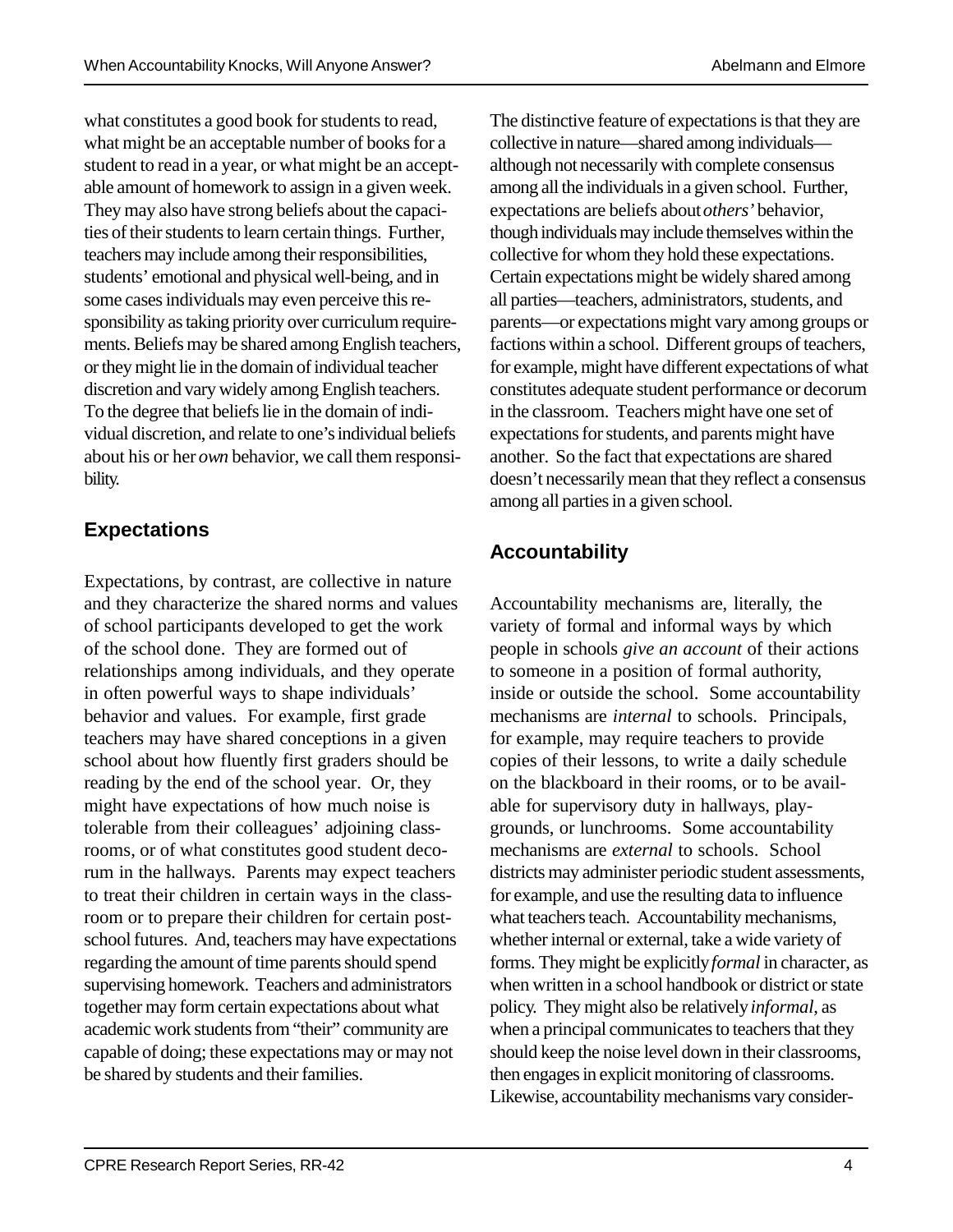ably in their consequences for success or failure. The consequences might be communicated, with relatively *low stakes*, such as a principal's approval or disapproval communicated to a teacher for something that happens in that teacher's classroom. Or accountability mechanisms might carry relatively *high stakes*, as when a principal publicly praises or criticizes a teacher for disciplinary practices or when a district publishes in the local newspaper student academic performance data by schools.

In the context of our working theory, accountability carries a specific meaning. When we asked people in schools about accountability, we were interested in: accountability for what; how they were required to give an account of their actions; and the consequences or stakes for failing to do so.

In our working theory, responsibility, expectations, and accountability operate in a close mutual and reciprocal relationship with each other, and this relationship takes a variety of forms in different schools. This relationship is captured in Figure 1. Individual conceptions of responsibility may influence collective expectations, or alternatively, collective expectations may influence individual conceptions of responsibility. Similarly, individual conceptions of



Figure 1. Interactions and Alignment

responsibility or collective expectations may influence formal or informal accountability systems, or vice versa. In Figure 1, we mean to convey that a given school's response to the problem of accountability is the result of how it resolves the tensions, inconsistencies, and complementarities between individuals' personal values, their shared expectations, and the mechanisms by which they account for what they do.

Implicit in the model presented in Figure 1 is the normative view that schools are likely to have more powerful internal accountability systems formal or informal—if the values and norms embodied in these systems are *aligned with* individual conceptions of responsibility and collective expectations in the school. That is, internal accountability systems are likely to be powerful in their influence over individual actions to the degree that they are consistent with the values represented in individual responsibility and collective expectations.

Alignment can be produced in a variety of ways for example, by deliberately choosing people who share a common set of values to participate in the school or by deliberately using the structures and processes of the organization to socialize people to a set of common views. To the degree that individual responsibility, expectations, and internal accountability systems are not aligned, one can expect various degrees of incoherence among individual beliefs and collective norms, and relatively weak internal accountability systems.

We have said nothing yet in this analysis about *what* individuals or schools consider themselves to be responsible or accountable for. To say that there is a high degree of alignment between responsibility, expectations, and accountability is to say nothing specific about the purposes for which the school is aligned. Schools could, for example, have a high degree of alignment about values that stress student academic performance, or they could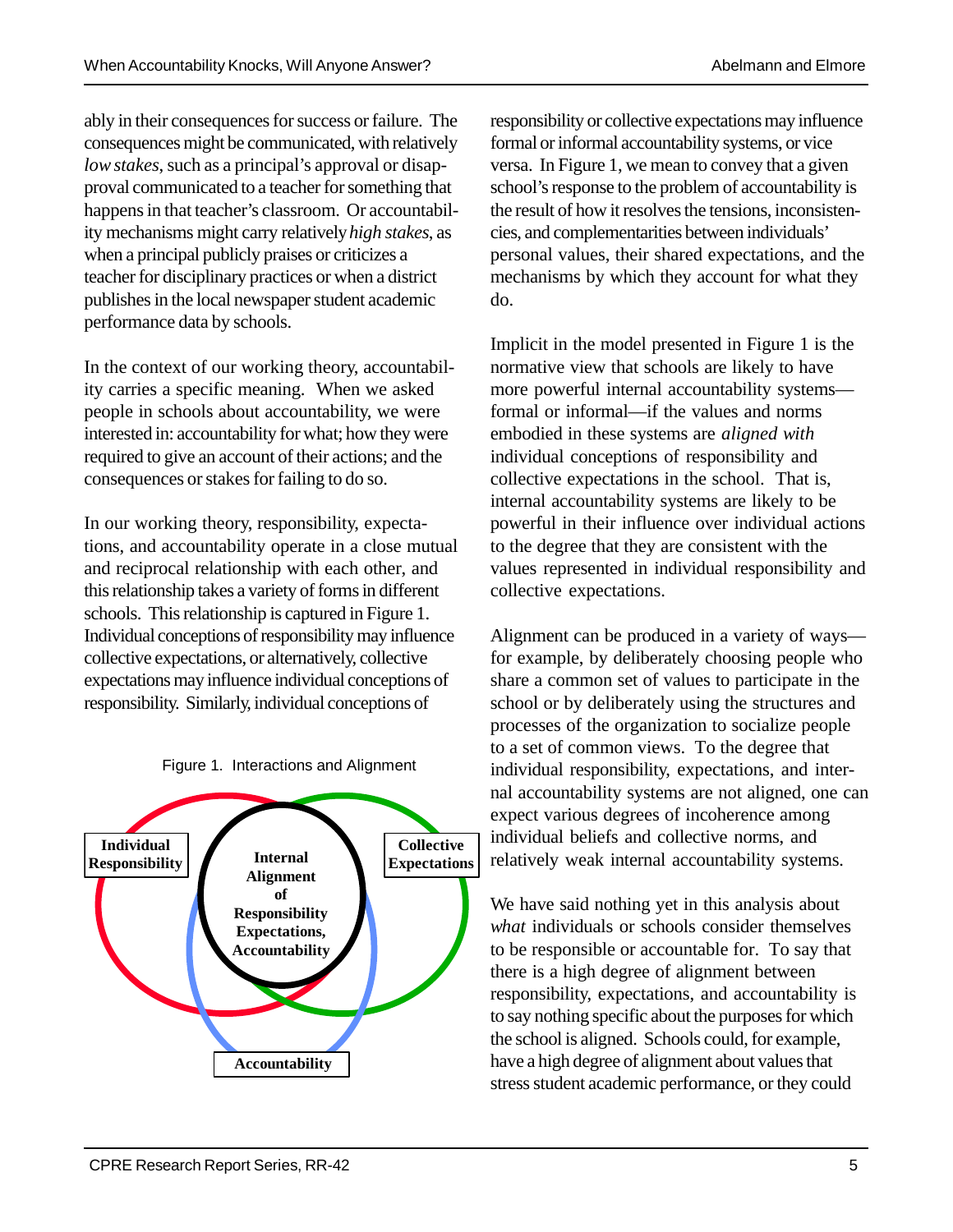have alignment about values that stress order and discipline in the classroom and hallways, but little or no agreement on academic goals. Alignment, then, refers to the consistency and strength of agreement inside the school, not the subject of that agreement.

Also implicit in the Figure 1 model is a normative view about the relationship between external accountability systems and the internal life of schools. If the power of internal accountability systems is a function of the alignment of responsibility, expectations, and internal accountability mechanisms, then the power of external accountability systems is a function of the alignment between the norms and values represented in these systems and the internal accountability mechanisms of schools. The effect of external accountability systems is mediated by internal accountability mechanisms. Schools might, for example, have a high degree of internal alignment around values and expectations that are quite inconsistent with the requirements of local or state accountability systems. Or alternatively, schools may not be aligned around individual responsibility, collective expectations, and internal accountability, and, therefore, respond incoherently to relatively clear guidance from local or state accountability systems. In other words, how a school responds to external accountability systems is largely determined, not by the details of those external systems, but by the degree of alignment between the schools' internal accountability mechanisms and the requirements of the external accountability system.

For example, a school might have relatively weak common expectations for teachers and students and relatively weak internal accountability structures. In such a school, teachers' conceptions of their work would be largely driven by their individual sense of responsibility. As represented in Figure 2 on page 8, the responsibility area would dominate our Venn diagram, and there would be very little overlap between the circles. Similarly, internal accountability measures, if they exist at

all, would have relatively little influence. This school would be atomized, that is, fragmented into individual or very small units. Teachers would form their expectations for students and their ideas about what and how to teach, largely out of their individual conceptions of responsibility. This school's response to any external accountability system, we predict, would reflect its internal incoherence. The requirements of the external system would be translated into idiosyncratic values and practices by individual teachers.

Another type of school might have relatively strong common expectations about certain shared norms, and these expectations might be aligned closely with teachers' conceptions of personal responsibility. The graphic representation of this scenario is seen in Figure 3 on page 17. Expectations dominate the diagram, but to a lesser degree than does responsibility in Figure 2, and with a more balanced relationship between the responsibility and expectations areas. A school might arrive at this state by recruiting teachers who already share a common view of teaching and learning and by creating internal structures and processes through which teachers share their personal beliefs and develop common expectations of each other. These shared expectations might be similarly extended to parents and students, by recruitment of like-minded clients or by active socialization. In some instances, coherence might be achieved by a community actively imposing its values on the school, through sustained parent involvement or political influence in the recruitment of teachers and administrators. Such a school might have either weak or strong internal formal accountability mechanisms. The school might simply operate on a daily basis, and teachers might define their work, based on shared expectations that are aligned with their sense of personal responsibility, with relatively few explicit rules or procedures designed to hold individuals accountable for their work. Or a school might extend its agreement at the level of responsibility and expectations into a relatively explicit internal accountability system of rules and proce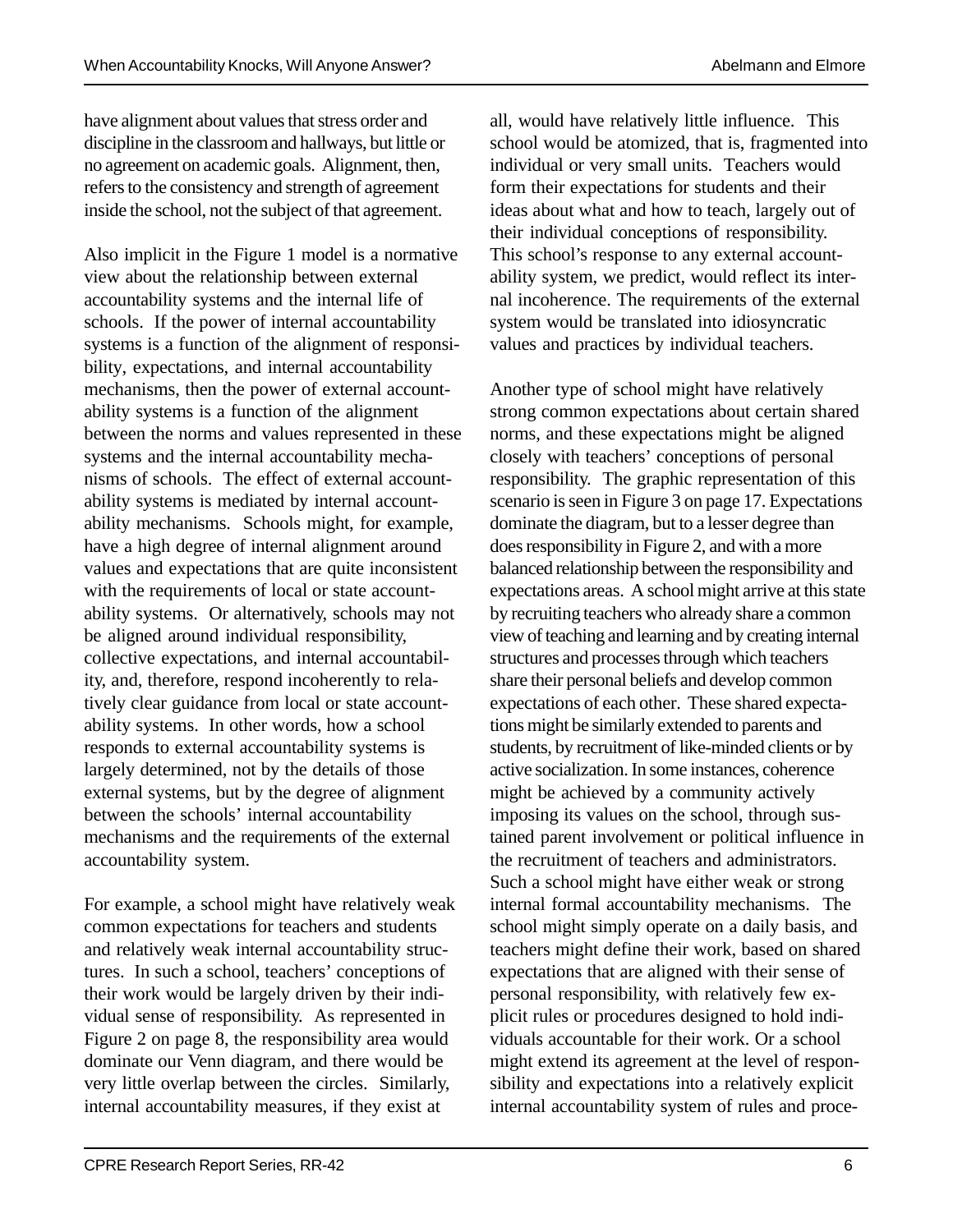dures that provide a basis for teachers and students to account for their actions. This scenario is represented by Figure 4, on page 27, where the strength of alignment between the three areas, and particularly between responsibility and expectations, functions as an informal accountability system.

This type of relatively cohesive school is characterized by a high degree of alignment between individual responsibility and collective expectations, and can possibly be complemented by a relatively explicit internal accountability system. Such a school might, in our working theory, respond to an external accountability system in a number of ways, including: accepting and internalizing it; rejecting it and developing defenses against it; or incorporating just those elements of the system that the school or individuals deem relevant. Response to the introduction of an external accountability system would, we assume, depend upon the degree of alignment between the purposes of the external accountability system and the internal norms of a school.

#### **Accountability for What, to Whom and How?**

A final part of our working theory addresses the issue of the purposes behind accountability systems. Most formal external accountability systems are predicated on the assumption that schools should be held accountable mainly for student academic performance. Viewed from the school level, however, the picture is far more complex. We addressed the issue of purpose by posing, in each of our schools, the question: *For what* are you accountable, *to whom,* and *how*? Schools are characterized, not surprisingly, by a wide variety of answers to the *for what* question, and the various answers they give to the *for what* question, not surprisingly, have very different implications for how they answer the *to whom* and *how* questions.

In some schools, for example, teachers have explicit theories about the relationship between the characteristics of the children and the communities they serve and for what they as teachers are personally responsible or for what they are collectively accountable. Some teachers, for example, believe that their responsibility and their formal accountability is, and should be, heavily shaped by the socio-economic background of the children they teach. Children living in poverty, they argue, require social supports in the classroom and in the school that children not living in poverty do not require. When asked for what they are formally accountable, these teachers were apt to rephrase the question using the language of responsibility in place of accountability. Some teachers answered the *for what* question by stating their belief that they are responsible for providing a safe, nurturing environment for children. Other teachers believed that the socio-economic background of the children they teach should have less importance in determining for what they are responsible or accountable. They answered the *for what* question by stating their belief that they are responsible for students' academic performance or their future success in school. These answers to the *for what* question have very different implications for how teachers answer the *to whom* and *how* questions. Teachers who see themselves as primarily responsible for providing a nurturing environment, for example, are more likely to say they are accountable to the children and their families.

In the following sections, we have organized observations from our first year of exploratory fieldwork into three categories, based upon the schools' responses to the problem of accountability. We reiterate that our findings are limited by the fact that the schools in the exploratory study were not located in strong external accountability environments. Within each section, we feature a lead case, followed by several supporting cases that represent variations on the theme of the lead case. The categories are by no means exhaustive of the characteristics we observed in these schools, nor are the distinctions between categories quite so pronounced as they may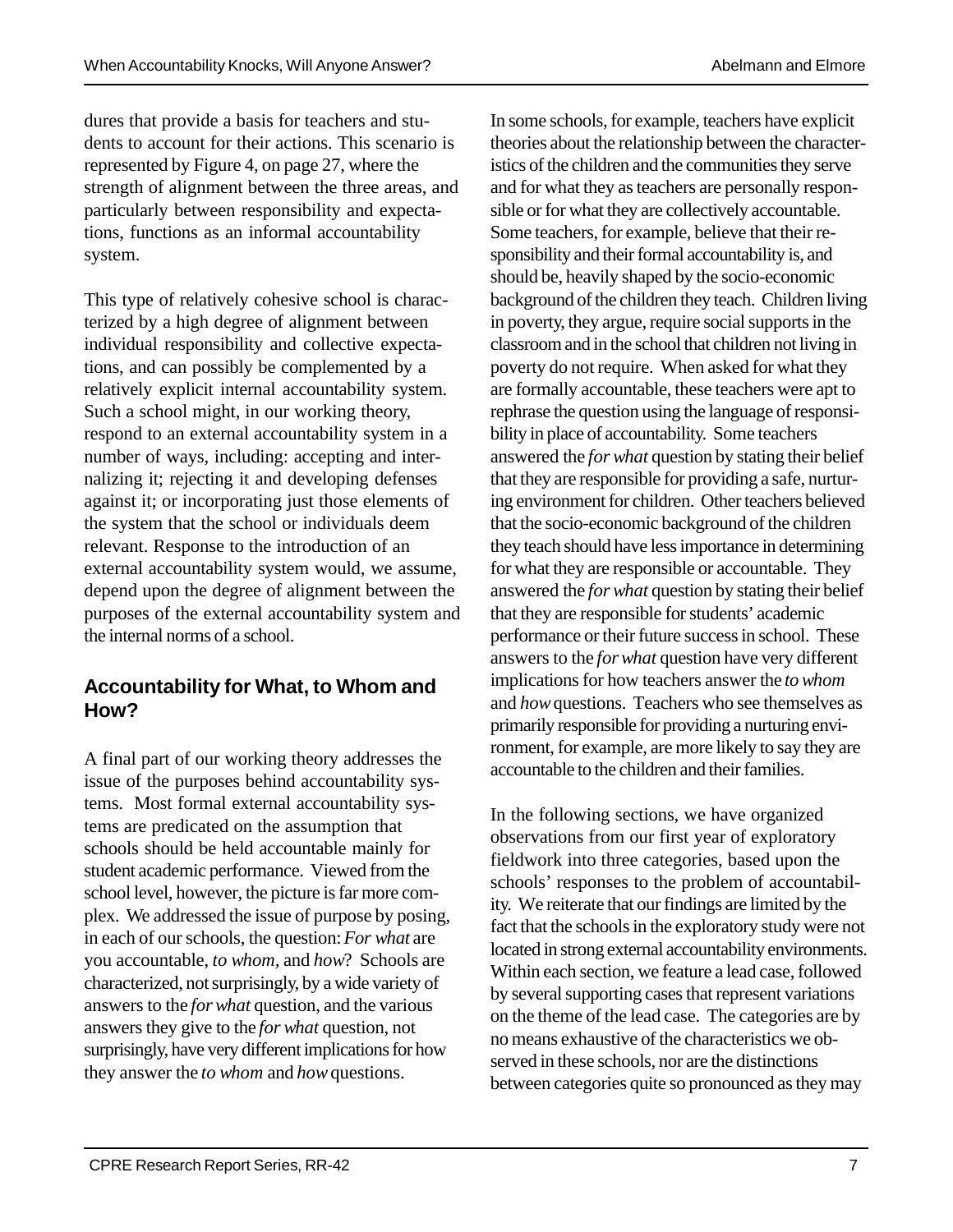appear in this format. No school is an absolute case of just one theme, but some are more typical than others in reflecting that theme.<sup>7</sup>

## **Atomized Accountability: Individual Responsibility Dominates**

For many teachers, the idea of accountability has little or no tangible reality in their daily work. They operate essentially as solo practitioners in isolated classrooms, relatively detached from the influence of outside forces. In this section, we examine four cases where this daily reality of isolation dominates conceptions of accountability. The lead case, Phoenix Charter School, which we believe typifies the theme of this section, is a relatively new inner city elementary school, operating under a charter from the state. Phoenix students are disproportionately poor and minority. Phoenix may be unique because of its charter status and its corporate sponsorship, but in many ways it is similar to the other schools in our study that serve urban populations. Figure 2 indicates, by the relative size and independence of individual responsibility, that there is little internal alignment in this category of schools, and individual discretion is the primary mode of accountability. Gateway, a small urban Catholic K-8 school situated across the street from a housing project, serves, like Phoenix, a heavily minority and disadvantaged student population. Stevens is a large urban middle school, with a reputation for being relatively successful with its working class and disadvantaged student population. Hutch-inson is a large nineteenth-century public high school with a once-proud academic legacy and a recent history of student behavior problems. In all of these schools, accountability begins— and usually ends— at the level of individuals, particularly individual teachers.

### *Phoenix Charter School*





#### **To Whom Are You Accountable? The Teacher-Student Relationship at Phoenix**

Proponents of charter schools often claim that they are "the most accountable" kinds of schools. Schools that apply for and are granted charters must persuade their governing agency (the city or state) that they are able to teach children; in return for which they receive funding and autonomy from many state and local regulations. Most charter schools are reviewed annually through site visits and reports, and those who fail to meet the terms of their charter are subject to its revocation. In this sense, some say they exemplify a relatively clear and explicit kind of external accountability— one focused on parent choice and state oversight.

We might therefore expect that teachers at Phoenix would be concerned with this formal accountability; that they would be concerned with making sure their students' test scores increase, or with teaching the curriculum mandated by their sponsoring Corporation, or with their ongoing evaluation by their administrators. But, in the case of Phoenix, they are not. Teachers barely mentioned these kinds of formal accountability mechanisms in the course of our interviews. Instead, they spoke with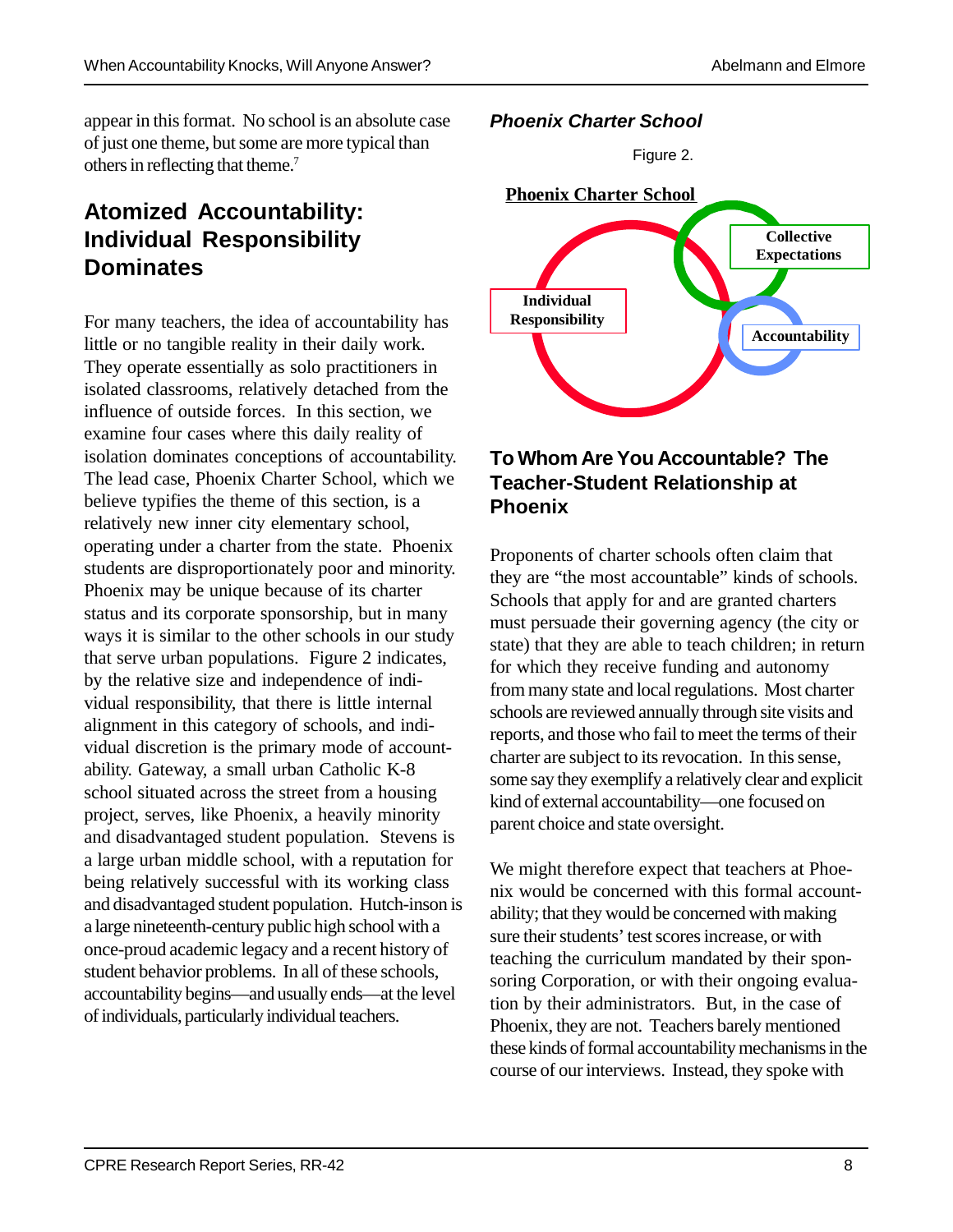passion and enthusiasm about being most "accountable" to the one group that has no formal power in schools at all— their students. In speaking about their relationships with students, they tended to use the term "accountability" to refer to what we have called personal responsibility. For Phoenix teachers, "accountability" is largely defined in terms of their individual responsibility toward students, rather than any formal or informal set of rules or procedures by which they account for what they do.

For example, one teacher, when asked to whom he is accountable, responded: "Kids. Twenty-eight kids . . . that's why I'm here. That's why we're all here. So they can get educated. Get them ready for what they can expect when they get older." Such a response defies the traditional notion of accountability as a reciprocal relationship with consequences, because although teachers claim accountability to their students, students in this and other schools have very little, if any, formal influence. The teacher-student relationship is inherently one where teachers are given authority over their students, a position made fast by the schools' *in loco parentis* function. In return for the authority granted to teachers, teachers accept responsibility for their students. While students may certainly complain about their teacher, or act in a way that makes her job easy or difficult, they do not themselves exercise any authority over the teacher or hold her accountable in any meaningful sense of that term, or claim responsibility for the teacher's actions. This most essential of school relationships is thus one-sided: teachers accept personal responsibility for the students entrusted to them, but that responsibility is unreciprocated.

Students are minors, so society grants authority and responsibility to their parents or guardians. One would therefore expect that parents would represent their children in the teacher-student relationship: teachers might not be accountable to their students, but they *could* be accountable to their students' parents. Some Phoenix teachers, when

asked, did mention students' parents as the people to whom they were accountable, but did not feel that parents were accountable to them in return. While there was a core of very involved parents, most Phoenix teachers expressed frustration with the level of parent involvement. One teacher cited her nonattended parent conferences: "Last year I called them . . . I would come in on a Sunday and nobody would show up. So that was kind of . . . sad. I just expected parents to care a little bit about their child's education. It's not like I ask them for too much either." Other teachers who said they were accountable to parents said they assumed that parental noninvolvement implied satisfaction. One teacher summarized his relationship with parents:

*The fact that I don't really hear from them probably indicates that they're satisfied with what is happening. I make [laughs] that assumption . . . I don't have the time to call parents when kids are acting up and suspended five days in a row from class. And I wish that they would call me. I mean, it's their kid; they should be calling me and letting me know if they want to know about their kid. They need to call me. So I wish they would call more. But any time I do call them, they're usually pretty supportive.*

A Phoenix administrator pointed out that she has learned over the years that public schools cannot hold parents accountable for anything. There are always going to be parents who will be uninvolved, she said. This lack of parental involvement again presents teachers with a onesided, unreciprocated relationship, which keeps them from being fully accountable to parents and from accepting parental accountability in return: the majority of parents simply aren't there. Because teachers are alone in the teacher-student-parent relationship, they assume more responsibility in it and for it.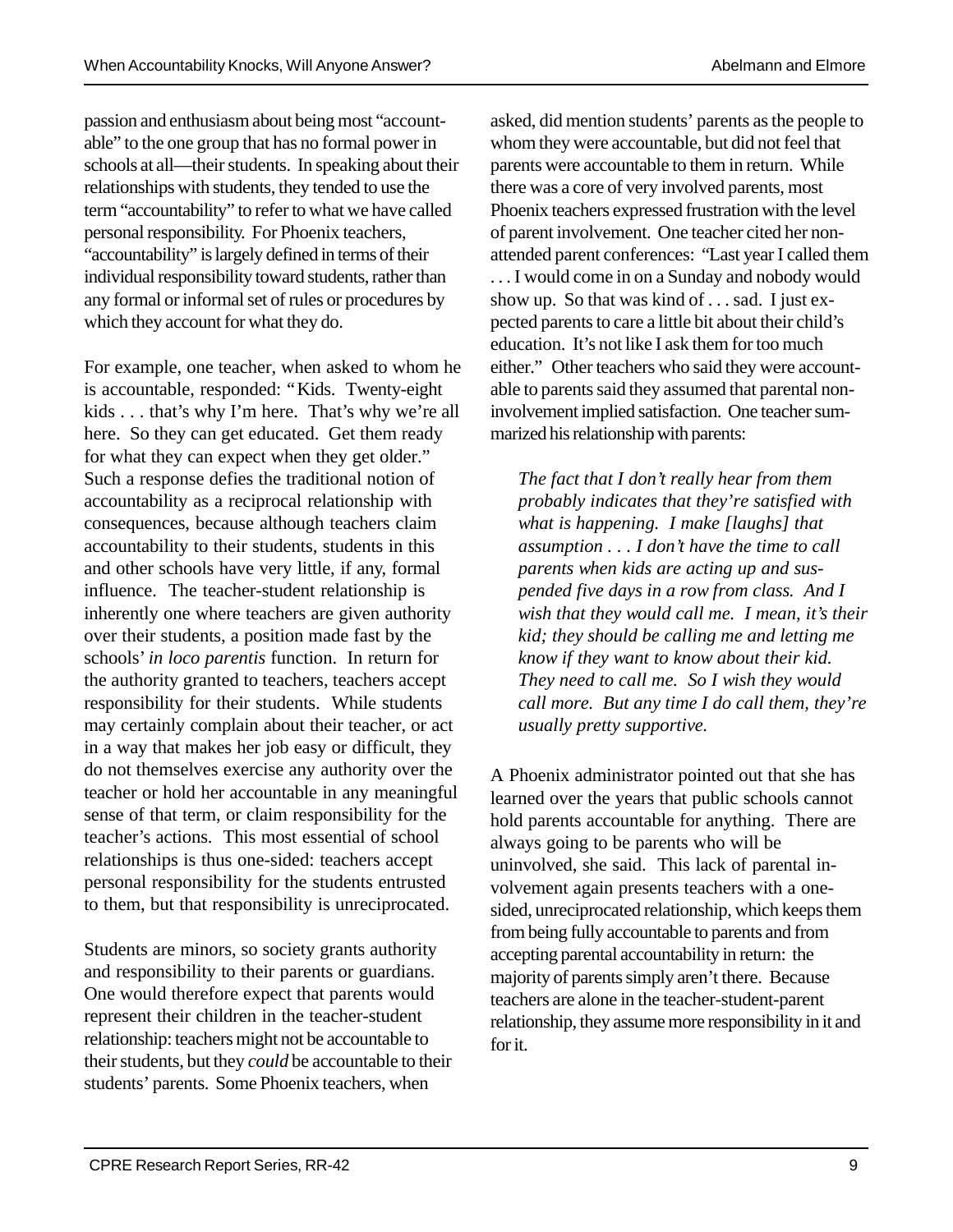Given the primacy of the teacher-student relationship and its one-sidedness, it is not surprising that when we asked Phoenix teachers, "To whom are you accountable?" many answered, "Myself." When we asked one teacher "who checks" to see if she is doing her job, she said, "No one, but *I* know. I don't want them [her students] to be lost." This attitude extends not only to teaching, but also to its auxiliary functions, such as record keeping, about which one teacher said: "No one has ever checked it, and, to tell you the truth, I'm not very organized about it. I mainly am most accountable to myself. If I am not doing what I am supposed to be doing, then I am failing, and I have a problem with that." Other teachers spoke of self-checks such as their ability to "sleep at night," or to "look in the mirror." Again, what these teachers were calling "accountability" is what we have defined as their own responsibility.

Based upon the organizational structure of schools, administrators are the obvious people to whom teachers are accountable. Administrators hire, evaluate, and fire teachers; in return administrators are expected to provide supplies, curricula, and support. However, administrators are excluded from the basic teacher-student relationship upon which the work of schools is founded. Perhaps this outsider status explains why many teachers mentioned being accountable to their administrators only occasionally, and then only after mentioning students, parents, or themselves. This ambivalence is reflected even in attitudes toward evaluation, which one would expect to be the consequence that gives accountability its bite. One teacher said of his administrators' evaluation: "I don't see them [administrators] coming up and saying, 'This is what you need to work on.' I feel I'm doing a good job. The honest truth is that I really don't care [laughs] if they approve or not. I feel what I'm doing is correct."

Other teachers told us of quietly disregarding administrative mandates such as curriculum. For example, although the Corporation curriculum does not include spelling, one group of four regular classroom teachers and a special education teacher told us that they teach spelling anyway, using materials they purchased themselves. One teacher said:

*I'm traditional . . . They need to learn how to spell. So I start off with things around the room, and science words, and now I've bought a spelling book . . . boring. But they need that. They need that background. They . . . need a stronger way to decipher words.*

Another teacher agreed: "Spelling isn't a curriculum in our school. *I* believe children need to memorize ten spelling words a week. So that's something that I do extra, and I give them packets to do it." These teachers also said that there is "no time" to teach spelling, so they send it home with their students even though, one reported, they are "not supposed to."

Because teachers have little interaction with administrators other than the evaluations that most of them disregard, and because they *do* have a lot of interaction with their students, it is logical that their accountability to administrators is weaker than is their sense of responsibility to their students. As noted earlier, when there is weak internal accountability and weak expectations of teachers, teachers' sense of responsibility rules.

### **Teacher Responsibility for What?**

When we asked Phoenix teachers for *what* they are accountable, their replies fell into three main categories: students' learning, order, and students' well-being. In answering questions about their accountability, however, teachers frequently referred to their own sense of responsibility for learning, order, and well-being. The extent to which all teachers described feeling responsible for these areas places them in both the individual responsibility and collective expectations categories as defined in our study.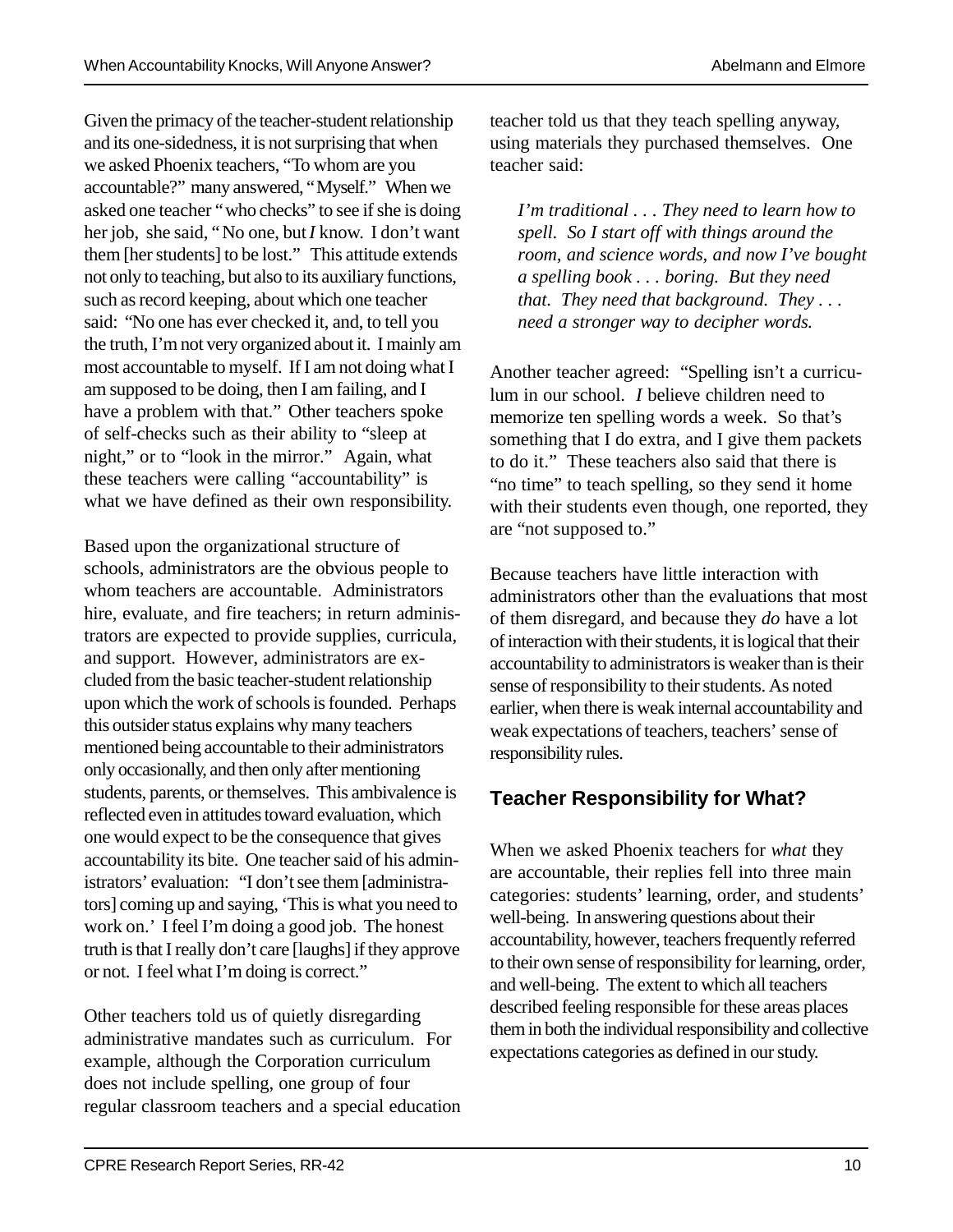#### *Student Learning*

Student learning is the most obvious function of schools, and the school people mentioned it as a matter of course. Teachers spoke sincerely and eloquently about their work with students as this Phoenix teacher did:

*Mostly I feel like I'm accountable to my students; I'm here to teach them, to make sure that they're learning what they're supposed to learn, and to present it to them in the best way that it's going to get to them.*

#### Another teacher said:

*I'm supposed to teach them, and I plan to teach them. Like now I'm doing report cards, and when I write something down, I expect to be able to stand behind it and say, 'I did my best to teach this child' and 'I did my best assessing this child' through tests or observation or cooperative learning and everything like that.*

#### And another teacher said:

*My job is to teach the curriculum, to suit all the children in my classroom, regardless of their learning ability. So that's my responsibility. I need to find a way to teach everybody so that they . . . [are] basically on grade level.*

These three teachers use the language of responsibility. Their comments were very I-centered: "I feel" and "I'm here" and "I plan." There is an implied assumption that they are "supposed" to do this, that the "job" requires it, and that someone might ask them to stand behind their assessment, but when we asked teachers where they got their ideas of what it means to be a teacher, they spoke not of their administrators, or their teacher education programs, or their colleagues, but of their own families, their own teachers, and their core values. One teacher said:

*I grew up in a family that was very-I started working when I was 14. They believed in work, they believed . . . every summer, every holiday, you went to work with the rest of the family. You did your part . . . I've always been raised, myself to . . . you do the best at what you do, or don't do it. Find something else to do . . . So as far as teaching, this is huge. I'm teaching 28 children . . . You think of it kind of like a privilege. My God, I've got these little minds, little brains, and I can fill them with all this good stuff and hope that they take something with them to the next grade.*

Teachers' language revealed their intense desire to find "the best" way to teach "all the children." These teachers' responses were common among Phoenix teachers; so common that they confirmed the observation of another teacher that Phoenix has its own *culture*, one of: "The kids are going to progress. And you're going to make sure that happens."

#### *Order in the Hallways and Classrooms*

For student learning and progress to take place, everyone at Phoenix believes that order is absolutely necessary, and this is the second area for which teachers claimed responsibility. Their results are immediately noticeable: Phoenix is bright and clean and free of graffiti. Students sit a certain way on rugs (cross-legged), line up a particular way when leaving (each student standing in a square floor tile), and stand a certain way in the halls (arms behind backs). The school has a citizenship program of rewards and punishments which formalizes the emphasis on student behavior, and most teachers have their own point systems as well. When asked what to look for in a prospective job candidate, most teachers immediately mentioned the candidate's ability to discipline. One teacher elaborated: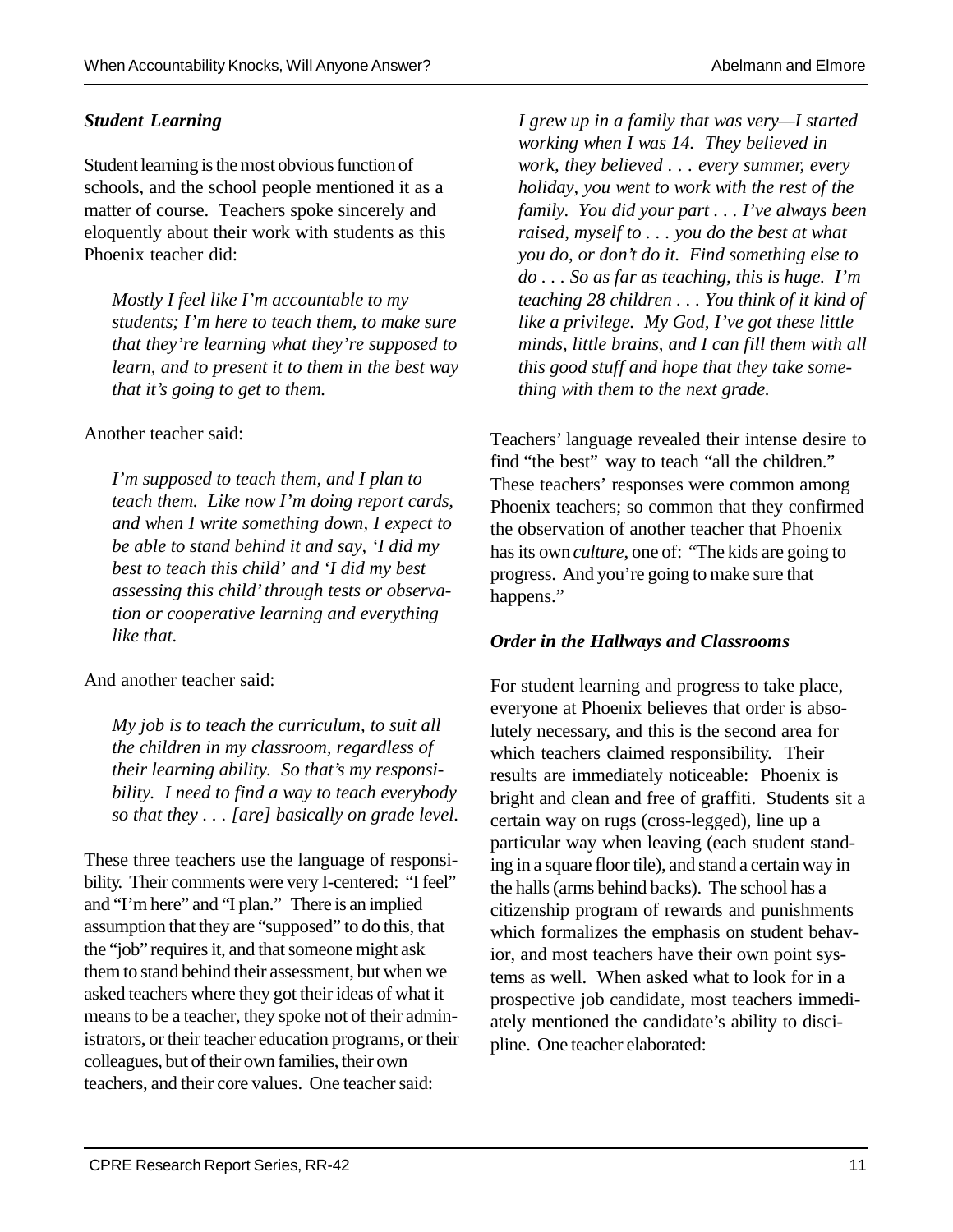*I would say it has to start with discipline. I would either just tell [prospective candidates] point blank what we do here about discipline and what our expectations are as far as dress policy; and no talking in the halls; and when someone's talking, pencils are in the pencil holders; and people are not leaving their seats without permission; and using the bathroom all as a class at the same time. I would either just tell them straight up that's what we do, or I would ask them first what their approach to schooling is. And if they start talking about theory and great curriculum and stuff like that, and do not talk about the nuts and bolts of what you have to deal with during the school day . . . then I would probably think twice . . . I would say . . . "This is how we do it. And if you don't like it, then, if you're more . . . touchy feely, and let the kids have this say and that say, then this isn't really going to be the place for you . . . " Eventually you can get the kids to where they can do that. But initially it's got to be discipline, discipline, discipline.*

At times, it appears order becomes an end in itself, rather than a means toward the end of learning. For example, we observed a lesson at Phoenix where directions were given after each math problem, "Chalk down! Chalk up!" and for each step in clean up, "Collect paper towels. Put your slate in the middle, on top of the box. Bring me the box . . . Table 2, go wash your hands." At the end of class, the line for lunch had to be redone— lights off, students sent back to their seats, free time at the end of the day taken away, and the line re-formed. Each of these directions takes class time— in giving them and in following them. One could argue that time spent giving and following such directions saves time later as students learn procedures and can move from task to task efficiently. But the lesson we observed was mid-year, and the directions did not seem

necessary to that lesson. There seems to be no reason a lunch line would have to be re-formed except to maintain order as an end in itself.

The expectation that teachers will maintain order is one of the few expectations with which staff associate and anticipate profession consequences. They cited unsuccessful teachers who were not asked to return because their classrooms were "crazy" or administrators had to intervene frequently. By implication, teachers know they are doing a good job if their classrooms are quiet and administrators do not intervene. We asked one of the Phoenix administrators about this emphasis on order, and she offered two explanations: first, such order is necessary in order to maintain safety within the building, especially in case of fire; second, such order teaches children how to behave in society, which is necessary for them to be successful.

#### *Students' Well-Being*

Students' well-being is a broad concept that encompasses and depends on academic learning and discipline. That is, student well-being is necessary in order for students to learn, and their learning will improve their well-being. The urban teachers in our study shared what can be called almost a sense of mission to improve their students' lives—a mission that crosses teachers' race, gender, and class lines.

Some of the Phoenix teachers worried about their students' survival. One teacher said of his students: "I . . . hope for them to live to see their adulthood . . . by not making a bad decision that will cost them their life. That's what I fear the most because they are inner city kids." We heard this teacher and others in his cluster repeatedly talk to and about their students in terms of making "good decisions," a phrase usually referring to student behavior. One teacher called this kind of awareness "preparing students for life." We asked him how he would "teach life" in the lesson we observed and he said: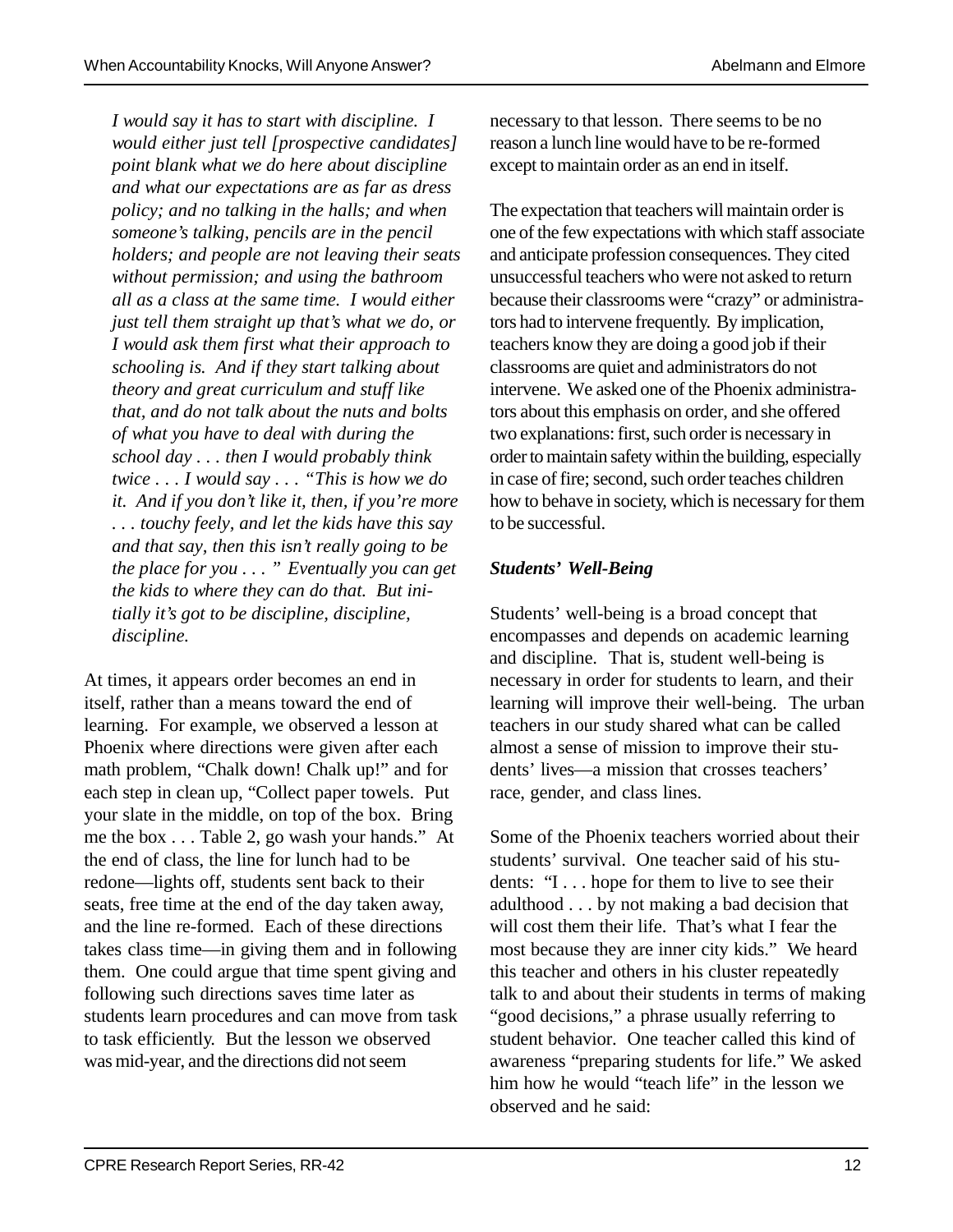*[Today] I didn't go off on a tangent, saying, "If you don't follow directions, then you'll get fired from a job," or whatever. Today it didn't really come up. But if there was a conflict there in the class today, then I might have gone off on, "Well, you handle this situation out on the street, then you might end up dead or you're going to be locked up. If you handle that situation that way on the job, with a coworker or your boss, you might get fired from your job. Or if you're at school, you might get kicked out of school. If you're not turning your work in on time, you're going to get failed; you're going to get F's in college, and you're going to get kicked out of college." That sort of thing.*

Other teachers talked of teaching children "different values from home," such as not resolving a conflict through hitting. Some teachers talked of being role models (especially teachers of color), or of meeting students' emotional needs. At times these responsibilities lead to ambiguity about the teacher's role. One teacher spoke of being both an emotional support and a disciplinarian. When asked what her students expect of her, she said:

*Too much, actually. They think I'm their friend. They think I'm their mother. [She imitates:] "Ms. Dawson, can you unbutton my . . . ", "Ms. Dawson, can you do that?" And they would feel sick until I would say, "It's okay, sweetie," and give them a hug, and then they're fine for the rest of the day. But then it gets in the way of discipline, because when I say, "Okay, now study for your science test," they're around me, they're giving me a massage . . . and then I'll go crazy and then I'll start yelling and [she demonstrates:] "Get in line. I'm not your friend. You need to get in line right now." [Imitates student:] "Geesh! I was just doing this!" And then, I have a kid, Nikia . . . who writes me letters . . . I should love her more, and why do I love this other kid? . . . And I say, "Look, Nikia, I'm your*

*teacher, not your friend." [Imitates Nikia:] "You can be my friend and my teacher at the same time." And I said, "No, I can't." . . . I have two kids who lost their mothers . . . and they both . . . desperately need a female somebody.*

Another teacher, wishing for more school social workers, talked about the tension between teaching students reading and acknowledging their difficult home lives:

*Schools are becoming more than a place to learn . . . Some of these kids come here at six in the morning, early morning, and they are here until seven-thirty when their parents pick them up and . . . the only time they are going to get counseling or anything is [in] school and I think the role of school needs to be looked at and how it should be changed. I definitely think more counselors. Half these kids have a parent in jail or a sibling. They come from neighborhoods where they can't go outside and then they expect them to read these silly books? . . . And I do think it is important for us, as teachers, not to excuse their behavior from where they came from, but to understand it . . . Why is it important to read this book? What do we want out of it? And to really focus on: What we have gained by doing this? This is really hard for a kid to see.*

These teachers claimed responsibility for modifying their teaching practice in keeping with their students' needs, whether those needs are academic, social, or psychological.

### **Other Schools**

#### *Gateway Elementary School*

One might expect teachers at Gateway, an inner-city Catholic school, to talk about accountability in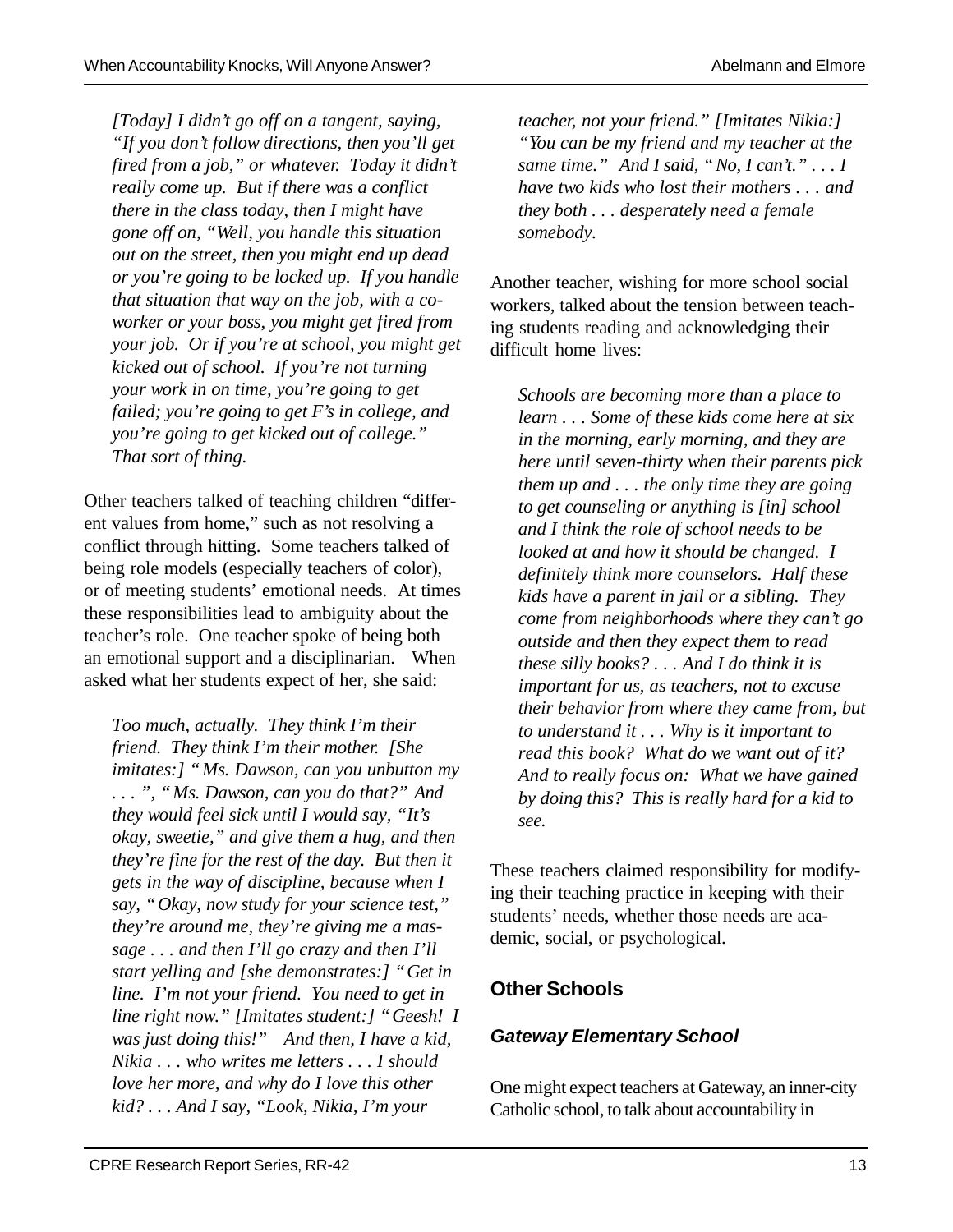religious terms: of being accountable ultimately to God or, on a more earthly plane, to the archdiocese. But they do not. Neither is religion an emphasis for learning: the principal reported that teaching students religion is not as important as "educating them so that they'll be able to better themselves in life . . . and sharing values with them." Perhaps this lack of emphasis on religion is due to the fact that, although the new principal and one teacher are nuns and most of the staff is Catholic, most of the students are not Catholic.

In this school where teachers were concerned with their students' very survival— for example, "I pray that they can make it through the summer without getting killed"— the teachers seemed to feel so responsible for their students that they were defensive about anything that referred to their students' poor academic performance, be it low test scores or letter grades. On report card day, several teachers told their students, "Not everyone is an A student," and "Being average is OK as long as [you] are trying." While these remarks were probably reassuring to students, they did not reflect the priority on learning that the principal desired.

At Gateway, when asked about responsibility, every teacher spoke about caring for the children. One teacher said: "I think most of us are here for the welfare of kids." She continued to talk about their welfare as follows:

*We are aware of the fact they're here for education. On the other hand, many kids are coming from homes with alcoholism and the last thing they care about is an adjective. So if I get hysterical about an adjective, I'm really doing them harm. So their welfare comes first before their educational process, whatever. I think we want them to be happy, believe that in an atmosphere of happiness, friendliness, making friends, safety here, that there's not going to be violence in the school yard, that there's not going to be drugs in the building, that they are safe and that they know* *that there are people here who really care about them, because I would say that we do. We really do. And then secondly we want them to succeed in high school and in college.*

In the past, reported the principal, Gateway stressed the importance of safety and support rather than teaching and learning. This tension between support and learning was revealed in a story she related about sharing Gateway's low test scores with her staff, and what she perceived to be their response: "Ho-hum . . . Well, it's an innercity child who has no family, no motivation, is constantly underfed, tends to sleep in the classroom, and it's very difficult to reach them." Not only were the teachers more concerned with their students' affective needs, but they also did not believe that the tests were a worthy measure of their students' learning. One teacher commented about the tests: "We don't do anything with them [the tests]. They do not relate to a lot of what these youngsters know. And they [the students] are not readers, so it is very difficult, I think, to have them do as well as they should."

The principal's concern about academic learning was supported by the archdiocese, which provides a formal curriculum and teaching guidelines. But the teachers were unevenly concerned with what the guidelines were or what they were to cover by the end of the year.

Gateway is a school with little formal accountability to anyone outside the classroom, very low teacher expectations for academic potential, and very real teacher concerns about students' survival. Teachers seemed to define their roles as that of parent instead of teacher, responsible for students' well-being and accountable primarily to themselves, with no theory about how to combine attention to affective needs with academic learning.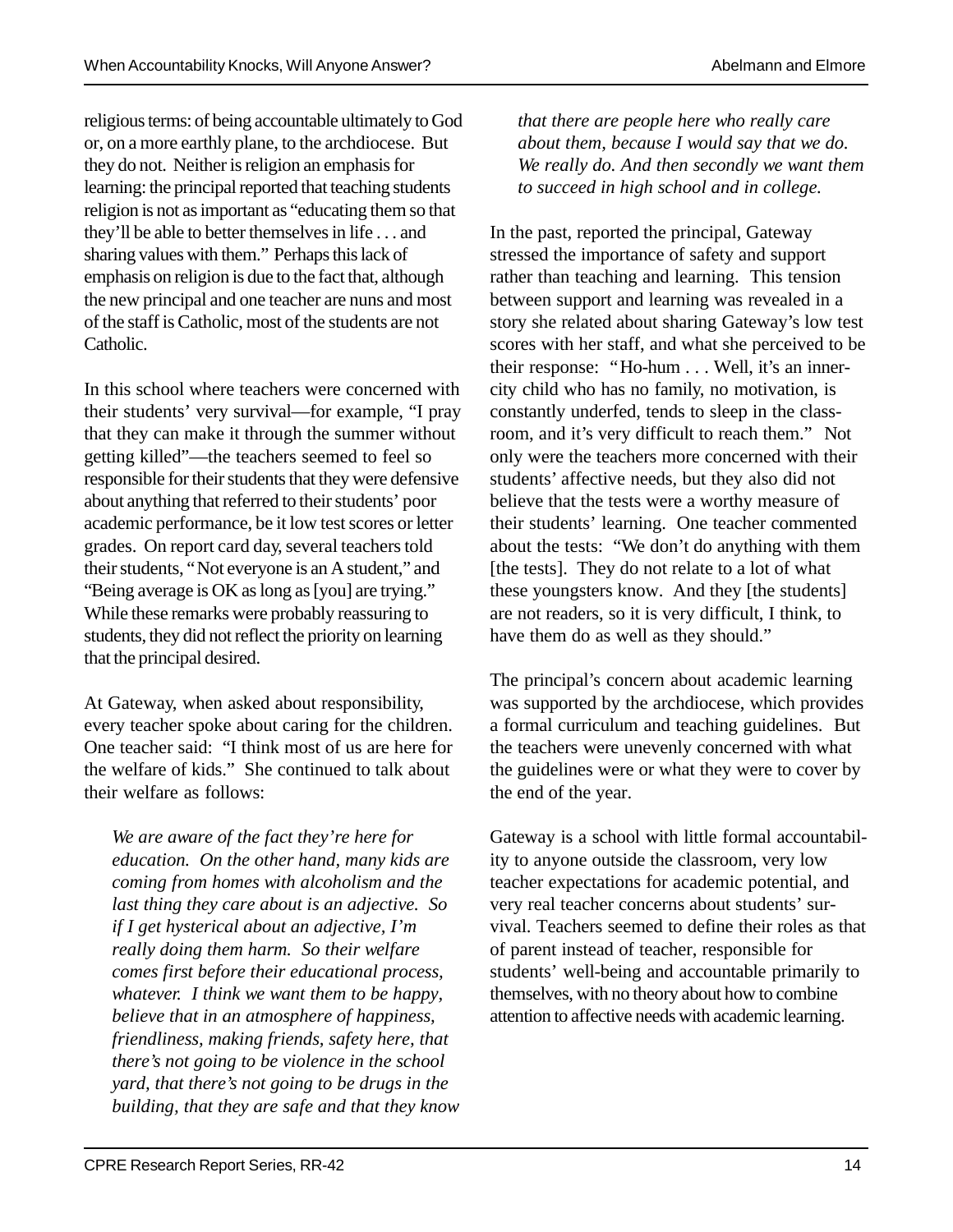#### *Stevens Middle School*

Stevens is another school with little cohesion among the staff. When asked about accountability, one teacher responded, "[It's] individual all the way." Another teacher, when asked who is accountable to him, said, "I think the students are accountable to me, but who cares? Really, who cares? Except me." Here, too, there was a historical lack of formal accountability. The school has scored well on tests in the past, but the tests have variable impact on classrooms. Instead, teachers reported autonomy over their practice and content. Like other teachers in our study, they said they were accountable to themselves, to their students, or both. There was an emerging sense of formal accountability to the principal, because the district's new educational reform plan influences his retention, but this formal accountability was based on the staff's "trust and loyalty for the past twenty years."

Administrators and teachers at Stevens agreed that their responsibilities reach beyond the schoolroom door, but there was little commonality in how they felt this responsibility should be met. One staff member said:

*Middle school is a special kind of place . . . we realized that we have to service the whole child because some of the parents can't, they're not able to. We just can't focus on the intellect here, and that's just part of the whole middle school emotional development . . . that's a big part of middle school education . . . just helping them through these years.*

Other teachers referred to preparing students academically for high school, teaching organizational skills, and helping students to enjoy learning. When asked what influences what she teaches, one teacher commented:

*What I want my students to have as background. Their futures, I think, [are] what influence what I teach. I want them to have what they need to succeed beyond me and if it means doing a lot of rote kinds of things so that in the future when they need to use that kind of information for whatever comes next, they have it.*

She said that she is preparing students "for the kind of education that [she] expects them to get in high school, based on [her] own experiences at [one of the city's exam schools], which was a very academically oriented program."

If accountability exists at Stevens, it is based on "a set of tacit assumptions that teachers know what to do, that the principal knows what they are doing, *and* that he knows they are doing a good job." Again, when teachers are isolated and there are neither clear expectations nor accountability with consequences, teachers' responsibility rules.

#### *Hutchinson High School*

Hutchinson, a large urban comprehensive high school, is similar to Phoenix in that order prevails, but the emphasis at Hutchinson emerged from a recent history of disorder that escalated to fatalities. The teachers expected the administration "to regain control of the hallways, corridors and classrooms from the ruffians who ran wild about the building" and in return the principal made it clear that teachers were expected to take equal responsibility for "establishing a safe and orderly school environment."

Teachers at Hutchinson spoke explicitly about the importance of order and civility. Their comments about accountability and teaching, however, reflected the same ambiguity and isolation as those of teachers in similar schools. There was a formal teacher handbook, but few teachers or administrators referred to it. The teachers downplayed their accountability to the administrators.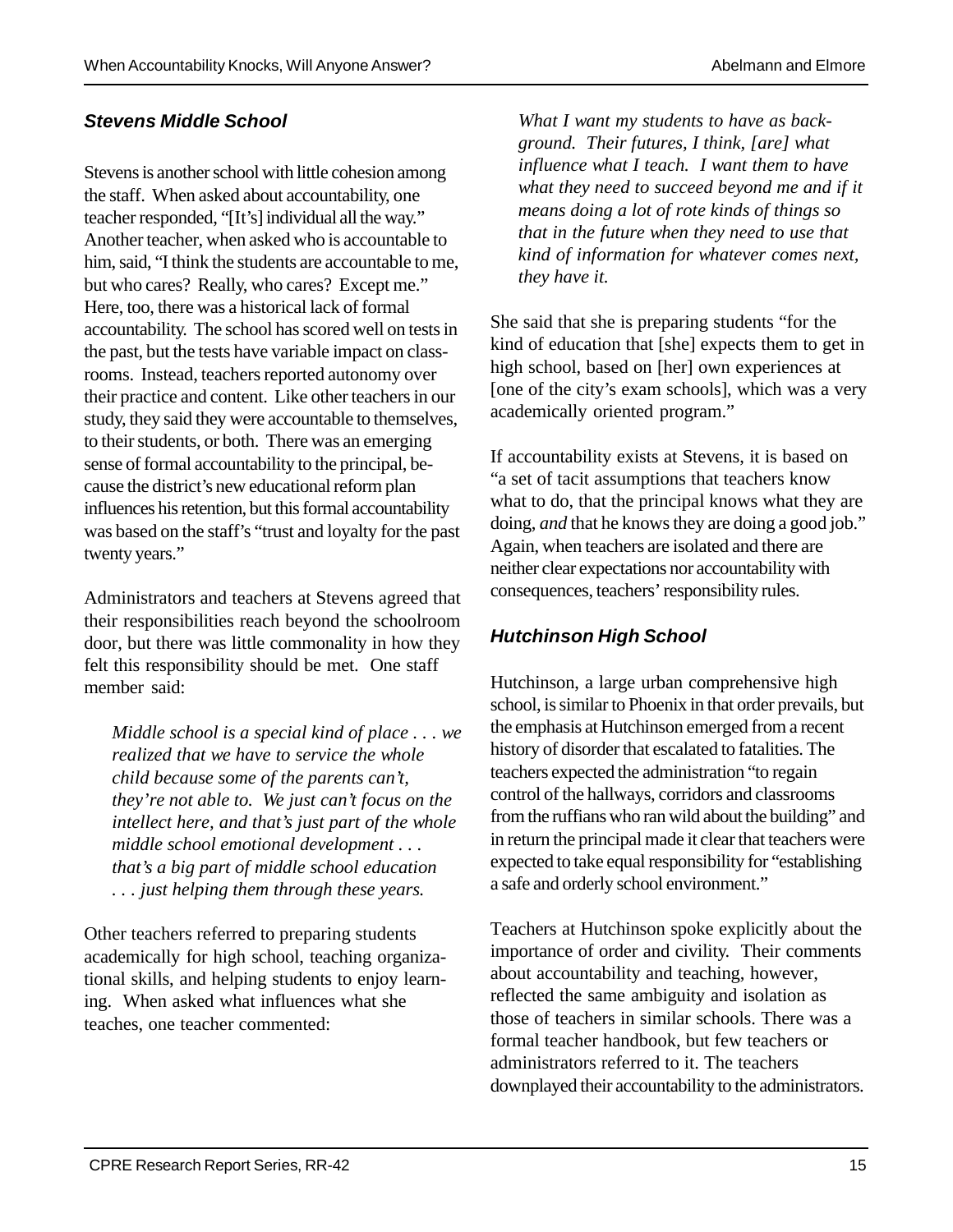One teacher said: "Nobody is going to check to see what I am doing, but the headmaster will check to see if I have adequate control, whatever, more management things and techniques and that type of thing." Another teacher reported "very little collegiality," while still another said that "We impose our own standards." When asked where the standards come from, she said, "They're within us."

In addition to their responsibility to discipline, teachers described responsibility to look after their students in a shepherding manner. Nearly all Hutchinson teachers spoke of their responsibility for students' welfare, defined as, "staying out of trouble, staying healthy, and doing what's needed to graduate and either get a job or gain admission to college." One teacher said that his job was to motivate his students and show them that he cared about them.

Teachers' perceptions of their students' backgrounds are extremely important, and, when combined with lack of accountability and lack of collegiality, shift the focus to the teacher's personal responsibility. Teachers claimed responsibility for the welfare of their students both outside and inside the classroom, and spoke of being motivated by their own experiences of good and bad teachers. As at the Phoenix Charter School, when curricular standards interfered with the teacher's sense of what was right for her students, the teacher asserted her own opinion of the students' academic needs. One teacher spoke of a new standard: "There is no way in hell I will teach Algebra 2 to kids who do not understand general math! . . . All students can learn, I agree with that, but I don't think they can come from middle school and be thrown into a situation where here we're setting them up for failure. Start with the first grade, keep them with us, and maybe they'll succeed."

### **Summary**

The schools described in this section share a common solution to the problem of accountability. They

delegate to the individual teacher most decisions about to whom the school is accountable, for what, and how. Accountability in these schools boils down to individual teachers' sense of responsibility. All of the schools had some *pro forma* internal accountability systems, albeit weak ones, such as teacher handbooks or prescribed curricula. All of the schools existed within some kind of external accountability structure— charter laws, archdiocese curriculum frameworks, or local curriculum standards. But these accountability structures exercised no effective influence over individual teachers' sense of to whom and for what they were accountable.

Teachers in these schools tended to define their sense of accountability entirely in terms of their own sense of personal responsibility to what they perceived as students' needs, both affective and academic. Their responses are as notable for what they do *not* mention as for what they do. They did not mention formal accountability systems, which are what interests most school reformers. Instead they talked about responsibility— to their students and to themselves. They did not mention *how* they were held accountable— because informal or formal systems of accountability, even where they existed, had no reality in their daily lives. Regardless of recent changes in state and local accountability systems, regardless of teacher evaluations, regardless of parent involvement, even regardless of the charter school law, which is supposed to increase accountability, these teachers were still largely left to decide, based on their own values, what and how to teach.

The beliefs of teachers that exercised the greatest influence on their sense of responsibility were those related to the social backgrounds of their students. Teachers in these schools, in effect, decided on their own what kind of education was appropriate for students from backgrounds they regarded as disadvantaged. They spoke of "these children," with clear opinions as to what was required for children from disadvantaged backgrounds. The teachers stressed order in the classroom and their own conceptions of students' well-being, at the expense of academic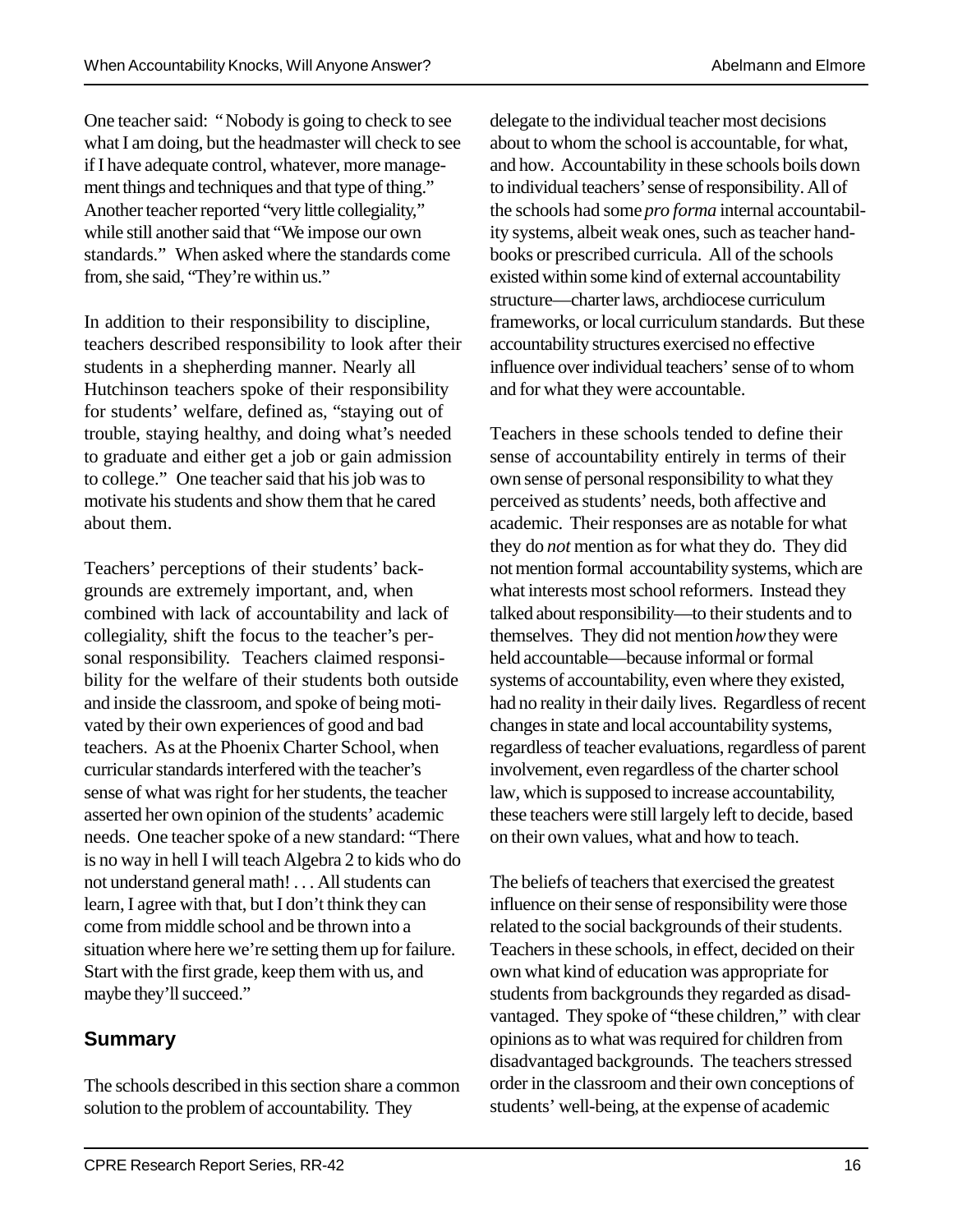performance. These views were unchallenged, either by their colleagues' expectations or by external accountability systems, because these influences were weak relative to the teachers' personal values.

## **The Emergence of Collective Accountability: Expectations Influence Responsibility**

In the previous section, we focused on schools where individuals' conceptions of responsibility dominated collective conceptions of accountability. Our sample of schools also included schools where teachers' work was heavily influenced by the expectations of other teachers, administrators or community members. Strong expectations can influence and shape what a teacher, administrator, parent or student feels responsible for in his or her work.

In this section, we highlight three schools characterized by strong mutual expectations. The lead case in this section, St. Aloysius Elementary School, is one of the very few schools in our sample that was focused primarily on teaching and learning. The graphic representation of this school in Figure 3 highlights the prominence of collective expectations and also reflects the relationship between responsibility and expectations, due in large part to the principal's practice of hiring candidates whose teaching philosophy matched her own. St. Aloysius Elementary is a small Catholic school with a growing enrollment that is located in an affluent section of a university city. The focus on instruction is not the result of any external formal directive or accountability system, but rather the combination of a strong school leader and high expectations for students. Of particular note in this case is the way teachers project and interpret parent expectations. The assumption at St. Aloysius Elementary is that all parents have the same high expectations as those expressed by the vocal parents of high socioeconomic status.

The second case we present, North Beach High, also has a strong leader but the focus is on attainment, assuring that all students graduate. North Beach High is located in a blue-collar suburb of a major city, the demographics of which have recently begun to change from predominately Irish and Italian to a substantial Asian population. About 15-30 percent of the student population at North Beach is Asian, mostly Chinese. The third case, Tatuna Point Elementary, is a K-6 school located in the heart of an affluent suburb that is almost exclusively white and Asian. The case illustrates how powerful a force parents can be in setting high expectations for teachers and providing the support that goes with those expectations. The parental presence at Tatuna Point Elementary overshadows to a large extent the labor of teachers and administrators.

As we analyze the schools in this section, we show how expectations can shape teachers' work. In some cases the principal plays a central role, while in others the community is of more importance.

#### *St. Aloysius Elementary School*



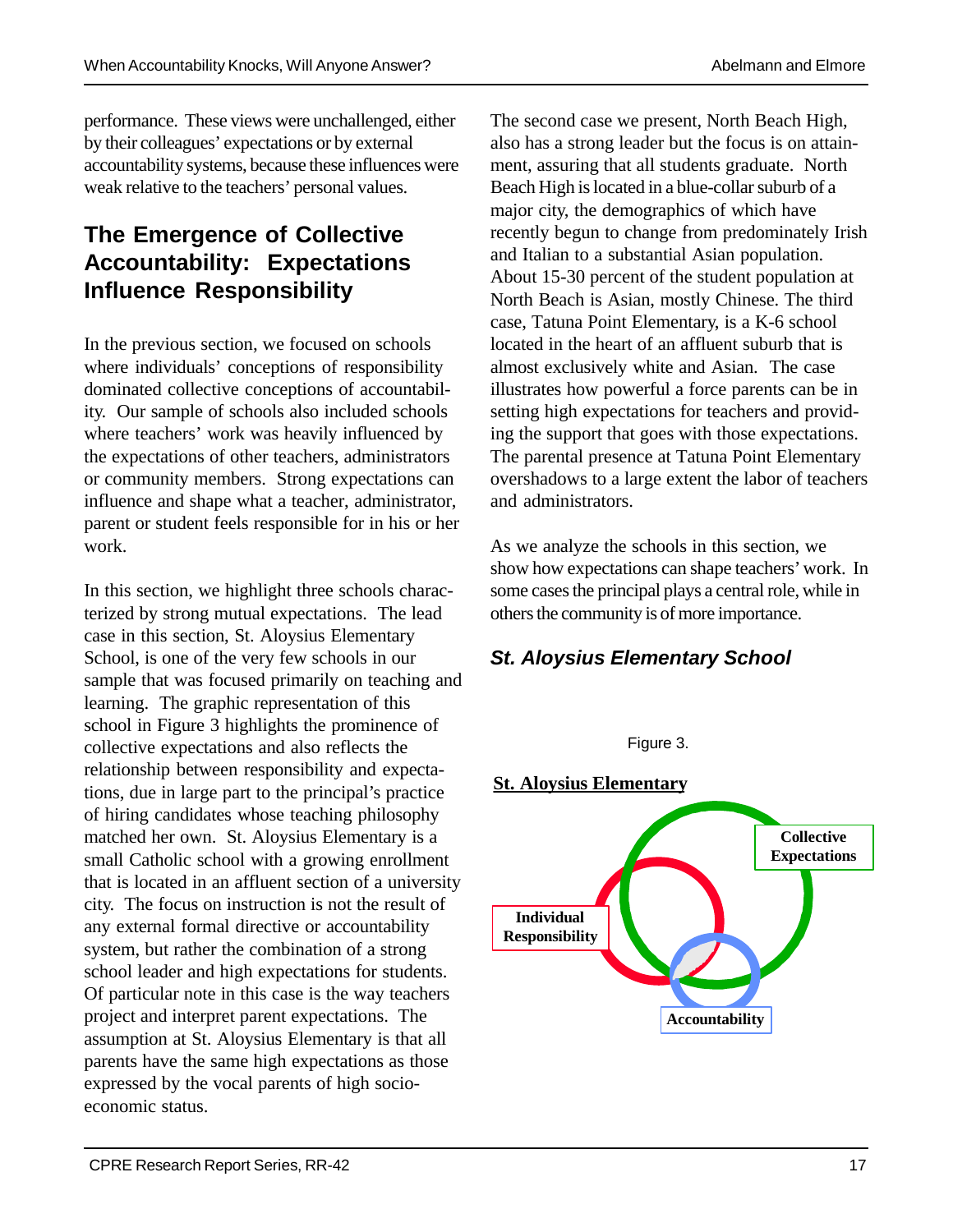St. Aloysius Elementary serves a racially and ethnically diverse population of students in kindergarten through the eighth grade. The school has experienced a recent influx of Korean students, maintains a steady population of Haitian students, and in any given year serves several transitory European and South American students whose parents come to the region to study. About 50 percent of the students are white, 40 percent African-American and Haitian, six percent Asian, and four percent Latino/a. Less than one percent of students are eligible for Title I services as determined by family income. Seventy-five percent of the students are Catholic. St. Aloysius Elementary's teaching staff, consisting of one teacher per grade, is entirely white. By the principal's account, she has students whose parents work several blue collar jobs, and others whose parents are high-status professionals and "university parents."

St. Aloysius Elementary is Mrs. Sharp's first principalship. Since she assumed the principalship five years ago, the school has undergone an almost complete turnover in teaching staff. Only three of the current 17 staff members at St. Aloysius Elementary were there when Mrs. Sharp arrived. She attributes this turnover primarily to natural attrition through retirement, maternity leave and continuing education, but acknowledged that in some cases teachers chose to leave, having identified themselves as misfits with the school or with her approach to education. She said that at the end of her first year, "By virtue of things I said, people came to understand what I valued. And so, when some of those people left at the end of that year, I was able to hire people." She added that, "each time that's happened, I've hired someone whose sense of education and philosophy is very much in keeping with my own." While the Catholic Schools Office publishes a list of teachers available for hire, Mrs. Sharp was wary of relying upon that list because she knew of at least one person on the list who she said would be "very inappropriate" in a setting with children. She said that she is fortunate that she is given a great deal of latitude by the church pastor to

hire teachers of her choice, although he has official, final authority.

All but one of the current teachers is Catholic, and the majority are young professionals with fewer than ten years' experience. Those teachers with more experience reported a good working relationship with their younger colleagues, saying that where there might have been tension, instead there was give-and-take with mutual learning. Because most teachers were hired within the past five years, several in the same year, salaries and seniority are relatively uniform across the staff. Some teachers noted that they have an unusually collegial staff and attribute this relationship partially to the fact that so many of them came to St. Aloysius Elementary at the same time and learned the ropes together. The teachers earn approximately \$10,000-\$14,000 less than entrylevel public school teachers in the area and many work second jobs in the evening and on weekends. Mrs. Sharp said she tries to be sensitive to their work schedules when organizing meetings or school events. She has also authorized teachers to tutor students privately after school, which she said "provides them with the additional income they need." She added that, "It's also enabled us to reach out to the segment of the community that had never been a part of our school before— the ESL children."

The school's immediate surroundings include upper-end real estate, a few shops and restaurants, and within walking distance, a large university. More than half of St. Aloysius Elementary's students live in the same zip code as the school, while the rest live in mostly suburban towns, some up to 45 minutes away. There was no playground in the small school yard at the time of our visit, but a fund drive is underway to purchase equipment. The building is well maintained, with prominent displays of student work, mostly compositions and test papers.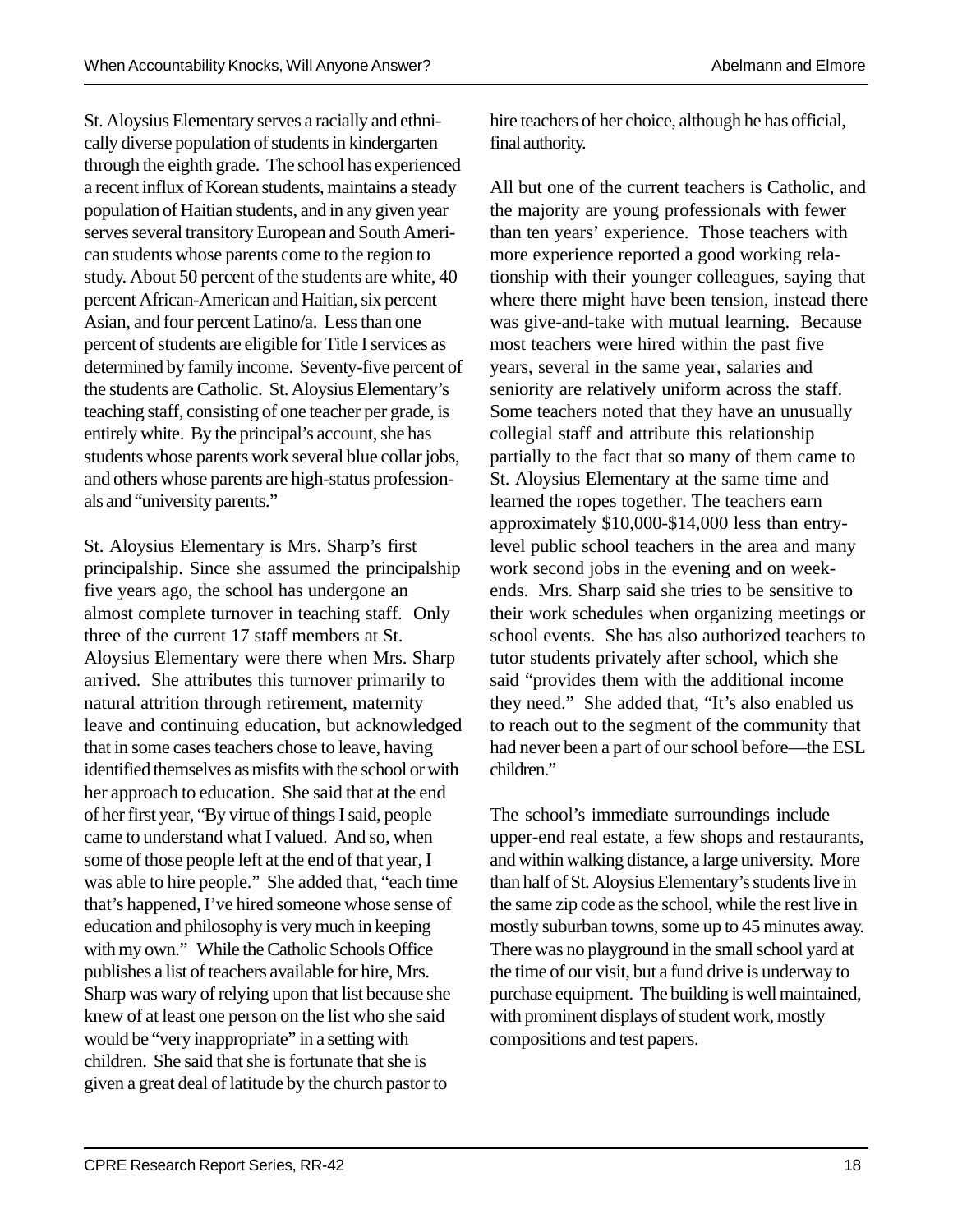Not all students who apply to St. Aloysius Elementary are admitted. If it appears that a child's needs cannot be met at St. Aloysius Elementary, Mrs. Sharp recommends another school within the archdiocese that she believes can better suit those needs, be they behavioral, academic or other. When pressed on this point, Mrs. Sharp described an informal understanding between schools, and in the archdiocese, that different schools have different missions and "for good reason." She described schools where the academic performance was not equal to that of St. Aloysius Elementary, but explained that those schools provide a real service to the inner city and immigrant communities which she perceives to have different needs.

Non-English speakers are fully integrated into classrooms at St. Aloysius Elementary. The teachers have developed informal committees to gather ESL materials and to share ESL teaching techniques. Teachers report that their classes benefit from exposure to other cultures and languages, and that they are able, though with some difficulty, to devote the necessary attention to both their native English and non-English speaking pupils.

The St. Aloysius Elementary student population is racially and ethnically diverse, but it is less diverse in terms of socio-economic background. Fewer than one percent of students are eligible for Title I services as determined by family income. Not all children come from wealthy families, but few come from abject poverty, so they are less likely than students in other schools described here to suffer the range of social, physical, and emotional risks associated with living in poverty. Unlike other schools in our sample, teachers at St. Aloysius Elementary made no reference to students' home lives or living environments as an obstacle to teaching or student learning. This is largely due to the students' predominantely middle to upper-class status, but it is also reflective of a norm at St. Aloysius Elementary that values individual responsibility for teaching and learning, and a perceived

intolerance for scapegoating of any kind, even when presented with legitimate challenges to learning.

Tuition at St. Aloysius Elementary was \$2,150 in 1996-97, approximately twice that which is charged by some inner-city Catholic schools in the area. Some financial assistance is available in the second year of attendance for families meeting the school's need criteria, but the admissions process is conducted without knowledge of families' economic circumstances. When asked to describe how she believed St. Aloysius Elementary is perceived in the community, Mrs. Sharp said she and the pastor both think the school is viewed as "an inexpensive private school." She believed that many view the school as an alternative to the prestigious and expensive secular private schools in the area, and that those schools are St. Aloysius Elementary's competition.

### **Expectations Shape Teachers' Work**

Mrs. Sharp has had relatively free reign from the church pastor to exercise discretion in hiring staff and managing the school budget. Mrs. Sharp was very happy with her current teaching staff and described them with terms such as "professional," "skilled" and "collegial." When asked what she looks for in new hires, she said that they should believe "all children can learn, [and be someone] who looks for the ways in which they learn and will have a multiplicity of activities . . . a person of good will and values. "

She attributed much of the coherence within the school to having hired people whose philosophies of teaching matched her own, but was quick to say that she was not a directive principal, and that the staff has developed into a cohesive group largely on its own. As an example, Mrs. Sharp said that the teachers requested that one of the four faculty meetings per month be devoted entirely to collegial discussion related to curriculum and pedagogy. She also noted that last year, the staff agreed to seek additional accreditation, beyond that awarded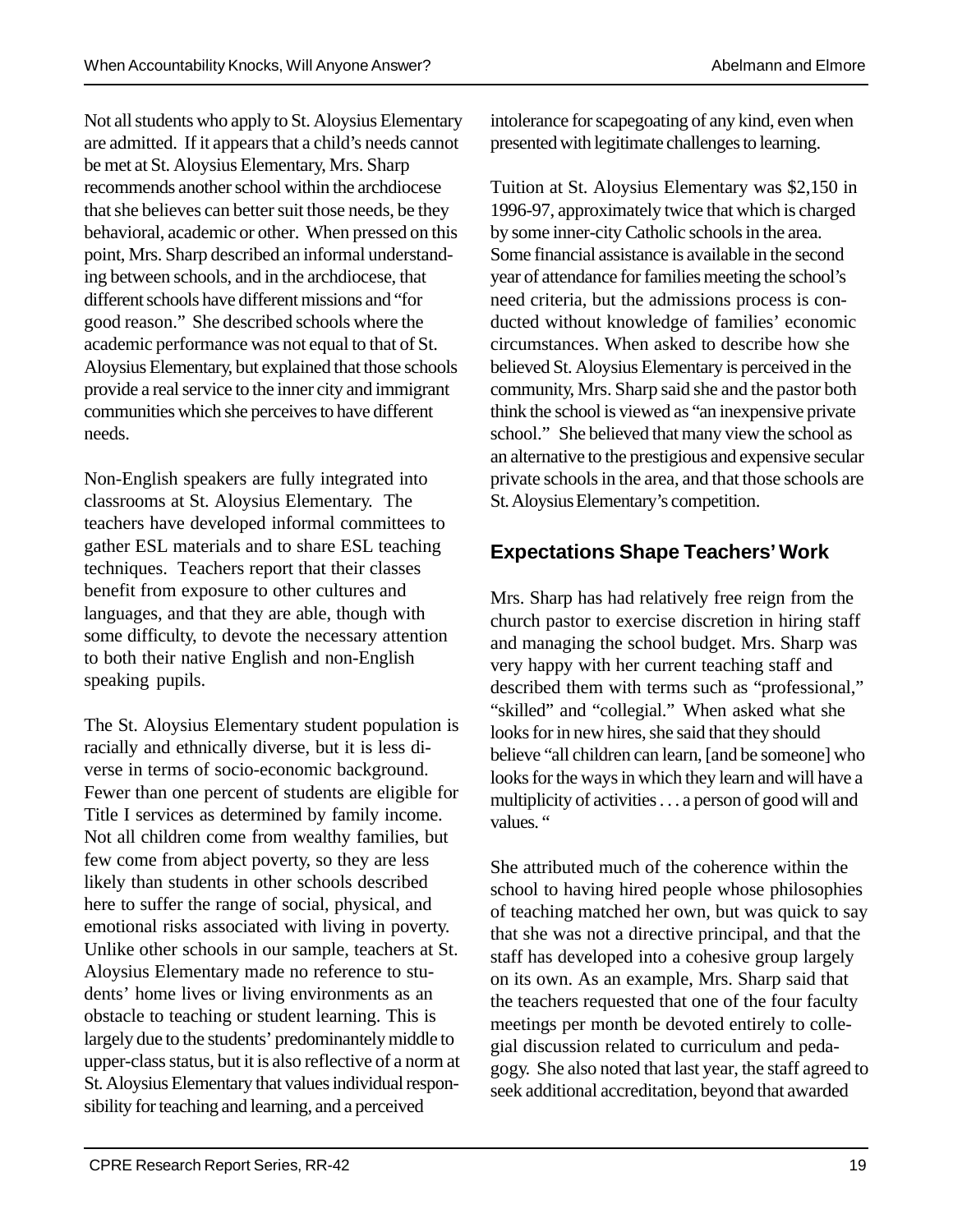by the archdiocese, because they knew they could get it and because the coherence and academic quality it required "would appeal to people looking for a good school for their children."

Without exception, teachers described an atmosphere of high expectations at St. Aloysius Elementary. Some stressed a high priority on "reaching every child" and "making sure no one is left behind," while others referred to a serious and supportive environment where everyone is expected to put forth excellent work. Teachers did describe a range of abilities within their classrooms, and the particular challenge of teaching ESL students, but none referred to this as an obstacle to teaching. Rather, they described a school culture where teachers are expected to improvise and to "reach everyone."

This belief in high expectations for all children applies to both academic and social learning at St. Aloysius Elementary. Academically, children are expected to achieve at the highest level possible for them. Teachers said, with varying degrees of certainty, that they believed every student can learn the skills taught at their grade level, and in many cases students exceed those expectations. When asked if all of her students could learn the skills expected of their grade level, one veteran teacher responded: "If I see they're having trouble, I'll tutor. They're given the time for help. We just stay with it until they know it." She continued, "I never worry [about them going to the next grade] because they always know what they're doing." These comments reflect the teacher's philosophy, and her expectation that students will "stay with it" too. Students praised this particular teacher for her willingness to give extra help, for her unbending belief in them, and for her equally unbending expectation that they will learn and retain what she teaches them.

Teachers recognized that students have varying ability levels, and they described the challenges they face in teaching ESL students, and that these students face in learning. The teachers maintained "high expectations" for the ESL students by insisting on the highest degree of effort while, in some cases, adjusting performance expectations. For example, the fifth through eighth grade teachers developed an ESL program that defined what teachers expect of their non-English speaking students. One teacher told us: "We expect them to increase their English understanding and comprehension of English. We expect them to maintain math skills and improve. We listed a set of criteria that we're going to expect from ESL students."

Student report cards in the upper grades at St. Aloysius Elementary have a column for performance and another column for effort. There is no effort column in the lower grades, but teachers write comments which include a description of student effort, behavior and progress. Only one teacher described occasionally inflating letter (or number) grades based upon student effort or extenuating circumstances that might be particularly challenging for an individual child.

When asked how they were able to maintain high expectations for all children, despite the range of student abilities and preparation, several teachers said that they did not expect identical work from every child, but performance grades accurately reflected the range in student products, and effort grades (or comments) focused on the expectation that every student do his or her absolute best. Although not every child can produce exemplary work, those children putting forth their best efforts can be rewarded with an "A for effort." Teachers indicated that students were not graded in comparison with one another, or on a curve, but often on the basis of rubrics. One example of a rubric was a scoring sheet the teachers developed for the Science Fair. Students first received an information sheet explaining what was expected of them. Several weeks later they received a sheet stating that their topic would be due on a certain date, and their outline due on another date. Finally, they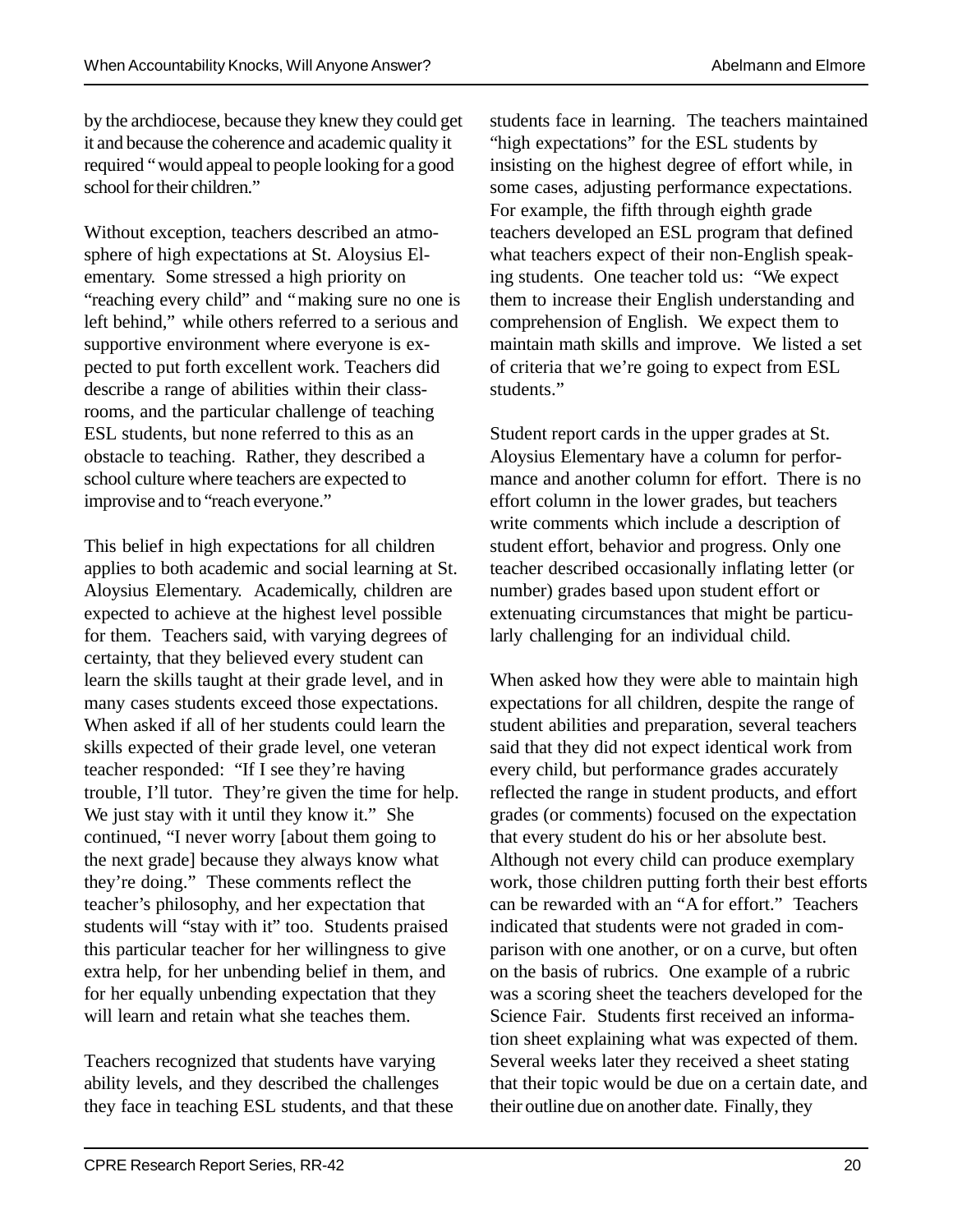received the actual scoring sheet that listed all the criteria upon which they would be graded.

Most faculty members assumed students would finish high school, some of them graduating from prestigious high schools, and that the "vast majority" would go to college.

When asked what parents expected of them and the school, teachers responses seemed to place equal emphasis on instilling Christian values and on challenging the students. One teacher, comparing St. Aloysius Elementary to another school where she taught, commented:

*[The previous school] was much more working class, very few of the parents had gone to college and education was not number one on everybody's list of priorities . . . Whereas here, I think people really respect your pushing their kid to do their best and I like that . . . The students are much more motivated [here]. The parents are much more supportive . . . and the students, quite honestly . . . my students seem to be smarter and more interested in doing well and living up to the expectations that I have set for them, they have set for themselves, that their parents have set for them as well.*

Another teacher described the school as being in the business of "educating the whole child," and said that parents expected that teachers would be there before and after school "modeling that philosophy" for the students.

Several parents verified this assessment of parent expectations. One parent said that she worried, at first, that the school might be too much pressure for her son, but that she's discovered he thrives in the "challenging environment." Other parents of younger children expressed a desire to get their children an "early start on their education," and in an environment that is disciplined and orderly.

When asked what parents expected, Mrs. Sharp remarked:

*I think all the parents are setting high expectations even though some of them may not be able to articulate them very well. I feel very strongly that they all want high academic expectations for their children. They all want their children to be good human beings . . . There is a group that will voice that more strongly than many others will and so yes, we do respond, we hear them and we consider how we're going to respond to them. For the parents who may be less able to articulate expectations or maybe less aware of the quality of education that is being provided to their children, I think they recognize there's something special. I try to deal with the parents on an individual basis, as opposed to a movement . . . We have our parking lot brigade here, we have a few parents . . . I've got a few teachers here that are very adept at diffusing that. The very unity of our philosophy helps that.*

The parents we met in a focus group described a variety of expectations for the school. Some of the parents' expectations focused specifically on teachers, but overall, they seemed not to differentiate individual people's roles. One father said:

*I guess I certainly expect the school to educate. You know, academic education is certainly what they start out with, and the school seems to do that well. And the only way that can happen is if the environment in the classes allows the children to do that and I think that comes from the expectations that the teachers have of the children and I think that is a difference that seems to . . . that is a difference between this school and some of the public schools that I've heard kind of anecdotal talk of. In some of the public schools, some of the*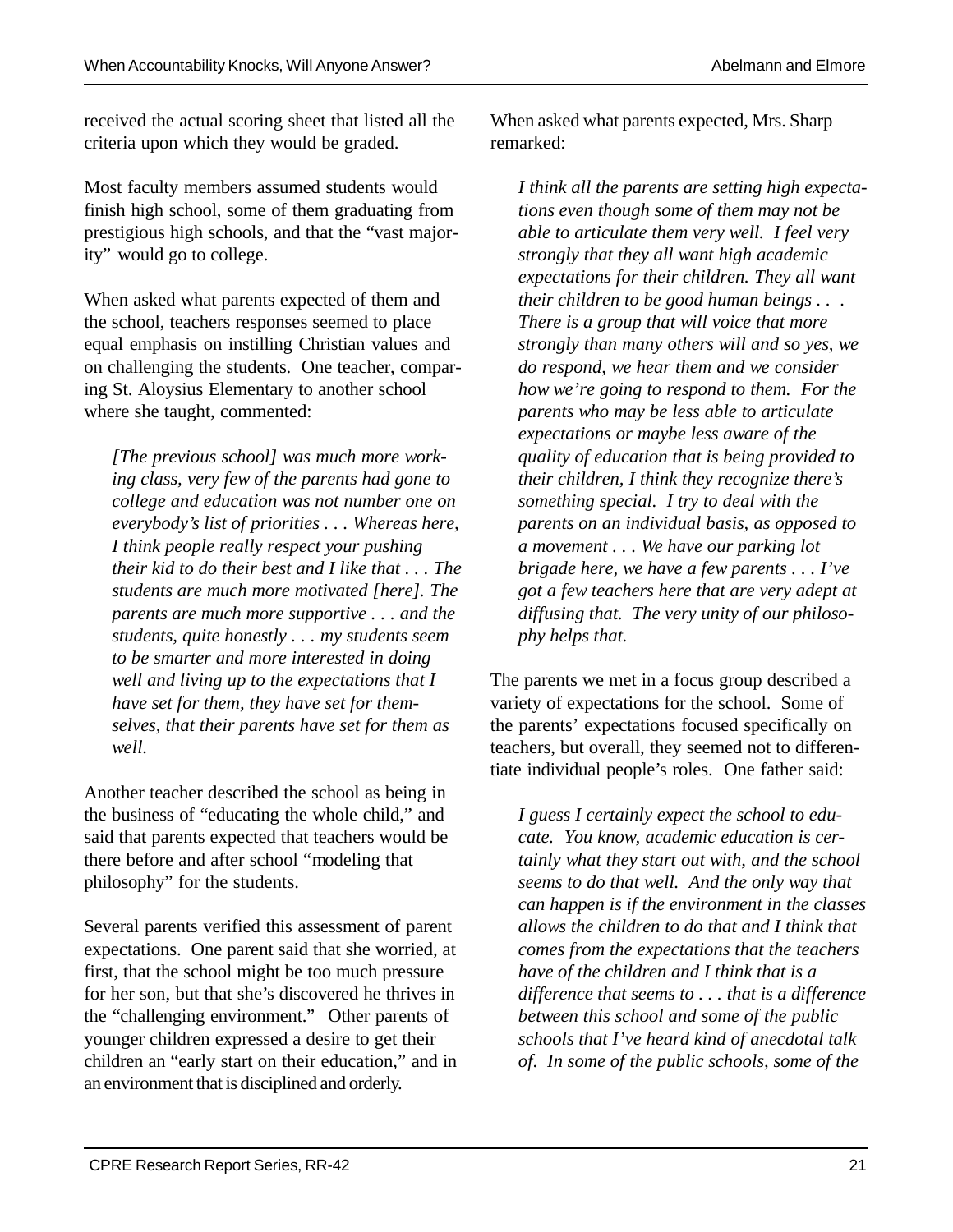*kids seem sort of lost somehow. And that doesn't seem to happen so much here at [St. Aloysius Elementary].*

Parents also described wanting frequent communication from teachers and the school, and wanting the school to be responsive to their children's individual needs. They remarked that teachers at St. Aloysius Elementary do not teach the same lessons repeatedly, but seem to vary their teaching. Parents noted that the teachers continue their own professional development, something the parents valued and expected, and believed to distinguish St. Aloysius Elementary from public schools. Teachers perceived that parents have high expectations of them and of the school.

Speaking to the question of expectations of teachers, and the school as a whole, a parent who was highly involved in the school commented on the effects of social-class, and proximity to the university:

*The higher the level the parent educationally, the higher level the child will reach . . . the parents are going on to post-graduate work and then they're expecting at least their children will get to that level and I do think it lifts the place . . . I think it is a very good influence on the school that that's there. It's like strings from above pulling you up.*

This comment speaks both to the way parents at St. Aloysius Elementary were perceived by staff, and to the expectations those parents communicated in various was to the staff.

#### **Teachers' Sense of Responsibility Reflects Expectations**

The staff at the school responded to what was expected of them by the principal, parents and their colleagues. Those collective expectations affected teachers' personal sense of responsibility. Their sense of professional responsibility was largely informed by the schools' collective interpretation of its community's needs and expectations.

Without exception, St. Aloysius Elementary's teachers expressed feeling responsible for the learning of every individual child, and for maintaining high expectations for all children. Everyone described feeling responsible for their students' social development. In some cases this was characterized as religious teaching and in others as training in good manners and behavior.

When asked for what she felt responsible, one teacher responded definitively:

*Well first, academics. To make sure that the child is learning what they should be learning. That they are on level. If they are above level, that they're being challenged. If they're below level, that they're receiving the extra help they need. As far as, like, socially, teaching them the right and wrong . . . Even though not everyone is Christian, you're teaching them about God and loving each other and working together. So, I want to develop them . . . My responsibility is to develop their mind, academically, develop their soul or spirit, morally, and [help them] to be able to survive in life.*

A first-year teacher's comments about her personal sense of responsibility cover most of the points raised by her colleagues:

*I feel that I am responsible for teaching them the tools so that they are accountable, so that they are responsible for themselves, their work. I think I'm responsible for setting a high level of expectations so that they know that's what they're expected to meet, so that I don't accept mediocre work. I definitely feel responsible for that . . . for setting a tone in here that's serious yet light-hearted enough that they feel comfortable enough to interact*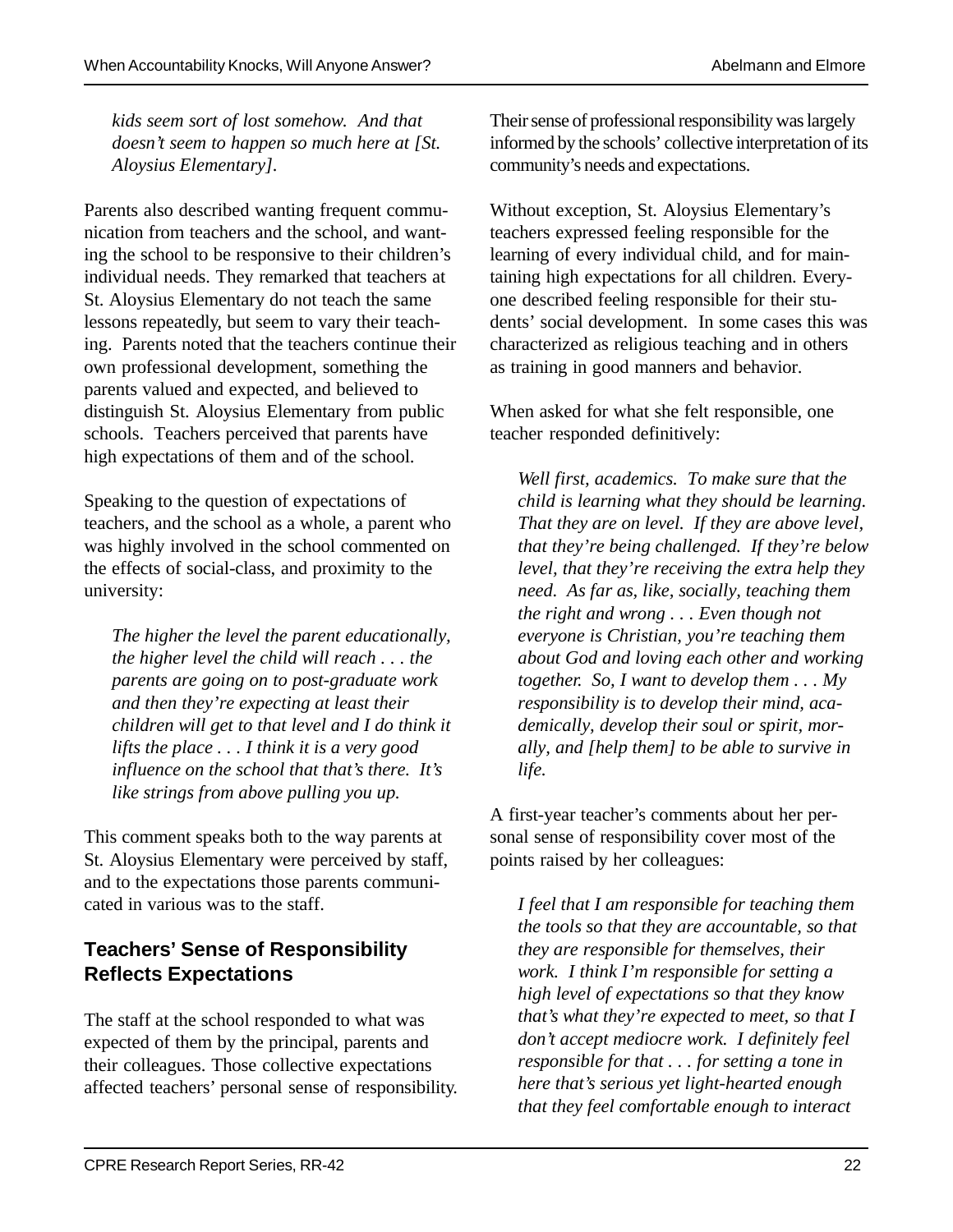*with me and they're not scared of the teacher. I feel responsible for sending home information so their parents are up to date as to what's going on exactly in this class every day. I feel responsible for them going home every day . . . and knowing what they've learned so that they can't say, "nothing" when their parents ask because they know [my] ears burn even if I'm millions of miles away.*

Several teachers described doing whatever was necessary to help a child learn to his or her full potential— "to do the best that he or she can." Some teachers implied that they "just get to know" students' abilities and work habits, but no one offered an explicit explanation of how they gauge a student's potential, or what is his or her "best."

Those teachers who said they felt responsible for "individualized learning" and "educating the whole child" explained that this means making oneself available to students for extra help before and after school. Others emphasized teaching children with varying learning styles differently. When asked to expand upon this idea, one teacher made a clear distinction between students whose grades suffer because they do not do their work, and those who "don't get it" and do poorly on tests:

*. . . if you're choosing not to turn in your homework, not to do your assignments, I think the responsibility falls on you [the student]. If test grades are the big problem, I think sometimes I'd look to me. Why isn't, if half the class is not understanding what's on the test, that's my fault I think. And then I'd look at how I was teaching or what I was neglecting to teach or what was the method I was using that wasn't reaching half the class.*

We asked teachers what responsibility they felt to compensate for problems students might experience out of school, at home or in their communities. The

teachers indicated that this was not a big issue at St. Aloysius Elementary, but described sensitivity to such problems as part of their jobs. Examples offered usually related to marital problems between parents, or parents whose work schedules prevented them from being *as* involved with their children as other parents. They implied a willingness to address children's social, emotional or physical well-being as part of their "whole child" orientation, but they clearly did not view themselves as solely or primarily responsible for these non-academic areas.

### **Other Schools**

#### *North Beach High School*

North Beach High School has just over 1,200 students and is located in what one teacher called an upwardly mobile blue-collar community. The majority of the student population is of Irish or Italian descent. About 25 to 30 percent of the students are Asian, mostly Chinese, who have proficient language skills; high school students who are not proficient in English attend the other high school in town. The school operates as one large family. As one respondent said, "It's like a big family, you know, and I think a lot of things get done sometimes based on relationships as opposed to a structure." In interviews, two teachers identified the principal and assistant principal as the "mother and father" of the school. Many of the 175 adults who work in the school are graduates or parents of graduates— both the principal, assistant principal, and three deans graduated from the school. North Beach High School teachers and administrators grew up together, attended the same schools and churches, and shared cultural traditions. Membership in this close-knit community includes a sense of obligation to take care of all of its members. In the case of schooling, this means that children will graduate from high school.

North Beach High School is committed to seeing that all students graduate and, essentially, does not let any student drop out. The assistant principal explained,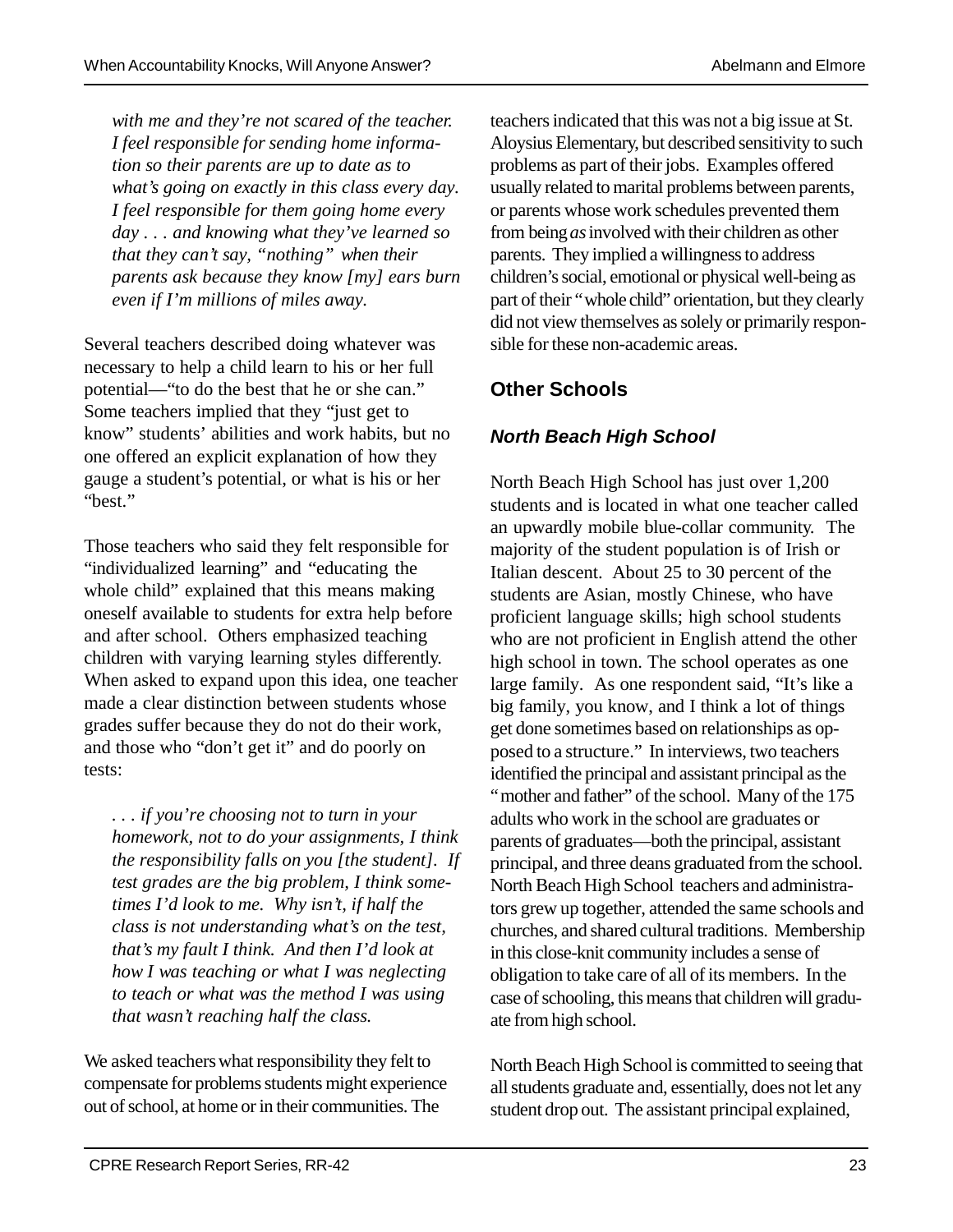"Basically, we hang onto kids forever . . . we work with the one to two percent who drop out, we work with them forever and we try and try . . . because we're going to pay now or later." The principal added, "I'd like to have a dollar for every kid who dropped out of school and who came back and earned it." North Beach High School reports a drop out rate of 1.3 percent. The assistant principal was concerned because it had "creeped up" from 1.1 to 1.3 percent. She said that she would "even violate the attendance policy on the side of kids" to keep the them in school. The student advisor system is tied into the homeroom structure and assures that one adult consistently touches base with every child each day of his or her high school years. Students have the same homeroom teacher for four years. The homeroom teacher goes to graduation and gives their homeroom students their diplomas.

The school administration is more *laissez faire* on instructional issues. The principal had confidence in the subject knowledge of his teachers and expected them "to perform their best, realizing they're all different— different personalities, different vocabularies sometimes . . . "

#### *Tatuna Point Elementary School*

Tatuna Point is an elementary school, located in a relatively affluent suburb, where academic expectations are high and student achievement is taken seriously. Second graders talk about going to Ivy League colleges and teachers know that is what many parents expect. As one lower grade teacher explained, " . . . standards are very high academically; it's expected by the parents, the community, and the staff, and we work hard to meet those expectations." Parents are involved in almost every aspect of the school. Parents are vocal about expressing demands, and they are active in providing support for what they demand. Parents know how to articulate their demands loudly and are ready to take the steps necessary to achieve them whether by voicing their discontent to teachers,

administrators or district officials, or by organizing and participating in formal institutions that control and regulate school activities. As one parent said:

*There's a lot of parent involvement . . . Parents are willing to be very vocal and express their concern, or shall we say "whine." Most of the parents, because they're highly educated, put a real premium on education, and therefore expect a lot from the schools . . . expect high performance from the schools, and therefore make a lot of demands on the staff, on the principal, on the curriculum. But on the other hand, the majority of those parents say, "I want this, but what can I do to help you get it?" . . . My take is that they're willing to back up their demands, if you will, with support, either financial or hands on.*

The parents do in fact back up their demands. According to the principal, last year the PTA counted over 8,000 hours of volunteer time, not including those who forgot to sign in. On any given day, parents can be found assisting the school secretary, working in classrooms, shelving books, staffing the computer lab, or helping coach a sport or other activity. The PTA donates \$50,000 yearly in capital goods such as playground and computer equipment. In 1991, a group of parents established the Tatuna Point Elementary Educational Foundation, a non-profit foundation dedicated to raising funds to provide additional resources for the improvement of the quality of education. Each family at the school is asked to make a cash contribution of \$350. Approximately 40 percent of school families give to the Foundation. The funds have supported additional teachers, consultants, and classroom aides. Students at the school also raise money through an annual walk-athon sponsored by the Foundation. Parents are also very active on the school council. The principal explained, "The Foundation buys people, the PTA buys stuff . . . and the school council keeps it all coordinated and going together." This parental effort overshadows the work of the teachers. One parent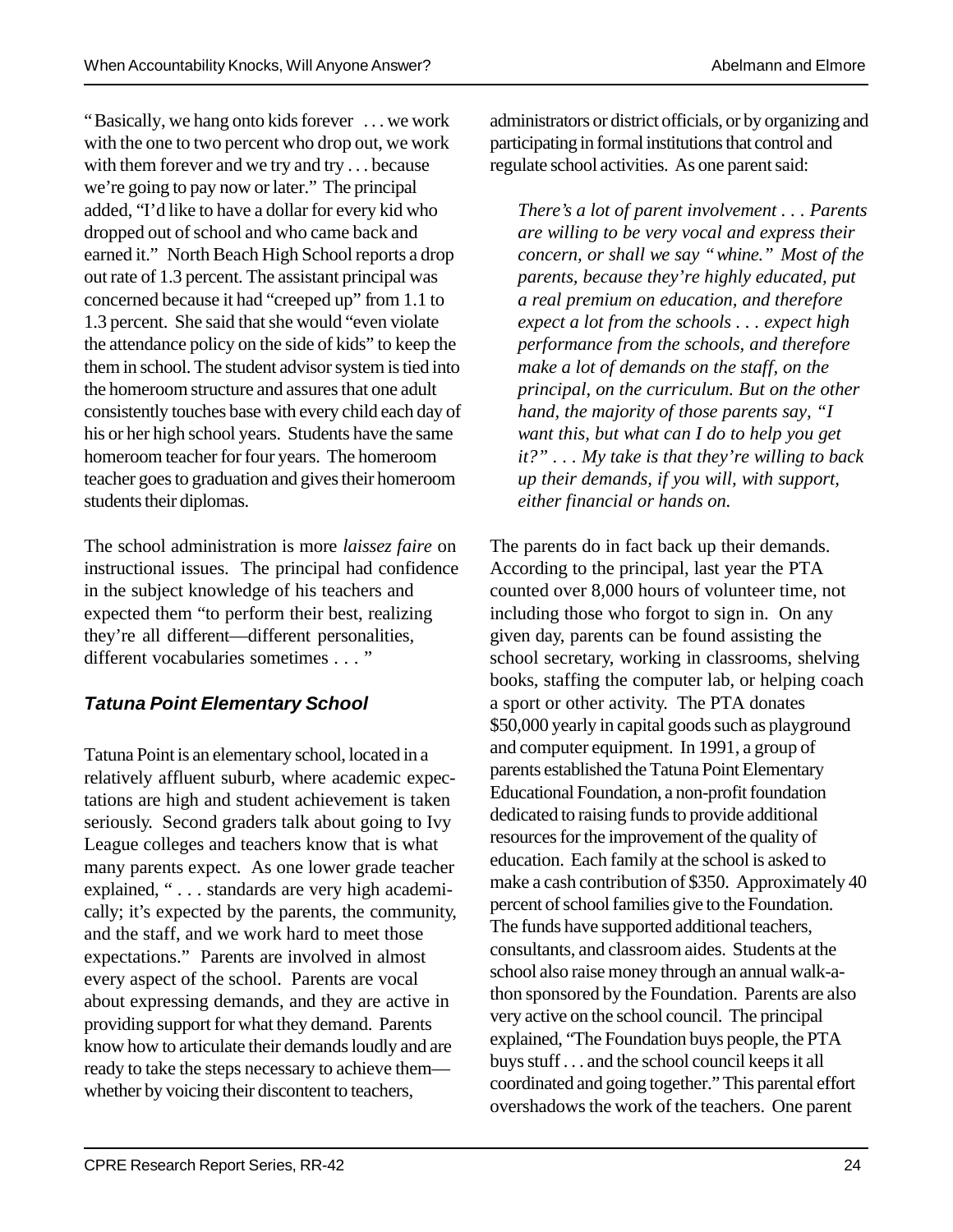noted that as a newcomer to the school, she heard much about the parents— the PTA, the Foundation, and the site council— but very little about teachers.

Despite the school's academic program and relatively high performance levels, parents at Tatuna Point Elementary questioned whether their children were sufficiently challenged academically. Parents were frustrated by what they claimed was a lack of individualized attention. As one parent explained, "... the teacher [ought to] get to know each child and know how to deal with each child separately instead of expecting all thirty-two to do the same thing." Most parents were confident in what they believed was best for their child's education and would exert their influence in the classroom, in the principal's office or at the district level to ensure that their child benefitted from a high-quality education tailored to the child's particular needs. The principal explained, "They know how to use the system. They know how to access the system . . . If they didn't like what I did, they know who to go to. They know who is my boss. They're not shy about calling the superintendent if they have a problem."

The Tatuna Point Elementary Education Foundation has been instrumental in getting classroom aides for the lower grades. The aides are closely monitored by the Foundation's board of governors. The Foundation, the school site council, and some independent parents conducted an evaluation of resource teachers and classroom aides to assess whether students received more individualized attention as a result of the increased support. Teachers were requested to keep a log of aides' time every day for one week and classrooms were formally observed by a team of parents. The evaluation report stated, "In the primary grades, 77 percent of aide time was spent working with small groups or individual students and 23 percent was spent in clerical duties. In the upper grades, 38 percent of aide time was spent in working with small groups or individual students and 62 percent was spent in clerical duties." Parents found the upper-grade condition unacceptable and requested that the principal discuss the issue with the

upper-grade teachers to assure that classroom aides were used more appropriately. One teacher explained if they pay for the aides, they can dictate how we use the aides. The same teacher summarized the parent sentiment by saying, "We're not going to fund it unless you're doing it our way."

Parents also disagreed with the local district's opposition to tracking students according to ability. There are gifted and talented classes but they are limited to the top two percent of children. Parents were frustrated by the limited available space and felt that their children remained in a system designed for "less able" students. Parents at Tatuna Point often bypassed the school leadership to go directly to the district to assure their children's placement in the accelerated program.

Although teachers appreciated and welcomed the participation and support of parents in classes, and valued the additional resources they brought to the classroom, they also resented when parents made determinations about how teachers should do their jobs. The parent activism was certainly felt by the teachers and the principal. Teachers knew that if they were not doing what parents expected, they would hear about it, either verbally or in writing, by way of the principal or even the superintendent. One upper-grade teacher commented, "I think my greatest pressure comes from the parents and from what they're asking of me or what their expectations are of me." The same teacher said, "I am happy when I have no parent letter in my box."

Teachers at Tatuna Point worked long hours and the work was certainly influenced by the demands of parents, whether expressed directly or through the principal. In spite of outside pressures from parents, district requirements or administrative mandates, the teachers still asserted that their actions were first and foremost driven by what they viewed as the children's best interests. The teachers did appear to do what was expected of them, but the principal argued that they did so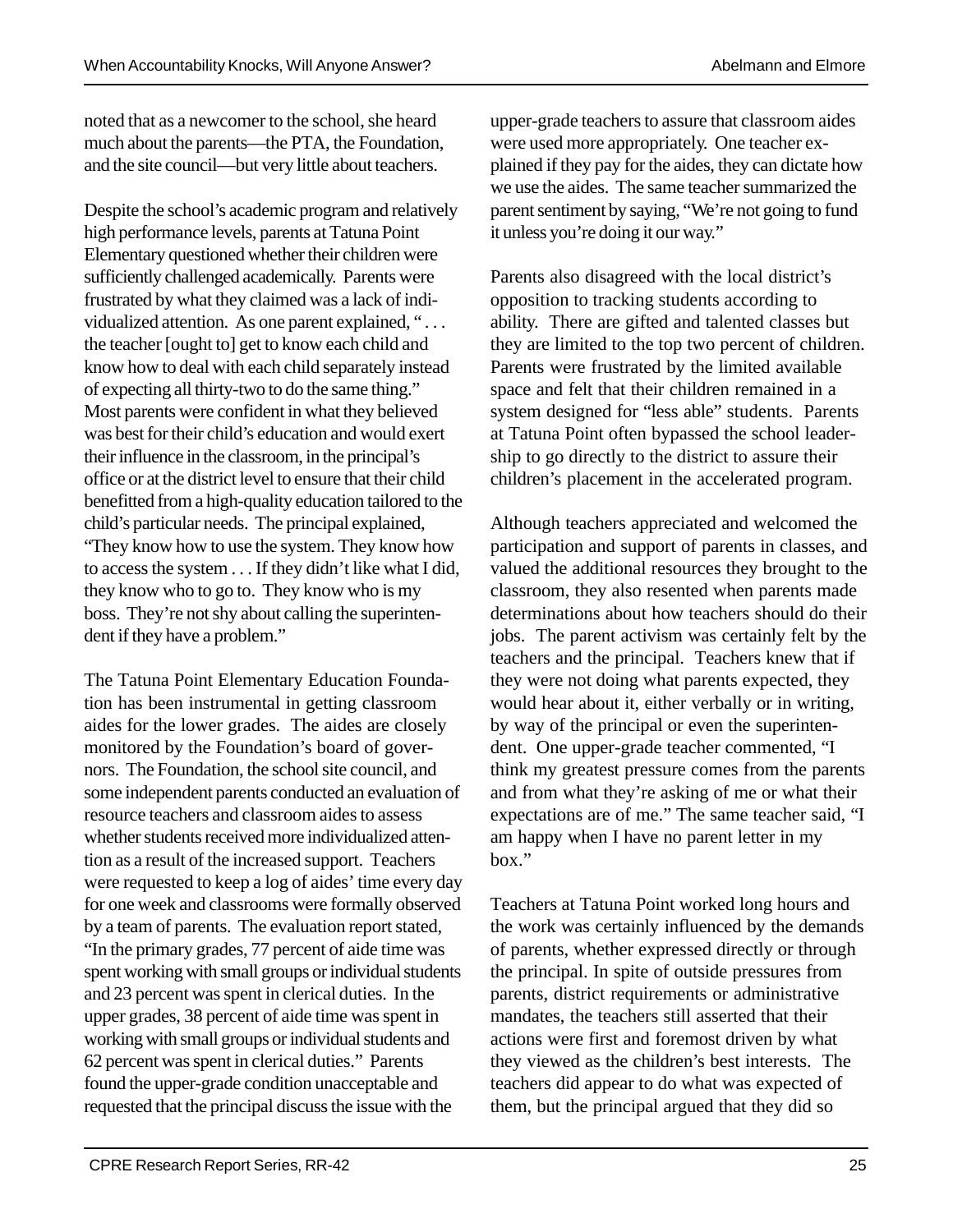from self-motivation and personal dedication. As the principal explained, "The accountability structure here is very often self-imposed by the teachers."

### **Summary**

The schools in this section demonstrate a different solution to the problem of accountability. The first group of schools essentially turned all accountability problems into matters of individual teacher responsibility. These schools have all developed, in somewhat different ways, a relatively powerful culture of expectations that shapes individuals' views around a common purpose. These schools operate without highly visible internal accountability structures, but they accomplish many of the same purposes through expectations. At St. Aloysius Elementary, Mrs. Sharp has been highly influential in constructing a community of teachers, students, and parents focused on academic learning, largely through the influence of strong expectations. At North Beach High School, the culture of common expectations comes from both the school leadership's ethic of a "family" environment, and from the cohesive culture of the local community which is transmitted to the school through the staff, who are natives of the community themselves, and graduates of the school. Expectations at North Beach are focused mainly on attainment getting students to stay in school and to graduate rather than on academic learning. The expectations at Tatuna Point Elementary seem to originiate largely from aggressive and demanding middle-class parents who pressure teachers and administrators, the latter see themselves as somewhat beleaguered but heavily influenced by these parental expectations. The expectations of parents in Tatuna Point Elementary are beginning to translate into an incipient accountability structure evolving in the Foundation's strong influence over the expenditure of its funds.

In all three cases, collective expectations exercise a heavy influence on teachers' individual conceptions of their responsibilities. Mrs. Sharp deliberately selects teachers who share her views that all students can learn; the teachers at St. Aloysius Elementary share a view that de-emphasizes family background as a determining factor in student learning, instead emphasizing student and teacher effort. At North Beach High School, collective norms about the custodial role of schools and the importance of attainment heavily influence the way teachers think of their work with students. And at Tatuna Point Elementary, teachers internalize the norms of competitive academic achievement or risk the disapproval of parents.

## **Internal Accountability: The Alignment of Responsibility, Expectations, and Accountability**

In the schools we have examined so far, individual conceptions of responsibility and collective expectations tend to guide the actions and motivations of teachers. These factors appear to operate in a way that is incidental to any formal arrangements or consequences that are visible within the school. Teachers may feel responsible for maintaining order in classrooms and hallways, and this sense of responsibility may be translated into shared expectations, for example, but in many schools there are no visible arrangements for enforcing this obligation and little in the way of direct consequences for failing to meet those expectations.

In this section we discuss three schools in which a strong internal accountability system has emerged, which appears to influence the actions of members of the school community. These three schools operate within quite different external accountability policy structures, yet within each school, teachers (and parents in the case of one of the schools) are held accountable for meeting a set of shared expectations. Regardless of the differences in the external policy structures, in these schools accountability is a strong internal operating principle.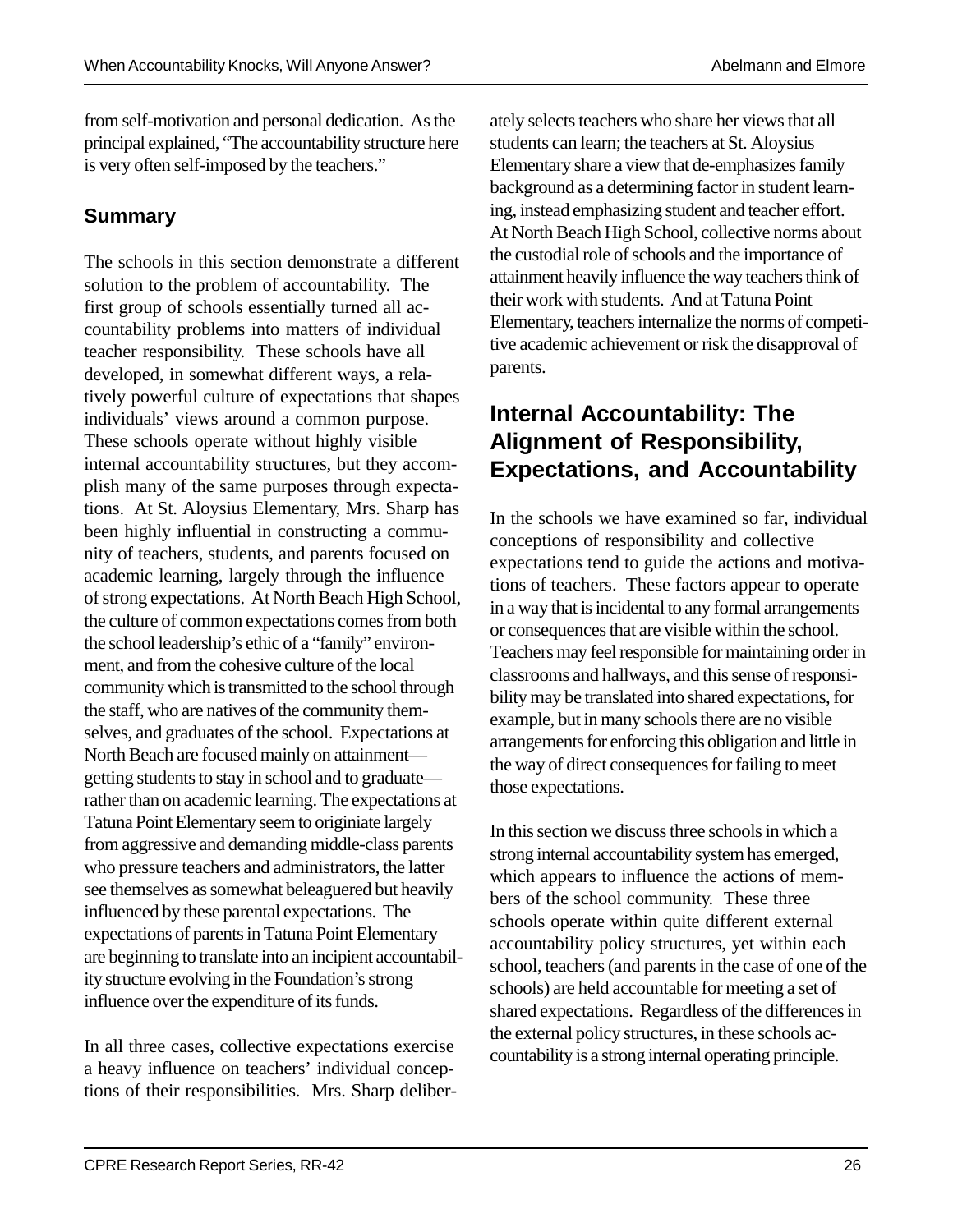We consider how expectations can shape an internal accountability system within these three schools. While not a formal external policy mechanism, the internal accountability system appears to strongly influence teacher behavior, and corresponds closely with teachers' understanding of their personal responsibility. Unlike these discussed previously, the schools discussed in this section are characterized by visible accountability structures with consequences for failure to meet set expectations.

These schools illustrate the idea outlined in our working theory that internal accountability systems are likely to influence individual actions if they are closely aligned with individual responsibility and collective expectations. These three schools vary in the content of their shared expectations, but they are similar in that the alignment of personal responsibility with shared expectations, combined with some consequences, has led to an internal accountability system that actually affects actions and behavior.

The *internal* accountability systems in these three schools appear to have the greatest impact on behavior, but they still operate within an external policy structure. The degree to which the external policy structure affects behavior appears to be related to the degree of alignment between the external policy and the internal accountability system. If there is a conflict, the internal system appears to have a greater influence on behavior.

The lead case is Turtle Haven, an urban pilot school, locally-chartered elementary school, serving a high proportion of minority and disadvantaged students. Turtle Haven demonstrates the emergence of internal accountability in an environment of shared expectations for high-quality academic work, as represented by the high degree of alignment in Figure 4.

Saint B's is an urban Catholic elementary school, serving a predominantely working-class student population. St. B's demonstrates an internal accountability system extended to include parents. Pine Creek, an urban elementary school serving predominantely poor white students, demonstrates the alignment of responsibility, expectations, and internal accountability around relatively low expectations for student academic work.

#### *Turtle Haven Pilot School*

#### Figure 4.

#### **Turtle Haven Pilot School**



Turtle Haven Pilot School is a small elementary school located in a low-income community in a large eastern city. As a pilot school, or a locallychartered school, Turtle Haven is administratively affiliated with an urban school system of over 60,000 students, but exempted from many of the district regulations. The building itself is not owned by the school district— the school is housed in an unused wing of a parochial school. The building is old and in disrepair, but the display of student work in the hallways and classrooms livens up the atmosphere.

Although located in an old building, this is a brand-new school, only in its second year of operation. The city's pilot schools were founded as part of an agreement with the local teachers' union in an effort to provide models of excellence which would spread to all of the city schools. Pilot schools are expected to be "models of innovation," and their advocates believe they will lead to improved student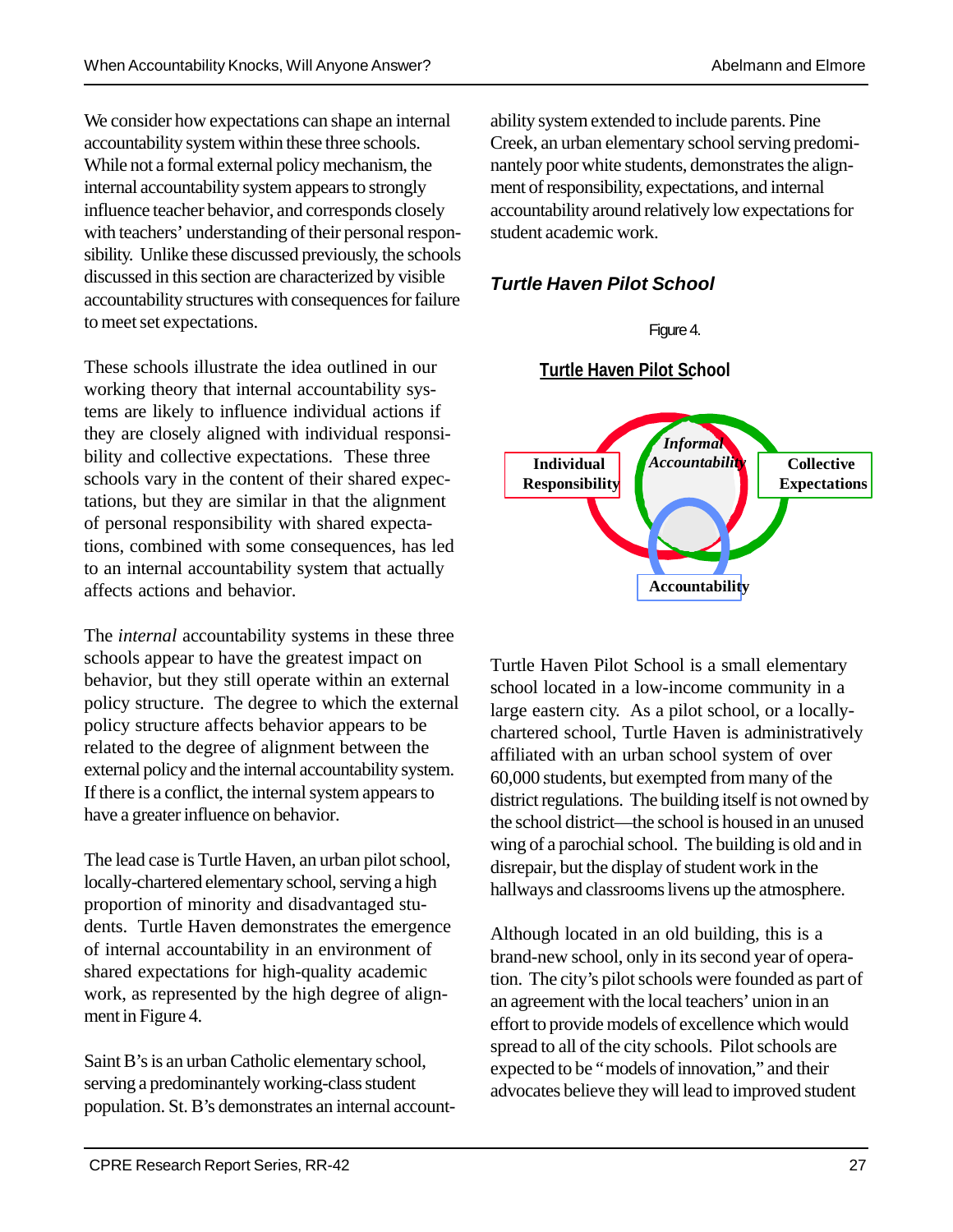performance in other city schools. Because pilot schools are expected to provide models for other city

schools, the models are supposed to be replicable system-wide, although the city has no formal plans for replication.

The Turtle Haven Pilot School was originally promoted for its "technology-based curriculum, active parent participation, and individualized instruction." The school opened with grades  $K1(a)$ readiness class for four-year olds), K2 (the second kindergarten year), first grade and second grade, then during its second year expanded to include third grade. The school also operates an extended-day program, providing after-school services for children until 5:30 in the evening.

There are currently 200 children enrolled, 57 percent of whom are eligible for free or reduced meals. Turtle Haven participates in the city's choice system, and as a result, students are bussed from many different parts of the city. About 65 percent of the students are African-American, 25 percent Anglo, nine percent Latino/a, and one percent Asian and Native American.

The classrooms at Turtle Haven have many similarities. Desks are arranged in clusters of four or five. Each room has a meeting area with a big blue gym mat on which children sit. In each classroom, the teacher posts a morning message— a handwritten greeting outlining the day's activities. Children appear to be actively engaged in work, frequently working on different projects at the same time. Most classrooms are not quiet, but the noise appears to be the productive sound of children working.

As a pilot school, Turtle Haven is exempt from union regulations governing the hiring of staff. Hiring is conducted directly at the school site, and as a result, the staff characteristics are somewhat different from those of a typical city school. Many of the teachers are young—in their midtwenties— with little prior teaching experience. The teaching staff is diverse, with six African-American

teachers, six Anglo teachers, two Latino teachers, and one Asian teacher.

#### **External Context**

Turtle Haven has a unique external accountability context. Having been granted a pilot status, the school is evaluated every three years, and in theory can be closed if it has not met the goals of the pilot school initiative. It is not yet clear how such evaluations will work. Staff at the school expressed confidence, however, that whatever evaluation mechanism is used they will certainly meet and exceed the district's expectations. The threat of losing pilot school status did not have a strong influence on the teachers' understanding of accountability. In this way, Turtle Haven is similar to Phoenix Charter School in that the accountability arrangement under which it operates is not a heavy influence upon conceptions of accountability, insofar as it offers greater freedom *from* accountability.

Turtle Haven also operates within the context of district-wide mechanisms designed to hold all city schools accountable. Since hiring a new superintendent, the district has embarked on an ambitious systemic reform initiative— several components of which relate directly to accountability. For example, this reform includes the implementation of "Citywide Learning Standards" which outline specific expectations for each grade level. Children must demonstrate performance in relation to the standards by creating the "products" designated for each grade level. These products are performance-based projects directly related to the objectives of the learning standards. The district also administers the Stanford 9 achievement test each year. This test was selected because it was most closely aligned to the learning standards.

Although the district has developed standards and designated products, it is still not clear to teachers how these products will be used to judge a school's success. Most of the teachers at Turtle Haven were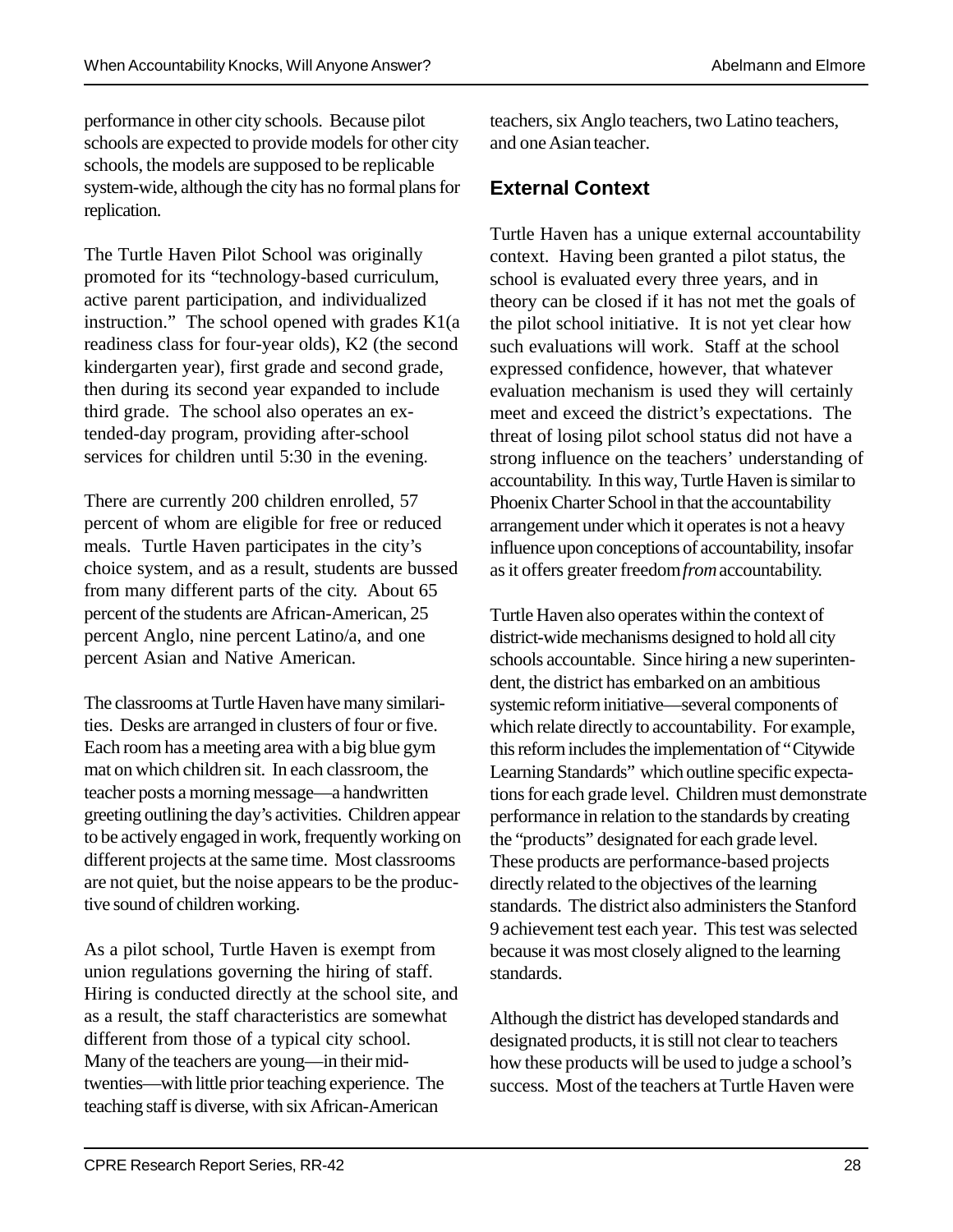working to help all students meet these standards, but they were unclear whether or not the district would collect the products, and if so, how the district would evaluate the products. The district has not provided schools with a detailed rubric by which to evaluate the products, so it is difficult for teachers to determine "how good is good enough?" when evaluating student products. This confusion was not unique to Turtle Haven, but common among the public schools in this district included in our sample. Turtle Haven differed from other public schools, however, in its efforts to incorporate the standards and products, vague as they were, into the school's self-generated academic program.

Nor was it clear to teachers how standardized testing would be used to hold schools accountable. Several teachers did mention that they felt accountable for student performance on these tests, but others said they felt more accountable to parents than to the district for a student's test performance. One teacher explained, "Formal assessments, like the Stanford 9, parents want their children to excel on those types of tests. We don't teach to the test, but we have to be accountable for how the children do on the test."

The district has begun to design mechanisms for holding schools accountable, but these mechanisms are not yet visible at the school site level. There are very few rewards and sanctions that recognized a school's performance. Therefore, we characterize the external accountability context as relatively weak. Within this weak external accountability structure, however, Turtle Haven has developed its own internal accountability system with a strong set of expectations closely aligned with personal responsibility.

### **Expectations**

*They (expectations) taken together create sort of a school culture . . . that's very defining and distinctive and says, this is what we're about. (Turtle Haven teacher)*

Turtle Haven's principal, Mary Carter, has made a very deliberate effort to make her expectations clear to teachers. It is no coincidence that classrooms look very similar. At the beginning of the year, she distributed a list of "components or things" that should be found in every Turtle Haven classroom. This list included physical objects, such as a morning message board and student work posted on the walls, and activities such as choice time and morning meeting. In this document, she outlined her expectations about parent involvement. Each teacher is expected to hold four family events during the year, and 100 percent attendance is expected. Teachers must also hold parent conferences and communicate regularly with parents by letter and phone.

Interviews with Turtle Haven teachers indicated that most of the staff have internalized these expectations and make every effort to live up to them. The responses of most teachers regarding the principal's expectations closely matched what the principal told us are her expectations. Several teachers listed expectations that repeated the written guidelines Ms. Carter had presented at the beginning of the year. Among the expectations they believed Ms. Carter had, teachers mentioned choice time, use of the Responsive Classroom model, morning meeting, and planning successful family events.

One teacher, after listing many of the expectations outlined in Ms. Carter's written guidelines, explained the importance of these clear expectations. She referred to the "components or things" as:

*Structures that support expectations we've agreed we would have. I feel that's important. It's one thing to say, theoretically, it's your job to involve families. It's another thing to say, here's a way we expect you are going to do it, which is to have a certain number of classroom events. That makes it concrete and makes it so it's clear.*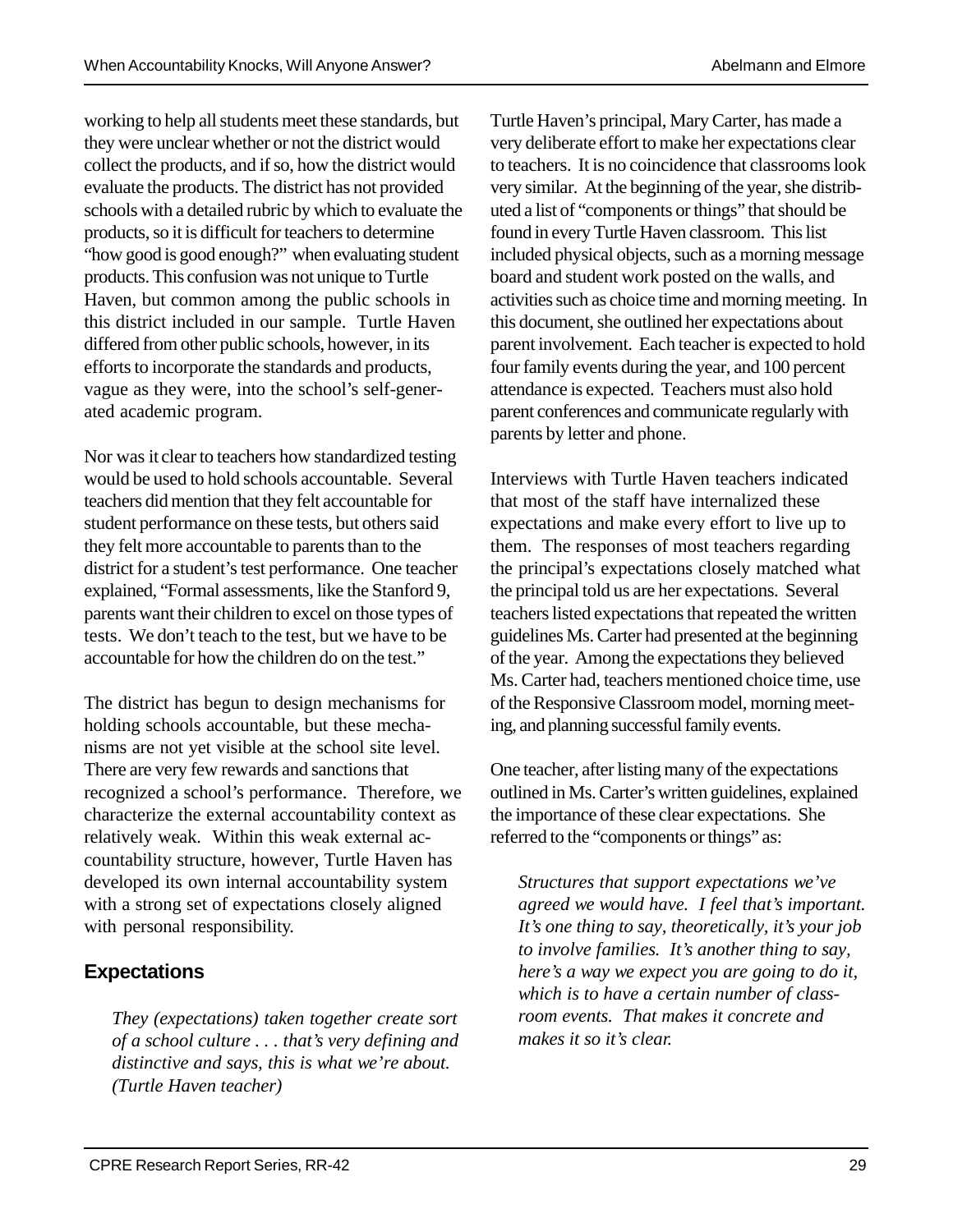The specific expectations noted by the teachers appear to be directly connected to Ms. Carter's broad and general expectations of teachers and the learning experiences they provide for their students. On this subject, Ms. Carter commented:

*One thing is around curriculum development and being able to construct a learning environment that engages all children, that allows children to grow and develop and learn in ways that . . . in creative ways, in thoughtful ways, in ways where the teacher can take on a lot of different roles. Not just standing and giving information, but being a facilitator and this sort of person that guides their understanding.*

In addition to this expectation of academic student-centered instruction, Ms. Carter also mentioned the importance of a social curriculum and community-building. All teachers were expected to use the Responsive Classroom model, and were provided with the necessary training.

Ms. Carter sees community-building as her most important responsibility as a principal. She explained,

*What's most important is instructional practice and curriculum, but before that is community, is building community. A very significant learning community. But then everything else falls under that . . . I see my work as a principal as being more of a community activist, and more of teaching children what is possible in healthy communities than what is already existing. Giving them another model, another context in which to see the world, and which to see themselves.*

The teachers' understanding of these general philosophical expectations appeared to be closely aligned with what Ms. Carter told us. For example, when asked what Ms. Carter expects of her, one teacher responded, "You are expected to think

about how what goes on in your room emanates from kids' interests." Other teachers responded that teachers were expected to "teach in a meaningful way, and to have high expectations of kids and to teach social behavior too." One teacher said Ms. Carter thought that, "the social curriculum is on equal footing with the academic curriculum." Several teachers referred to the expectation that they use the Responsive Classroom model. One teacher explained the model's emphasis: "Teaching kids how to listen to each other, how to ask questions, how to be kind, how to be helpful, how to be responsible, and that's a huge part of the day."

Teachers at Turtle Haven work in an environment of clearly articulated administrative expectations. The expectations are communicated through writing, through informal conversations, and during staff meetings and professional development activities. Our observations in the school and interviews with teachers revealed that most teachers made every effort to align their teaching practice to these expectations.

Ms. Carter has clearly articulated her expectations for pedagogical practice and technique. She also has expectations related to the expectations the teachers have of their students. Although the school works with a large percentage of poor and minority students, a population for which other schools in our sample set relatively low standards, the teachers at Turtle Haven believe that all children are capable of learning at high levels. Teachers in other schools we studied explained low student performance by arguing that "these kids have so many needs, it is more difficult to teach them." We did not encounter this argument at Turtle Haven.

Ms. Carter explained her expectations for student performance:

*I have higher expectations (than the City) . . . When I first came to [City] and I looked at the standards the teachers were using, I was appalled. I mean I was really . . . This was*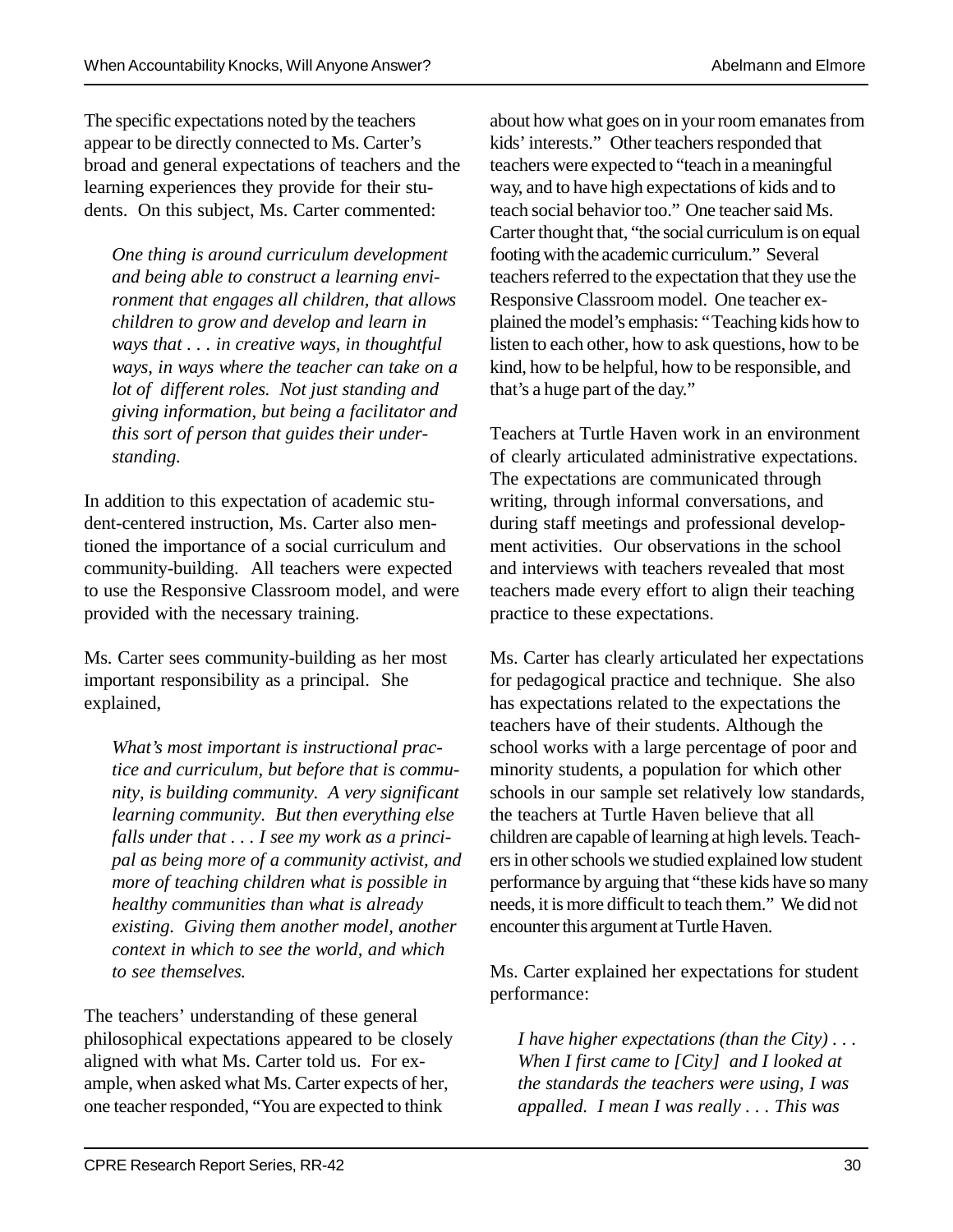*before the new standards came out. So I took the standards from [Neighboring City] which I thought were more comparable to what my thinking around what kids should be able to do in first grade and used those. Yes, I think my expectations for learning are higher in general for students not just in first grade, but in general. I don't look at a child and assess what they're capable of. I feel like so much of that goes on in [City].*

Teachers at Turtle Haven appeared to mirror Ms. Carter in her philosophy about expectations of students. All teachers strongly resisted the belief that children from disadvantaged families and communities were less likely to succeed. At a meeting with the entire school staff and the researchers working on this project, the teachers were asked the source of their expectations for children. One teacher referred directly to Ms. Carter's conviction that all children are capable of great things, and mentioned that this belief leads teachers to challenge all students. At this same meeting, two Turtle Haven teachers spoke strongly against the tendency in inner-city schools of characterizing families and communities as the source of the problem. One teacher called this characterization "vindictive and victimizing" and enabling educators to make excuses. Another teacher said, "Inner-city kids do not need to be saved, they need to be treated fairly and with respect."

## **Expectations Influence Responsibility**

In this context of strong expectations, how do expectations influence or work in conjunction (or conflict) with individual teachers' sense of personal responsibility? Unlike schools discussed earlier in this report, Turtle Haven appears to have a close alignment between personal responsibility and the principal's expectations. In some cases, it seems Ms. Carter's expectations shaped an individual's understanding of responsibility, while in other cases, it appears that Ms. Carter has hired teachers who already possess a sense of personal responsibility that is closely aligned with her expectations.

For example, many teachers mentioned feeling personally responsible for their students' social development. One third grade teacher, when asked for what she felt responsible, referred to many "study skill" related areas— helping children to develop the ability to work independently, and to develop their confidence and listening skills. She also mentioned a responsibility for teaching students to respect each other, cooperate and respect adults. Although she mentioned that these were school-wide expectations, she also felt very responsible for them personally.

In this example, there was a clear alignment between the teacher's sense of personal responsibility and the expectations outlined by Ms. Carter. Another teacher discussed the importance of such an alignment: "Not that we're trying to prove something to make Mary pleased, but that we really believe and we buy into the practice that all children can and will learn if you set the stage, and you set high expectations. And if these are your ideals, not rhetorical ideals, that you believe in, you have a place here."

This alignment within the Turtle Haven school was also apparent in the case of the one teacher who saw a conflict between her sense of personal responsibility and Ms. Carter's expectations. This particular teacher saw her philosophy of teaching as more traditional than that of Ms. Carter and the other teachers in the school. She believed that:

*Before they're allowed to go, they should be given the basic steps . . . to have self -control to be able to know that, . . . 'I have something to do. I'm going to take my time to read the directions. Do I understand?' Like if I set up centers and let them move through centers, they have to know that at the end of a certain amount of time . . . these things have to be turned in. And my class just isn't there yet to*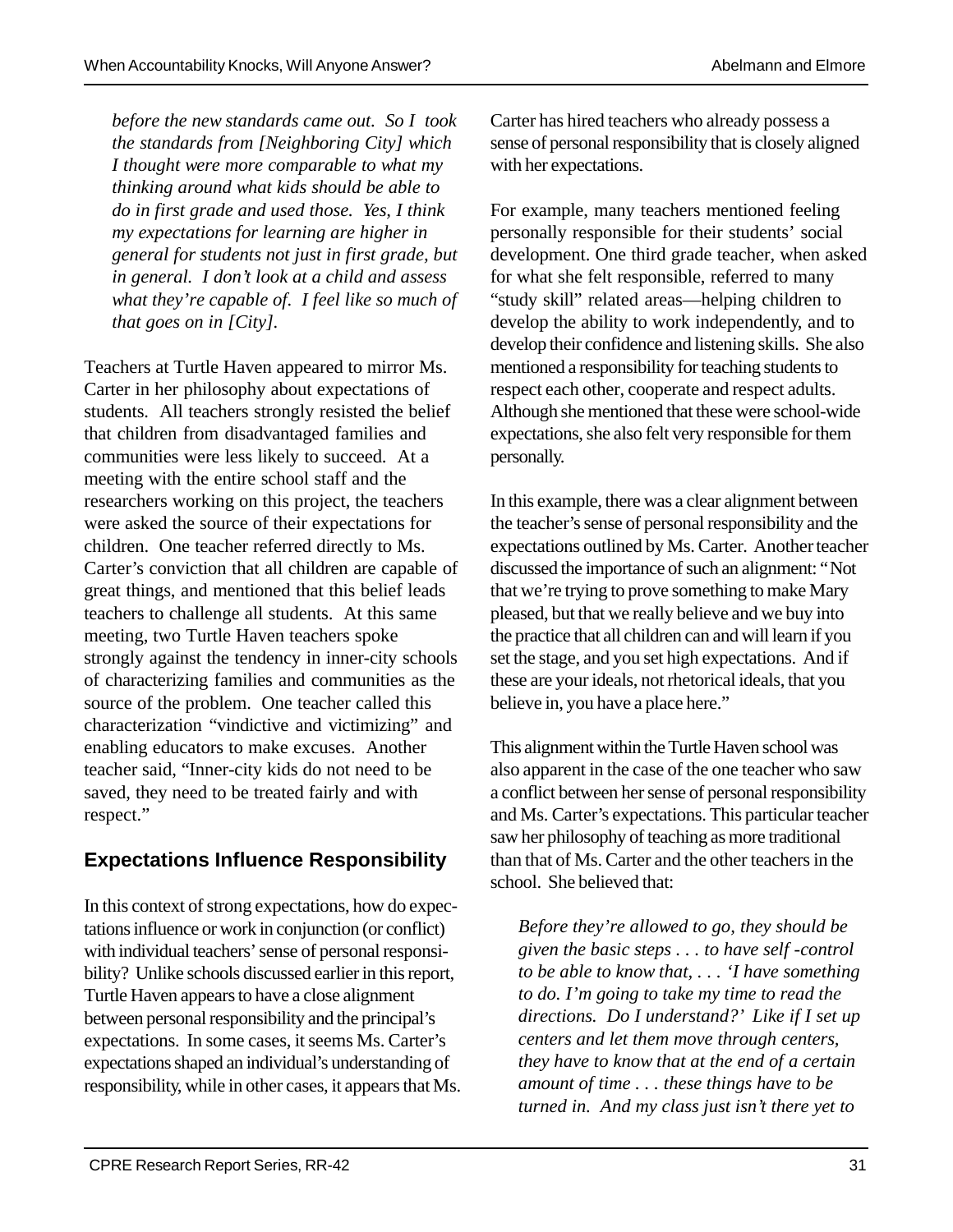*just go at centers. And I'm viewed as being very traditional because of that. In terms of behavior, I really feel that there should be control in the classroom. I can't teach if everyone is talking at one time.*

#### **Consequences: What Happens When You Don't Meet Expectations**

For the teacher quoted above, there was a conflict between her personal sense of responsibility and the expectations set by Ms. Carter. For alignment between expectations and personal responsibility to function as an internal accountability system, there must be consequences if the alignment does not exist or if an individual fails to meet the expectations. For this particular teacher, this lack of alignment led her to leave the school. This decision appeared to have been made jointly by the teacher and Ms. Carter. Ms. Carter explained the decision, "That was a meeting of the minds. And it's a good leaving. It's a good leaving because it's not a good match."

The teacher explained:

*I'm told that I'm too traditional, that I expect the kids to sit too much. That they're used to being out of their seats and that they should have more choices, more choice time. So, that was the decision we came to since we don't have the same philosophy. That we would just let it go.*

To understand how consequences transform expectations into an informal accountability system, we asked several teachers the following question: "What happens at Turtle Haven if teachers do not meet Ms. Carter's expectations or conform to the school culture created by those expectations?" Most teachers believed that a person who did not meet expectations would first receive a great deal of support from the principal and other colleagues. Teachers seemed reluctant to say if such a teacher would eventually lose his or her job. Most agreed,

however, that a teacher who did not meet the expectations would not be happy at the school and would eventually "try to weed themselves out" of the school. As one teacher explained,

*The administrator would initiate a lot of support kinds of structures to try to help that person meet expectations, and that's something that would go on for a long time. Eventually, if things were not able to come together and there was a sense in the community that a certain number of children were not able to get the kind of education that we say we're committed to providing, then I think at a certain point the issue would be, we have to think about whether somebody belongs here or not.*

Ms. Carter was less reluctant to describe the process by which she addressed the issue of teachers not meeting her expectations. We asked several questions about what would happen if a teacher did not meet the expectation regarding parental attendance at the four family events.

*Ms. Carter: I would say if you've tried everything, if you've truly tried and you put all those things in place. You gave them enough time, you did the calls and all that kind of stuff, you tried different times of the day. There's a lot that you would have to be doing. Then I would be very concerned about the teacher. I would be very concerned. And that's happening as we speak.*

*Interviewer: Are they going to be back next year?*

*Ms. Carter: Right now, if I had to decide today . . . No. And that's what the teacher's been told. No.*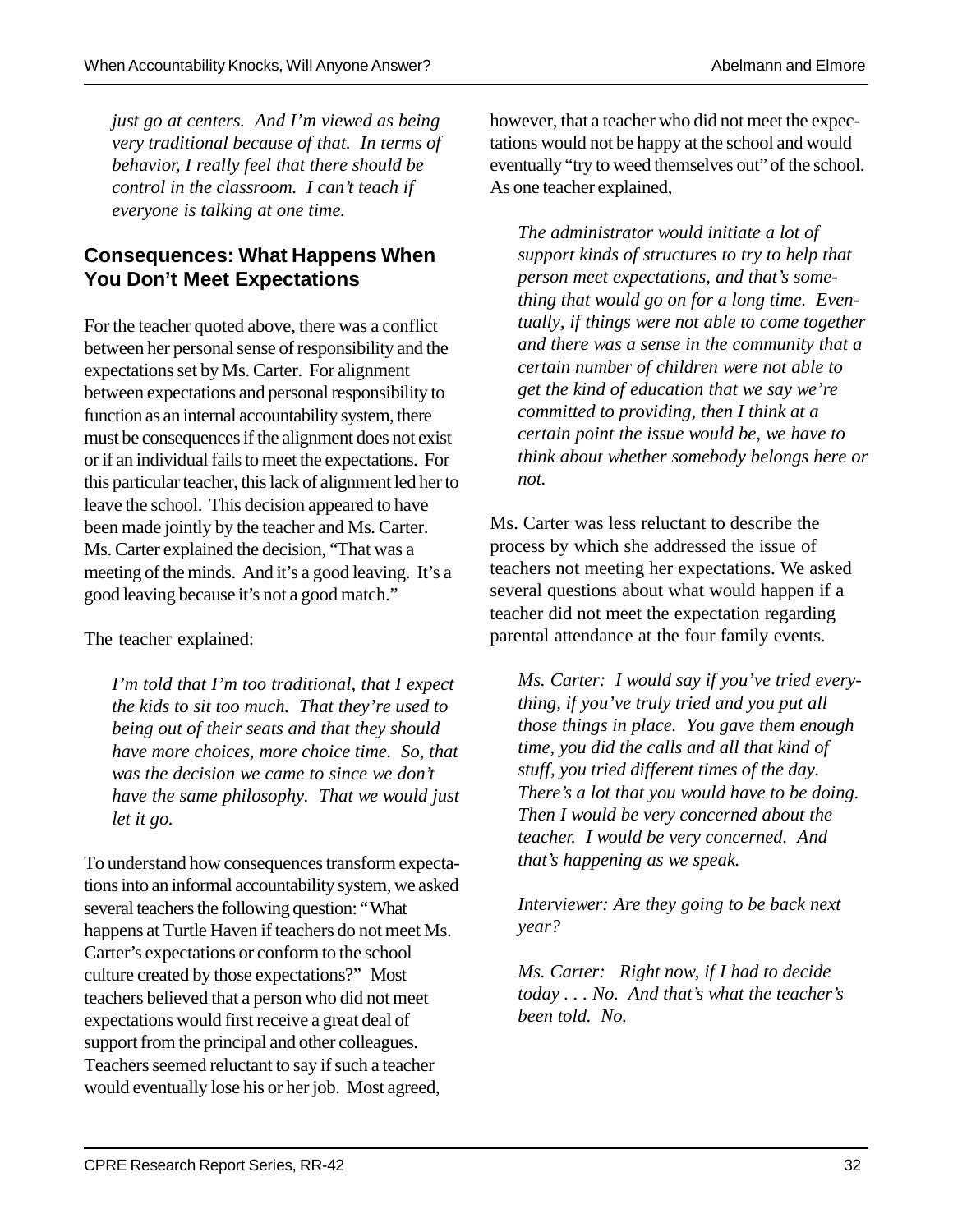Ms. Carter explained that deciding to let a teacher go is one of the most important decisions she makes as an administrator:

*I don't feel there are a whole lot of decisions that I make alone in this school, But my job is to identify the best educators for children. And to hold every teacher accountable for high-quality work for kids and families. And it can be done. I don't accept a whole lot of excuses.*

#### **Internal Accountability**

At Turtle Haven, the principal has established a strong set of expectations that guide teacher behavior. These expectations are both grounded in an educational philosophy and relate to specific pedagogical practice. In some instances these expectations shaped personal responsibility in teachers, while in other cases it seems that individuals were hired because their sense of personal responsibility matched Ms. Carter's expectations. The autonomy in hiring at the pilot school has been crucial in building this alignment between expectations, personal responsibility and internal accountability, although we did not observe this alignment uniformly across the charter schools in our study.

In the few instances where there was a conflict between personal responsibility and administrative expectations, or where a teacher was ineffective in meeting expectations (even though she may have felt responsible for similar goals), the functioning of the internal accountability system was clear. There were consequences for teachers who failed to meet the expectations that had been established. Consequences connect expectations and personal responsibility to shape an internal accountability system at the Turtle Haven Pilot School.

### **Other Schools**

### *Saint B's Elementary School*

Internal accountability does not necessarily affect teacher behavior alone. At Saint B's Catholic School, we saw how strong expectations, established by administrators and teachers, aligned with personal responsibility on the part of parents, created an internal accountability system designed to hold parents accountable for involvement in their children's education.

St. B's Catholic School serves 600 students in kindergarten through grade eight. The school is located in M-town, an incorporated city affiliated with one of the largest metropolitan areas in the country. Residents of M-town are mostly lowermiddle class. Admission to St. B's is competitive. Before being admitted to kindergarten, students must take an admission test that evaluates their fine motor skills and knowledge of letters, colors, shapes and numbers.

The school is operated by the St. B Catholic Parish, and the parish pastor, Father L., is ultimately responsible for the school. In practice, however, it is the school's principal, Sister A. who makes most of the decisions for the school. Like Turtle Haven, the school operates within a relatively weak external accountability system. The school is a member of the archdiocese of the metropolitan area, but archdiocese officials emphasized that their influence over St. B's was only advisory, and that the archdiocese officials had no direct authority over the school. Despite the advisory nature of this relationship, however, both the school principal and many parents asserted that the archdiocese in fact does have control over the school.

The most direct way in which the archdiocese influences St. B's is the "scope and sequence" curriculum. Teachers are expected to cover this curriculum in their classrooms through the course of the year. The archdiocese also receives financial reports from the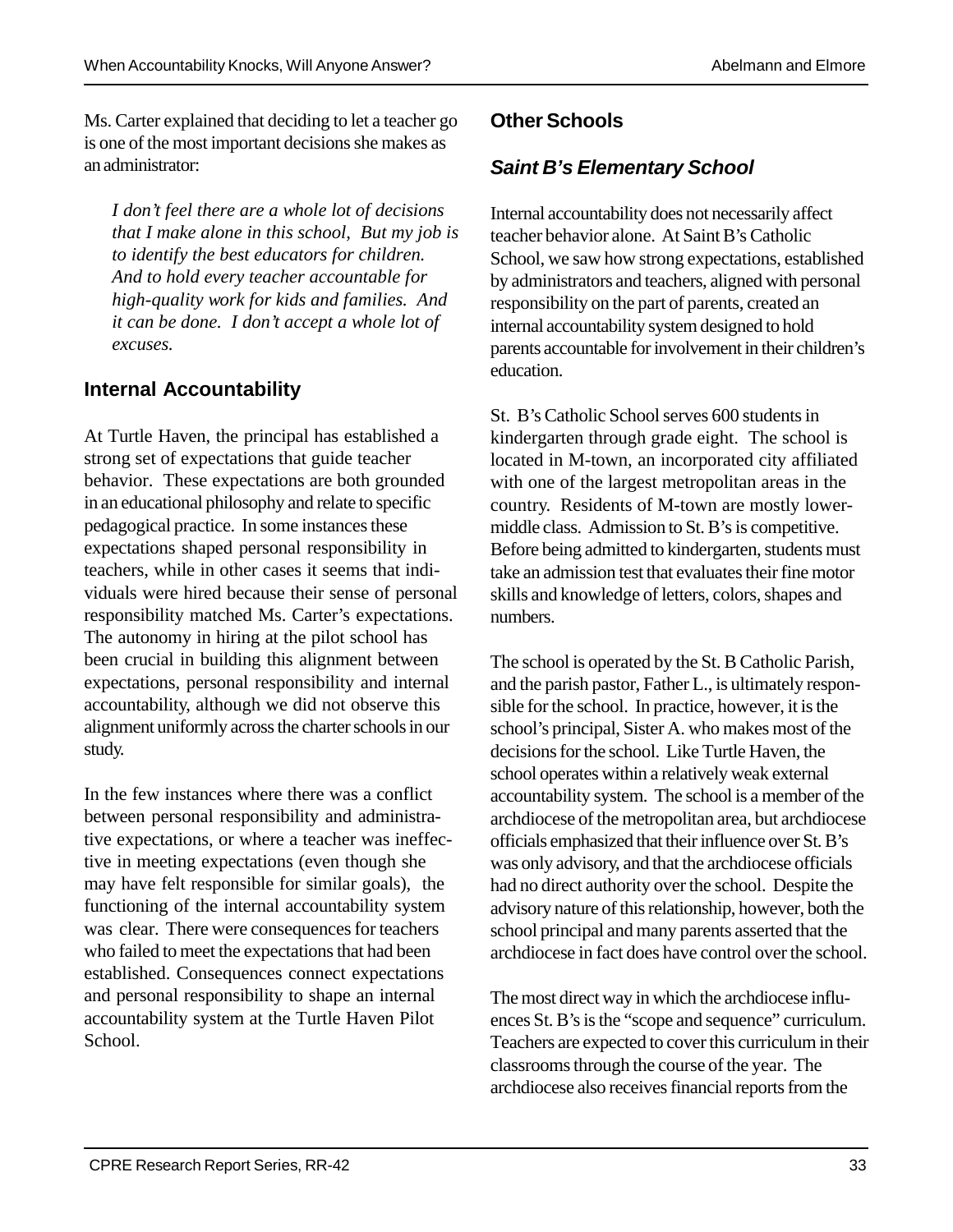schools and publishes guidelines on a variety of issues including safety, governance, and curriculum. Despite these guidelines, archdiocesan officials insisted that St. B Catholic School may not be ordered to follow these guidelines, although it is expected to do so, and usually does.

Within this external context, St. B Catholic School has developed mechanisms for ensuring that external guidelines and internal expectations are met. For teachers, these expectations are generated primarily by the principal, Sister A. All of the teachers interviewed for this case study described their performance in terms of Sister A's expectations. She visits each classroom weekly to inspect lesson plans and to review the students' agenda books (pamphlets distributed to all students which include school rules and other relevant information and have weekly calendars with space for students to note their assignments). In addition to these weekly walk-throughs, Sister A also evaluates all teachers annually using a standardized format including formal observation and a written report.

These internal mechanisms at St. B's exist to hold teachers accountable; more striking are the structures designed to hold parents accountable. At Turtle Haven the internal accountability system worked to hold teachers accountable for parental involvement, but at St. B's, parents are held directly accountable for their involvement in school activities. As a competitive private school, St. B has the leverage to create and enforce rules governing parental involvement in the school community.

At the beginning of each school year, St. B Catholic School holds a mandatory parent meeting during which school rules and policies are reviewed. Failure to attend this meeting results in a \$25 fine charged to the student's tuition bill. Parents are also expected to sign an annual contract indicating that they agree to follow the school rules. These policies include a dress code and other rules that parents agree to enforce, and a parental agreement to supervise homework and sign their child's agenda book. Each family must also agree to contribute 25 hours of volunteer work. Parents can, however, choose not to volunteer, instead making an additional financial or in-kind contribution to the school.

This year St. B instituted a new policy designed to increase communication between parents and teachers. All parents of children in the first through third grades, without exception, are required to pick up their children in the classroom at the end of the school day. Parents are fined \$1 for every minute they are late.

It appeared that these expectations of parental involvement were closely aligned with the parents' understanding of their own responsibilities. For example, one parent mentioned that parent involvement in the school was one of the aspects she valued most about St. B. She explained: "There's more accountability here. You have to participate and what I like about this participation is that you get to know the other parents. Whereas in public schools it's more of a drop-off, baby-sit kind of deal." In reference to the 25 hours of mandatory volunteer work, she explained, "I like that because you're not taking things for granted . . . Whichever way you can help you can put in those hours. You know they're there. That is your obligation." At least for this parent, there appeared to be an alignment between her own sense of responsibility and the expectations of the school.

At St. B, the edge that turns expectations into an internal accountability system is the fines imposed upon parents when they fail to meet expectations. The accountability system works most strongly here for parents, not teachers. Perhaps that is because the competition for admission to the school is greater than the competition for jobs at the school. Admission to St. B is extemely competi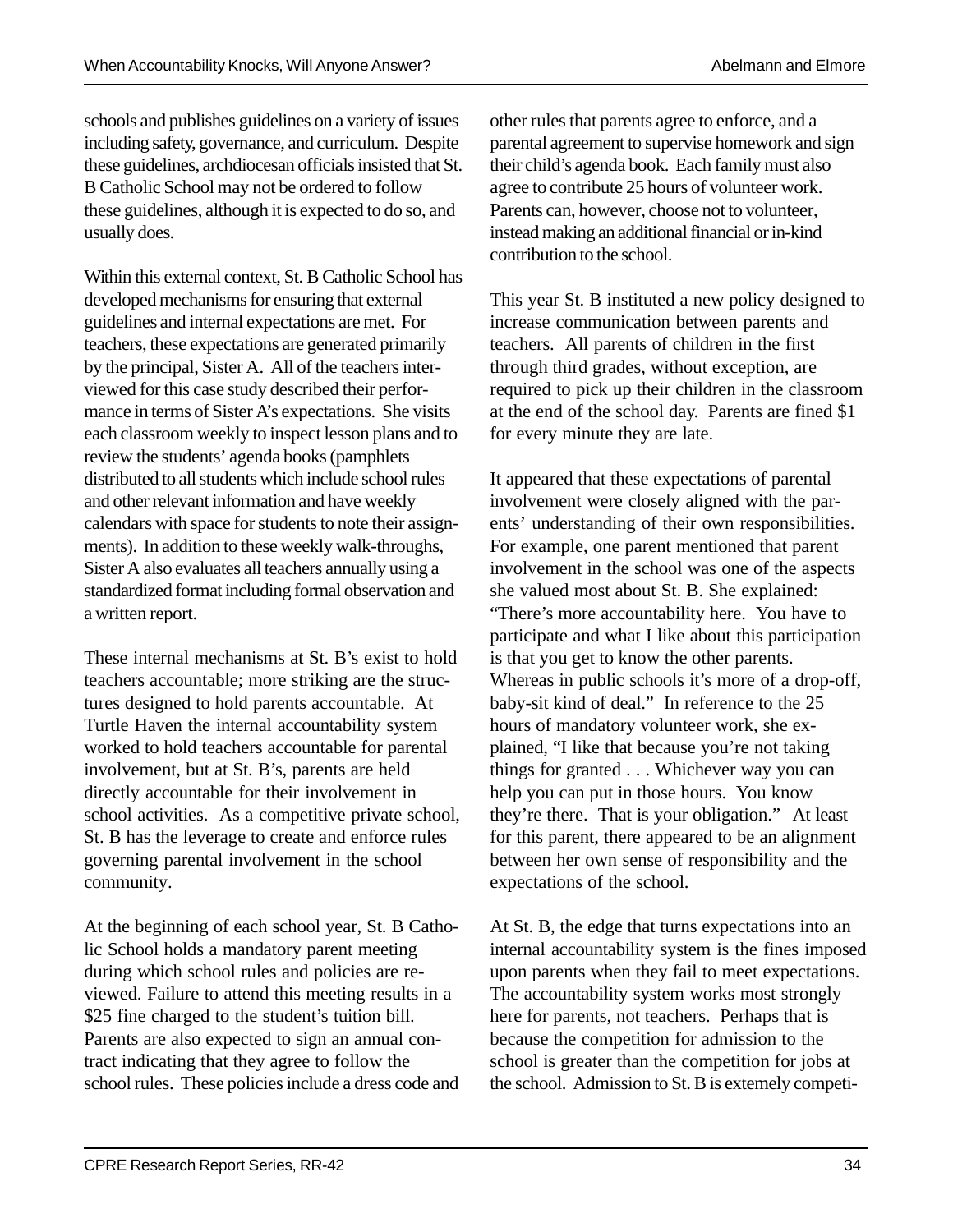tive, but the school administration has had difficulty recruiting qualified teachers.

#### *Pine Creek Elementary School*

Expectations that lead to an internal accountability system do not necessarily originate from administrators. At Pine Creek Elementary School, a strong set of expectations surround the subject of the students' capabilities and needs. These expectations function within the context of external policy, shaping personal responsibility and creating an internal accountability system.

Pine Creek Elementary School serves over 400 students from early childhood through grade five. Pine Creek is located in the city of Flagston, a suburb of a mid-sized eastern city. The school is located across the street from a large housing development where most of the students live. More than 75 percent of the students qualify for free or reduced price lunch.

In 1994 Pine Creek Elementary School was designated a Blue Ribbon School of Excellence by the United States Department of Education. The school was selected because it was one of four schools in the state with the largest relative gain in fourth grade reading scores. Not only did Pine Creek demonstrate significant growth, but the school scored significantly higher than other schools in its comparison school band.

Staff development at Pine Creek is designed to hold teachers accountable for meeting self-selected goals. Teachers meet in grade-level teams every Tuesday afternoon and work toward goals they have set as a team. At the end of the year, each team must present its progress to the principal who in turn reports to the main office. One teacher said she believed this system of staff development served to hold them accountable, "I think it's accountability. It's holding us as teachers accountable to the goals that we've set, and certainly often times it's harder to

show what you've done if it's not something concrete, if there is not something written to hand to somebody."

Staff development team meetings are also used to discuss strategies for improving performance on standardized tests. Pine Creek has been designated as a Title I schoolwide project. The principal asserted that in order to maintain the additional level of funding associated with this designation, they must show 5 percent annual growth on the Stanford Achievement test.

Within the context of these expectations for student performance defined by the Title I law exists a set of collective expectations that relate to students' abilities. Unlike Turtle Haven, Pine Creek teachers define their work and expectations for students in relation to their understanding of the children's background. As one teacher explained, "Unfortunately, I've heard too many say around here that what we do here gets undone when they go home. The baggage that our kids carry with them when they come to school, sometimes it's unbelievable that they function as well as they do. So, a lot of them have a hard time, because there's nothing to look forward to after school gets out." Another teacher described the students' parents as follows: "They are one-parent families; they are all on welfare, they don't have any money for breakfast; they don't have any money for sub[sidized] lunch, and there is not very good parenting."

These perceptions of the students, parents, and community are often closely linked to teachers' academic expectations of students. Teachers explained that because of their backgrounds, students were not able to achieve as much academically as other students in Flagston. For example, one teacher explained that she was particularly proud of the progress the school has made in test scores because of the home environment of most students.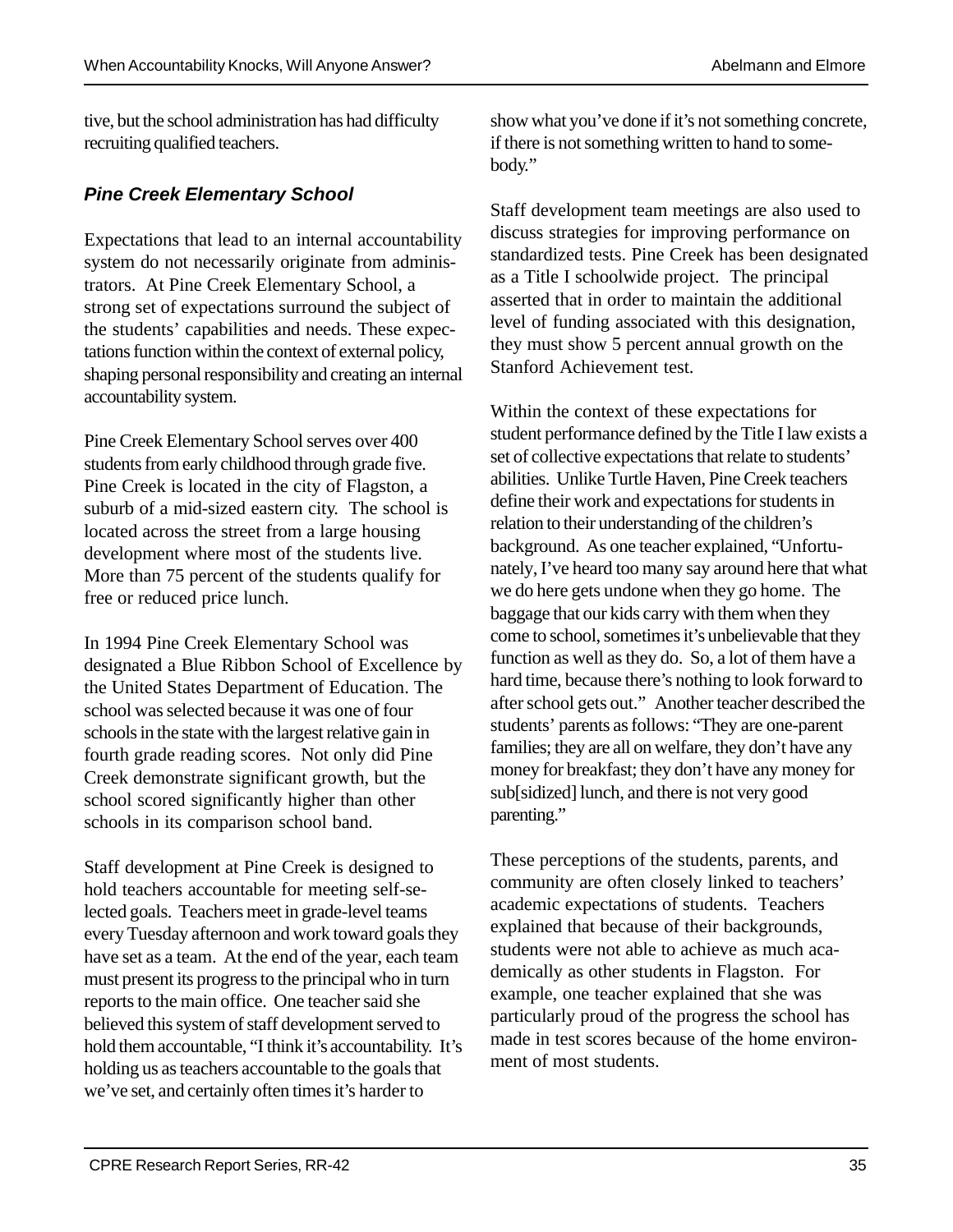How the teachers perceived their students and their backgrounds appeared to be the most influential factor in shaping teacher practice and attitudes. For example, the current principal has encouraged teachers to establish learning centers within classrooms. One teacher expressed frustration with this encouragement: "We found out that a lot of these types of children . . . we've learned this through workshops and we've been told . . . that this type of child that we have here needs more structure . . . structure every inch of the way . . . you know, less confusion and lots of structure that they thrive on."

Personal responsibility at Pine Creek is shaped by these expectations of students. Teachers perceived the children as extremely needy, both socially and academically. As a result, many teachers expressed a responsibility almost like the role of foster parent rather than the role of teacher. As one teacher said: "Kids today are coming in with a lot more issues, they are not being dealt with at home, and you need to deal with them. You wear many hats I think. That's your job—to do it, and it's your job to make sure you are doing it."

Teachers were involved in many activities with students outside of the regular school day. One teacher runs an extracurricular sports program, another volunteers as the unofficial school photographer. Another teacher mentioned that there were some things he does for which he does not believe he should be responsible. He referred to two crisis situations where he and the school got heavily involved in a student's home life. He explained, "Yeah, there's a lot of stuff we do here that we're not responsible for doing, but we do it just because we love the kids."

Some teachers, however, expressed frustration that the students' needs led the community to expect too much of teachers and the school. One teacher said: "I think we really need to gear more on the academic areas than on the other areas, whether it's the violence prevention or whatever

areas are left to us, which is fine, but it's too bad because we have got enough to do with the academics. I mean it's expected that we provide breakfast, that we provide extra programs, we provide homework centers, and it's not so much well . . . it's expected by some, appreciated by many."

Despite these frustrations, teachers continued to feel responsible for meeting the social and academic needs of their students. They perceive these needs to be the driving force behind most teachers' decisions. Many teachers expressed a conviction that in order to have success in their jobs, they had to assume responsibility for the many needs of their students. One teacher explained:

*I think kids are coming in with so much extra baggage today, you can't get to the ABC's until you get past that point, and it would be ignorant of me to think that you could because you are not. If they don't come in ready to learn, you have to get them to that point; that's part of your job even if you have to spend all year on it.*

Teachers' expectations of students also had a strong effect on the curriculum the teachers chose to introduce to students. Although there was a curriculum prescribed by the district, many teachers altered this curriculum based upon their perceptions of the children's needs and abilities. One teacher called Pine Creek a "home-based school" meaning:

*We plan our curriculum for the kids down here based according to their needs because we know . . . what the type of the population there is down here. So we kind of gear the curriculum towards the needs of these kids because we know what the needs are and we know that sometimes the curriculum that is set for the entire city doesn't meet the needs of the kids. When they're saying that the kids should be reading such and such and we know these kids*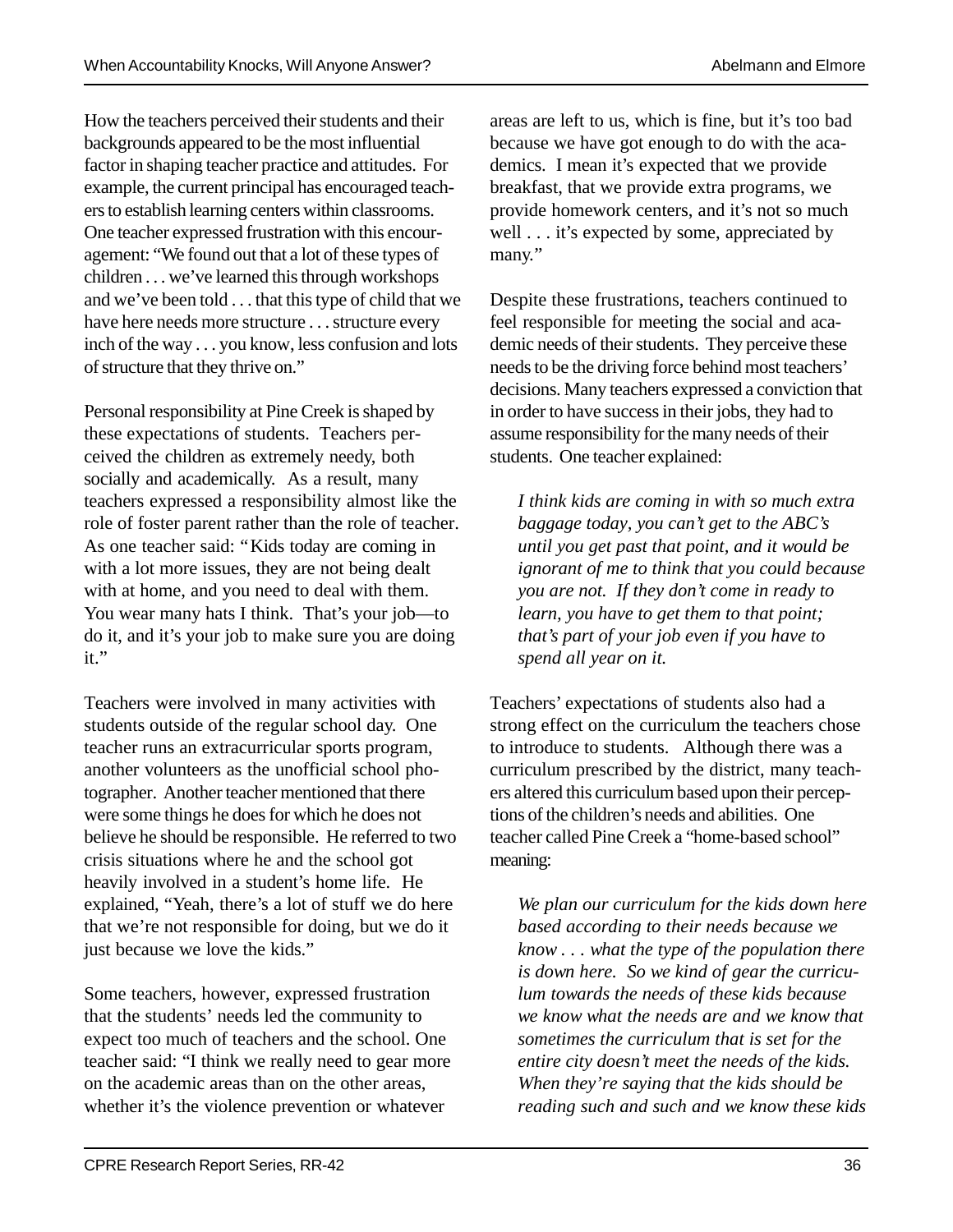*may come to us as non-readers . . . We do a lot of tutoring with the kids and we do a lot of changing the curriculum to meet their needs rather than to meet the needs of the city.*

These expectations of students also appeared to shape the goals established by grade-level teams. For example, the third grade team chose to focus their efforts on teaching children to write in complete sentences. They felt that the activities provided for students were too complex and therefore chose to write their own set of questions to accompany the basal reader. One teacher explained that they "tried to write the questions from a literal standpoint because we found that the book was offering questions that were very evaluative and third graders could not do it. They were not developmentally ready to do that, but we found that they were ready to answer literal type questions in a complete sentence." In this instance, the collective expectations of students worked within an internal accountability system to lower expectations of student performance.

At Pine Creek the expectations formed among the teaching staff regarding students' needs are much stronger than any expectations from the district or principal. In the one area where the principal presented clear guidelines— staff development— these collective expectations shaped how the teachers met those guidelines. In this school, these collective expectations, closely aligned with the sense of personal responsibility to act as foster parents that most teachers feel, form the internal accountability system. As one teacher said, "You have to be willing to give extra time on Saturdays to come and watch them play basketball when they ask if you'll come to their game and you know nobody else will be there . . . "

The consequences at Pine Creek operate not so much on individual teachers, but for the entire school. The possible loss of Title I status, or loss of recognition and discretion, appeared to be a motivating factor behind much of the work of staff development teams. Teachers collaborated to create a plan that would help students achieve that minimum level of progress. Sometimes this included changing the curriculum, moving units out of the order they appear in the book, and strategically choosing which material to cover and which to skip. Pine Creek teachers and the principal felt pressure to achieve a five percent annual rise in test scores. This goal appeared to be consistent with the teachers' collective expectations of students, insofar as most teachers believed the children could improve and learn. However, if the school were expected to meet a criterion-based standard level, that might be less consistent with the school's established internal accountability systems.

#### **Summary**

The schools discussed in this section have managed to translate individual responsibility and collective expectations into some kind of internal accountability system. These internal accountability systems operate in the context of external policy, and sometimes the internal and external are mutually reinforcing. Such is the case when the external system, personal responsibility, and collective expectations are aligned within the school. At Turtle Haven, for example, the district's performance-based standards, although accompanied by little external accountability, appear closely aligned with the school's collective expectations. There is yet no defined mechanism to hold teachers accountable for the implementation of these standards, but this external policy has been incorporated into the internal accountability system.

In schools where the external policy is *not* aligned with the collective expectations, teachers tend to follow the internal accountability system. For example, at Pine Creek, teachers collectively decided that the district's curriculum was not appropriate for their students, still the school pays careful attention to the accountability system imposed by the federal Title I program. In effect, Pine Creek teachers wrote the district's curriculum based on their collective expecta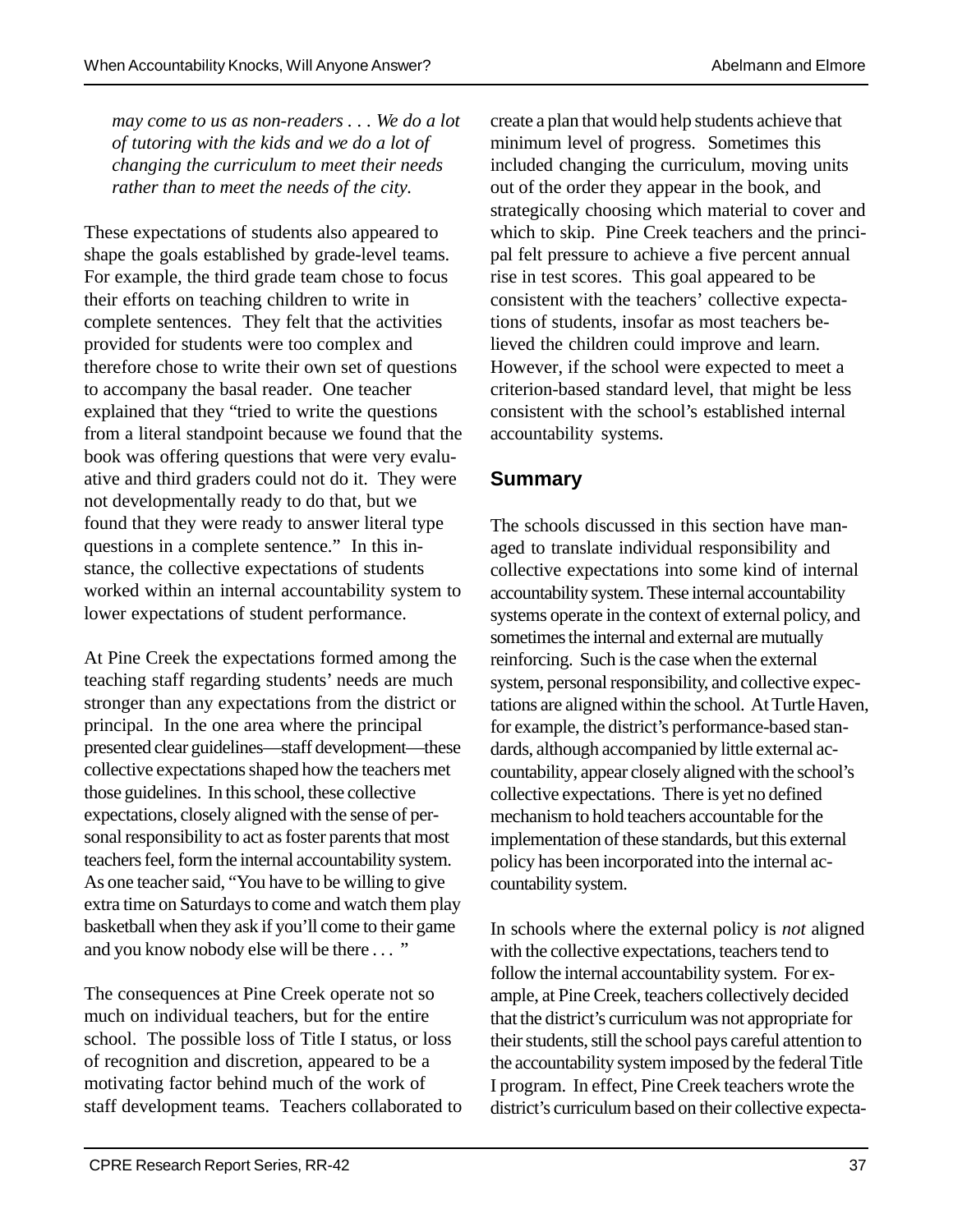tions of students with lower abilities than those represented in the district's policy.

Internal accountability systems influence behavior because they reflect an alignment within the school of personal responsibility and collective expectations— regardless of the external policy. This alignment of expectations and responsibility is also accompanied by some sense that there will be consequences if expectations are not met. At Turtle Haven, teachers were aware that they could lose their jobs if they did not live up to the expectations set by the principal and reinforced by the school community. Parents at St. B's may feel some sense of responsibility to be involved in their children's education, but they know they will be fined if they do not follow the established guidelines.

It is the alignment between expectations and responsibility, connected to certain consequences, that shapes the internal accountability within these schools. All actors feel responsible for meeting expectations, *and* there are consequences for not meeting expectations. These expectations, however, are for the most part generated internally, or, if generated externally, are modified to match preexisting expectations within the school.

# **Conclusion**

Our aim in this report has been to view the problem of accountability primarily from the perspective of schools, rather than from the perspective of external policies that purport to influence schools. In taking this perspective, we have aligned ourselves with those who ask what conditions within schools determine to whom, for what, and how they are accountable (Wagner 1989; Newmann, King, and Rigdon, 1997). In this sense, we have turned the traditional formulation of educational accountability, as a problem of public policy, inside out. Instead of asking how schools respond to policies designed to make them accountable to external authorities, we have asked how schools come to formulate their own

conceptions of accountability and what role, if any, external policies play in these conceptions. Our working theory of accountability, and our research methods in this study, were predicated on the belief, or expectation, that external accountability systems operate on the margins of powerful factors inside the school, and that understanding these factors is a major precondition to understanding how and why schools respond the way they do to external pressures for accountability. In later phases of our research, in light of what we have learned from this study about how schools construct accountability, we will focus more explicitly on the design and implementation of external accountability systems.

The first and most important finding of this study is that our initial expectation about the power of school-level factors in shaping schools' conceptions of accountability was correct. All the schools in our study had distinctive solutions to the problem of *to whom* they were accountable *for what*. The relatively weak external accountability environment in which all of the schools operated offers some explanation for this lack of uniformity, but does not explain how or why schools arrive at the various configurations of accountability that we observed during our fieldwork. In most cases, solutions to the question of accountability were tacit, unarticulated, informal, and grew more from the individual beliefs and values of teachers and administrators as enacted in their daily practice, than from formal or explicit agreements.

The baseline, or default solution to accountability, that we observed at several schools was characterized by individual teacher responsibility, where personal discretion appeared to be dominant over organizational expectations or formalized accountability mechanisms. Phoenix Charter School typified this theme. The responsibilitydriven formulation of accountability evident in these schools was, in terms of our theoretical model, rather simplistic because it reflected little or no alignment with responsibility, expectations and accountability, and equally little coherence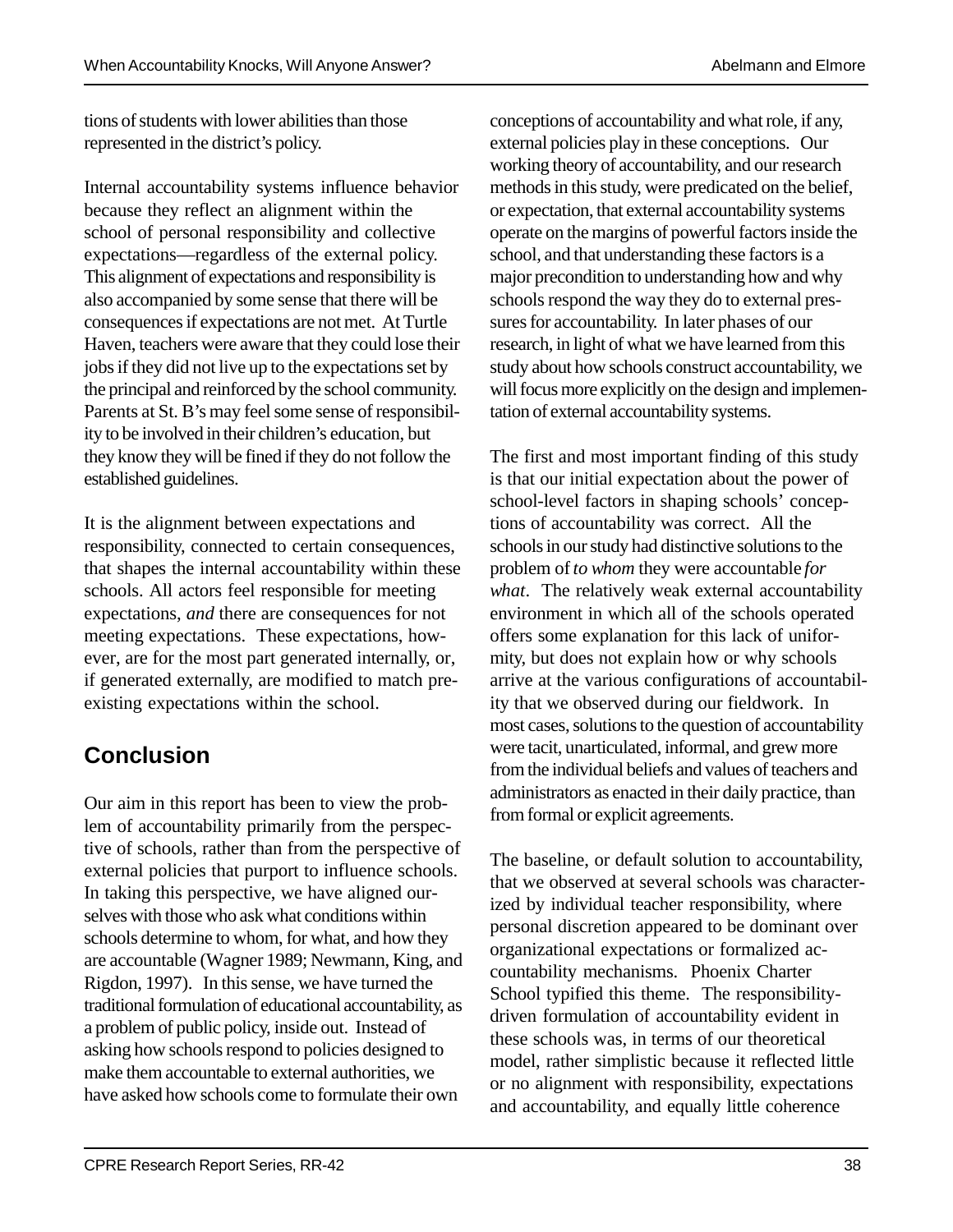about teaching and learning. However, lack of complexity should not be mistaken for lack of influence on daily practice. Individual responsibility in these schools exerted a powerful influence over day-to-day operations, although the net result was a fragmented academic program.

Another group of schools, representing the midline of complexity in our sample, exhibited discernible effects of collective expectations within the school on individual teachers' conceptions of responsibility. St. Aloysius typified this formulation. In these schools where group expectations related to teaching and learning, the academic program was more coherent than in the first category of schools. Where expectations and individual responsibility were directed toward affective needs, coherence was again evident. These schools were distinguishable from our third category of schools in that alignment and coherence were the incidental result of the schools' expectations, but there was little structure or consequence associated with these expectations, and the object of these expectations— whether academic, affective, behavioral— was still largely discretionary.

The most complex formulation of accountability observed in our sample was represented by our third category of schools, led by Turtle Haven Pilot School. In these schools, collective expectations gelled into highly interactive, relatively coherent, informal and formal systems by which teachers and administrators held each other accountable for their actions *vis a vis* students. Teachers and administrators in this category of school were able to describe and interpret the formal external accountability systems in which their schools operated (such as testing systems, curriculum guidelines, charters, and the like), but in no case did these external systems seem to exercise the determining influence over their individual conceptions of responsibility, their collective expectations of each other or their

students, or their internal accountability structures, where they existed.

Our findings did not accord with our initial expectations on one dimension. We expected that different types of schools would differ, if not systematically, at least roughly, in their solutions to the accountability problem. We deliberately designed the study to include parochial schools and charter schools, in addition to types of mainstream public schools in the belief that parochial schools and charter schools, as the empirical literature and claims of policymakers suggest, would present us with a stronger, clearer set of examples of internal accountability systems at work. For our sample, at least, this expectation proved not to be true. The development of a school's collective expectations and its internal accountability system in our sample seems to be more a function of particular school-level characteristics than it is a function of the type of school. We should not over-generalize this finding, but it is interesting that parochial schools and charters seemed to have the same problems as ordinary public schools in constructing a coherent conception of accountability.

This study confirms widely-prevalent views in sociological research that schools develop their own internal normative structures that are relatively immune to external influences, and that teaching is an essentially isolated occupation in which teachers are left largely to their own devices in deciding important issues of what and how to teach (Lortie 1975). But the framework and findings of this study advance this view in several respects. By distinguishing among individual conceptions of responsibility, collective expectations, and internal accountability structures, we have provided a finer-grained portrayal of the forces within schools that affect solutions to the accountability problem. The persistent isolation of teaching as an occupation, in our framework and findings, means that the school's conception of accountability collapses, by default, into individual teachers' conceptions of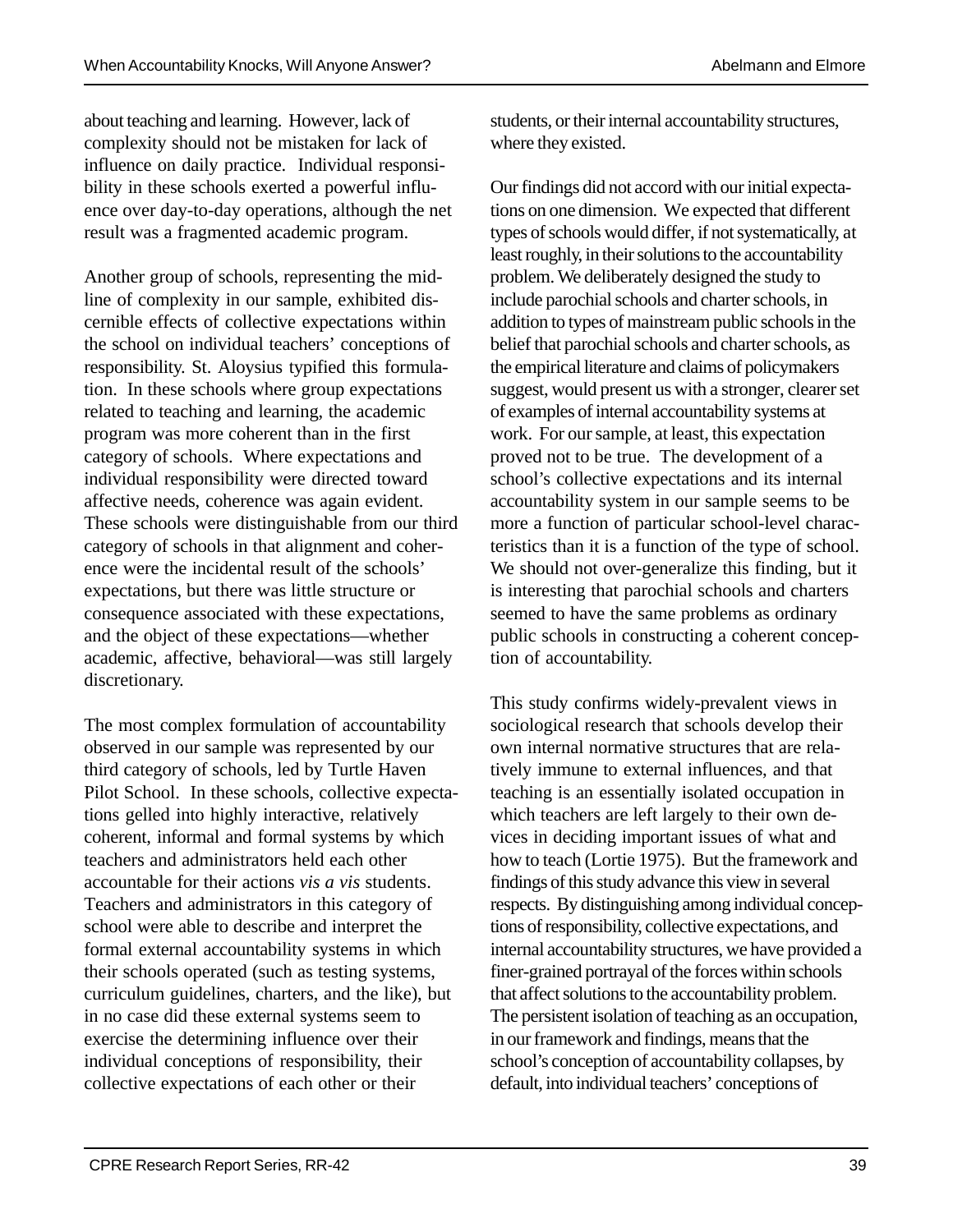responsibility. Schools operating in this mode, such as Phoenix Charter, Gateway Elementary, and Hutchinson High, were typically characterized by an emphasis on order and control, possibly because this was the one collective expectation on which it is possible to reach agreement in an essentially isolated work environment. Perhaps because we conducted our fieldwork in relatively weak external accountability districts, we found that big questions about the collective purposes of the enterprise were often answered by the accretion of individual teachers' decisions, based on their views of their own and their students' capacities, rather than by collective deliberation or explicit management. The dominant pattern was not so much that schools developed their own strong internal normative structures that were in conflict with external influences, but rather that they failed to develop strong internal normative structures, and thereby defaulted to individual teachers on major issues of collective expectations and accountability. In such circumstances, a school's incidental solution to the accountability problem— to whom, for what, and how— became simply a collection of individual, often idiosyncratic, judgments by teachers, growing out of their backgrounds, capacities, and individual theories about what students can do or need.

In some cases, these judgments were powerfully influenced by teachers' preconceptions about their students' characteristics. Where teachers and administrators equated low socio-economic status with inevitably poor prospects for student learning, they frequently wrapped their low expectations in theories about the deprivation of students, their families, and their communities, uninformed by systematic knowledge of what students were capable of learning under different conditions of teaching. In other instances, teachers deliberately gave affective needs precedence over teaching and learning, but with the belief that physical, social and emotional deficits must be addressed before students could achieve at high levels. Hence, in several schools in our sample, teachers assigned the most powerful causality, in their own conceptions of responsibility, to factors over which they,

as teachers, had little or no control, and assumed the least powerful causality to those over which they had the greatest control, the conditions of teaching and learning in the school.

The exceptions to the baseline, responsibilitydriven mode in our sample are instructive. They all challenge the isolation of teaching, often in halting and tentative ways, sometimes more aggressively and directly. And they do so usually by introducing the idea that collective expectations— among teachers, between teachers and students, between principals and teachers, and between families, communities, and schools should influence individual teachers' conceptions of responsibility. Sometimes these collective expectations mirrored a culture of low expectations for students, but often they challenged these low expectations in important ways. At times collective expectations were therapeutic in nature— they cast the school in the role of substitute for deficient families and communities; sometimes they reflected the high academic expectations that school people attributed to families; and other times they explicitly aimed to correct low expectations of students in the community or the school. Usually, the development of more explicit collective expectations was associated with the presence of a principal whose model of leadership embodied an explicit attempt to overcome the isolation of teaching, by shaping the normative culture of the school through recruitment of teachers and through direct involvement in the instructional life of the school. And sometimes the development of a stronger set of collective expectations— through the active agency of a leader and the engagement of teachers— led to the creation of observable internal accountability structures, informal and formal, that carried real stakes and consequences for members of the organization.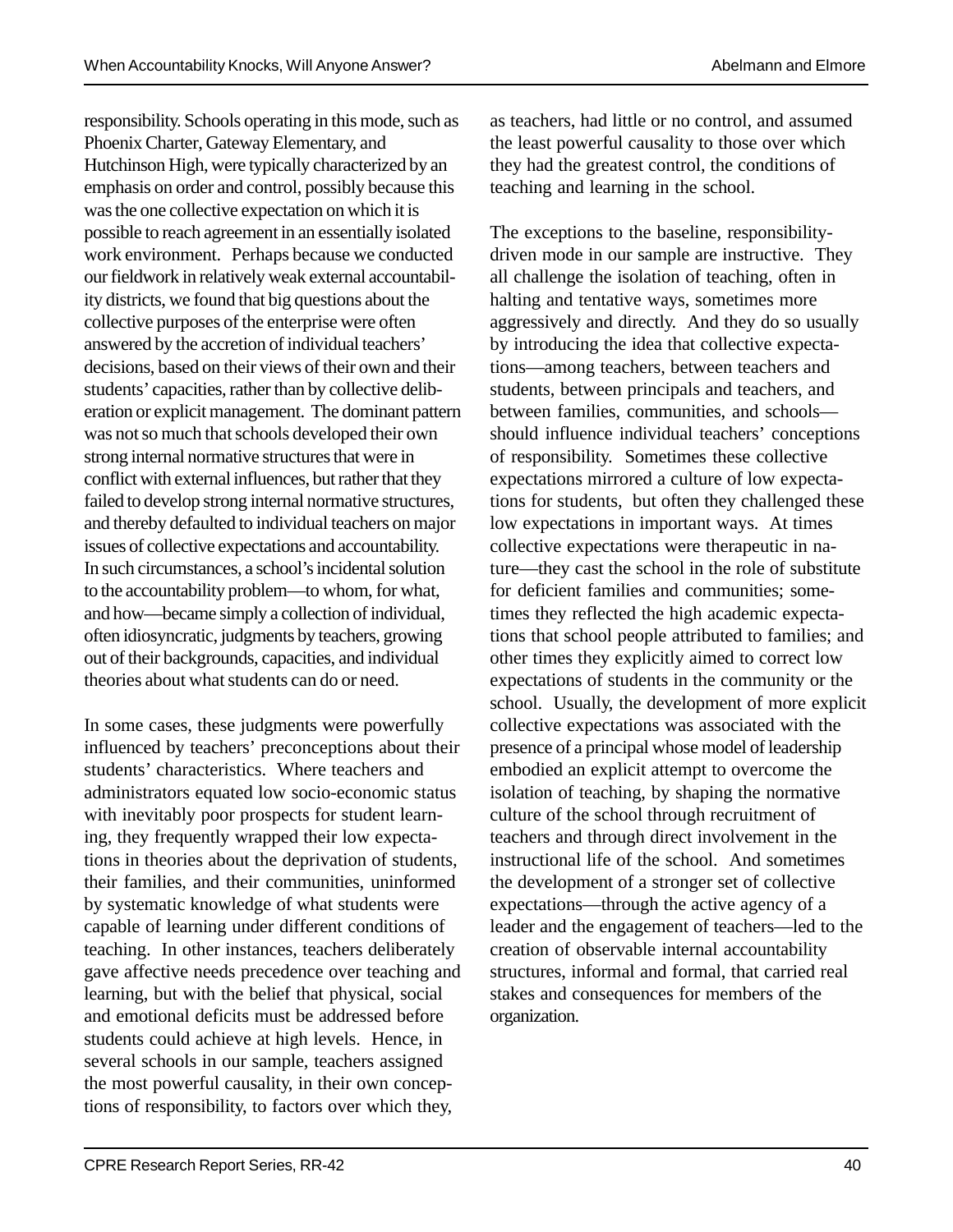In our sample, the relationships between the external accountability structures within which schools operated and their internal solutions to the problems of responsibility, expectations, and accountability were slippery, subtle, and often downright contradictory. In the default mode, teachers and principals often dealt with the demands of formal external accountability structures (curriculum guidance, testing, and the like) either by incorporating them in superficial ways claiming, for example, that they were consistent with existing practice when they clearly were not— or by rejecting them as unrealistic for the type of students they served. Without a way to address collective expectations within the school, external accountability measures can only work through individual teachers' conceptions of responsibility. Some teachers seemed quite adept at deflecting external accountability measures or unable to translate the accountability measures into daily practice. In instances where schools had developed some version of collective expectations, sometimes these expectations were aligned with external accountability systems, and sometimes they were not. In a few cases, we witnessed principals and teachers engaged in some sort of collective deliberation about how to incorporate external accountability requirements into their internal conceptions of responsibility, expectations, and accountability. But, in most cases, teachers and principals viewed external accountability systems like the weather— something that might affect their daily lives in some way, something they could protect themselves against, but not something they could or should do much about. In a few cases, the responses of teachers and principals to external accountability systems seemed to contradict in some fundamental way the theory behind the external systems, such as the charter schools in our study that seemed to experience no special demands or requirements stemming from the need for their charters to be renewed.

This finding about the slippery, subtle, and contradictory relationship between internal and external accountability may simply be an artifact of the design of our study. We deliberately did not, at this stage, seek schools that were operating in strong and obtrusive external accountability systems. Some schools in our sample were located in cities that are in the early stages of developing stronger external accountability systems. Some cities are located in states that are in the early stages of implementing a new accountability system. The charter laws operating in the states where we conducted our study were in the early stages of implementation and these states had not yet directly confronted the issue of charter renewal. The weakness of the effects of external accountability systems may simply be attributable to the state of policy. We will confront this issue more explicitly in later stages of the study, when we will observe schools in more visible and powerful external accountability environments.

Taking the limitations of our design and sample into account, there are still important things to be learned from this initial study about the relationship between internal and external accountability systems. It seems highly unlikely to us that schools operating in the default mode— where all questions of accountability related to student learning are essentially questions of individual teacher responsibility, will be capable of responding to strong, obtrusive external accountability systems in ways that lead to systematic, deliberate improvement of instruction and student learning. The idea that a school will *improve* its instructional practice and, therefore, the overall performance of its students implies a capacity for collective deliberation and action that schools in our sample did not exhibit. Where virtually all decisions about accountability are decisions made by individual teachers, based on their individual conceptions of what they and their students can do, it seems unlikely that these decisions will somehow aggregate into overall improvement for the school. For schools operating in the default mode, the question for future research on the effect of external accountability systems is whether these schools can, or will, respond by developing congruent internal expectations and accountability systems. Perhaps more importantly, a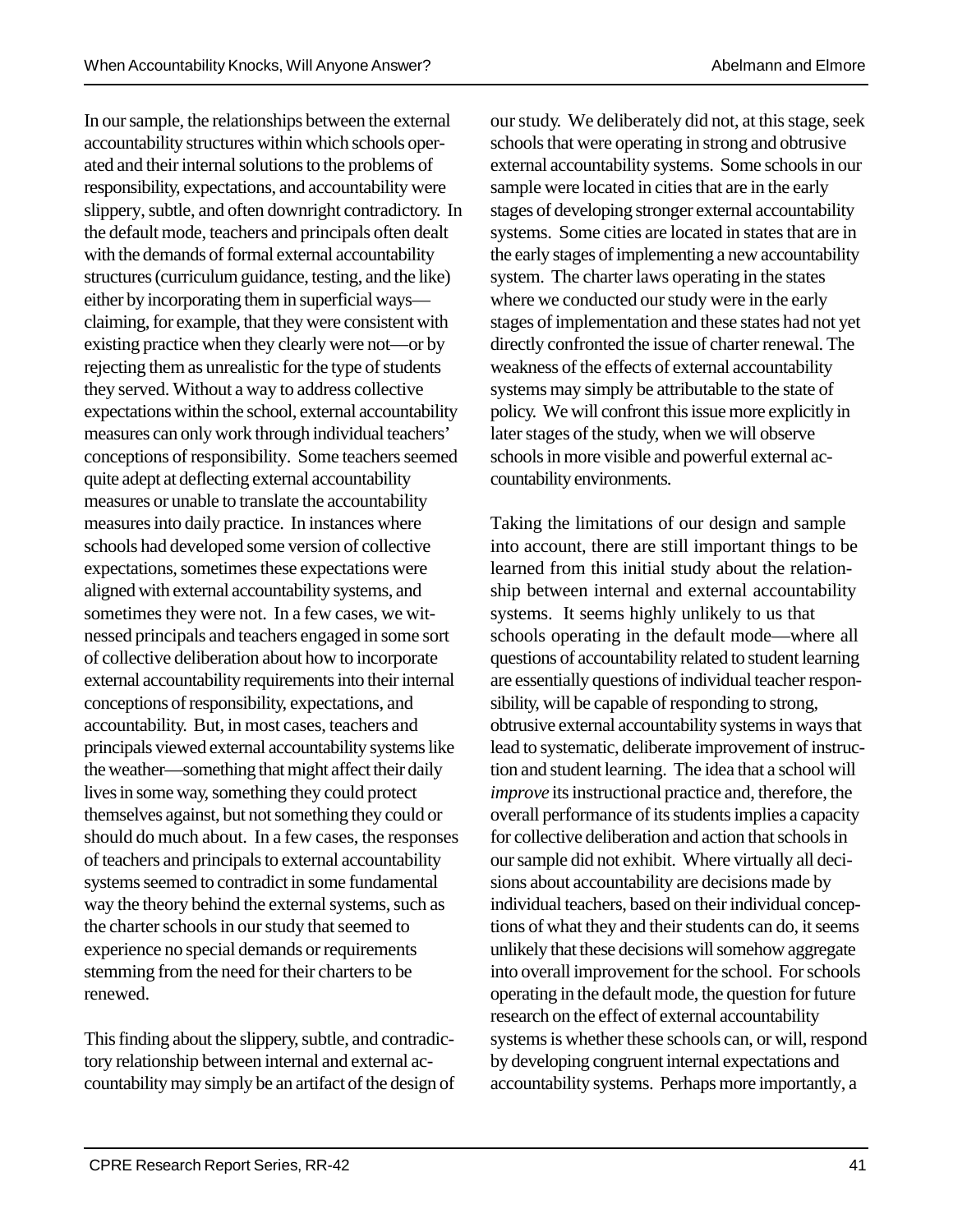related question is how these schools will get the capacity to develop these new internal norms and processes.

Schools that are not in the default mode— schools that have developed internal expectations, internal accountability systems, or both— raise a different set of issues about the relationship between internal and external accountability. Our study suggests that these schools answer the *for-whatthey-are-accountable* question in very different ways— some schools focus on students' affective needs, others on high aspirations for students' academic performance. For these schools, the issues are: the degree of alignment between their internal expectations and accountability systems and the demands of external systems; and the level of conflict and accommodation that arises from the confrontation between internal and external accountability. Are schools that manifest some capacity to deal collectively with the accountability problem internally more likely to adapt and align their internal norms and systems to the requirements of external systems, or are they likely to be more resistant to changing their internal norms and systems? Do these schools have the capacities necessary to do the work of accommodating and adapting new external requirements? The existence of internal expectations and accountability structures, in other words, does not necessarily predict how a school will respond to new external requirements regarding teaching and learning. We will pursue these questions in the next phase of our research.

In this report, we have tried to array schools in a three-fold typology showing the range of accountability formulations that we observed in our fieldwork: schools in the default mode where all questions of accountability for student learning collapse into questions of individual teacher responsibility; schools that exhibit common expectations that influence and are influenced by individual conceptions of responsibility; and schools where expectations and individual responsibility are aligned to such an extent that this combination effectively functions as an internal accountability systems with stakes and consequences for members of the organization. The edges of these three types of schools are blurry in interesting and informative ways, suggesting both the possible limits of our working theory and the diversity of ways that schools have of coping with the accountability problem.

One thing, however, seems quite clear from our study to date. Conditions *within* schools are logically and empirically prior to conditions *outside* schools when constructing a working theory of educational accountability. That is, we cannot know how an accountability system will work, nor can we know how to design such a system, unless we know how schools differ in the way they construct responsibility, expectations, and internal accountability. This finding is fundamental to the study of educational accountability in all its forms. Schools will vary in their response to external accountability systems depending on the level and type of solutions they have in place to the problems of responsibility, expectations, and internal accountability. Studies of accountability and attempts to design new accountability systems will succeed to the degree that they consider the sources of variability and explain their impact on the way schools respond to external demands. Accountability systems are often constructed by policymakers and administrators out of normative theories of how schools *ought* to act, uncorrupted by understandings of *why* they act the way they do. Our study suggests that such systems should take their initial point of departure not from normative theories about how schools *ought* to act, but from a finer-grained understanding of *why* they act the way they do.

Our research also suggests that the attitudes, values, and beliefs of individual teachers and administrators— about what students can do, about what they can expect of each other, and about the relative influence of student, family, community, and school on student learning— are key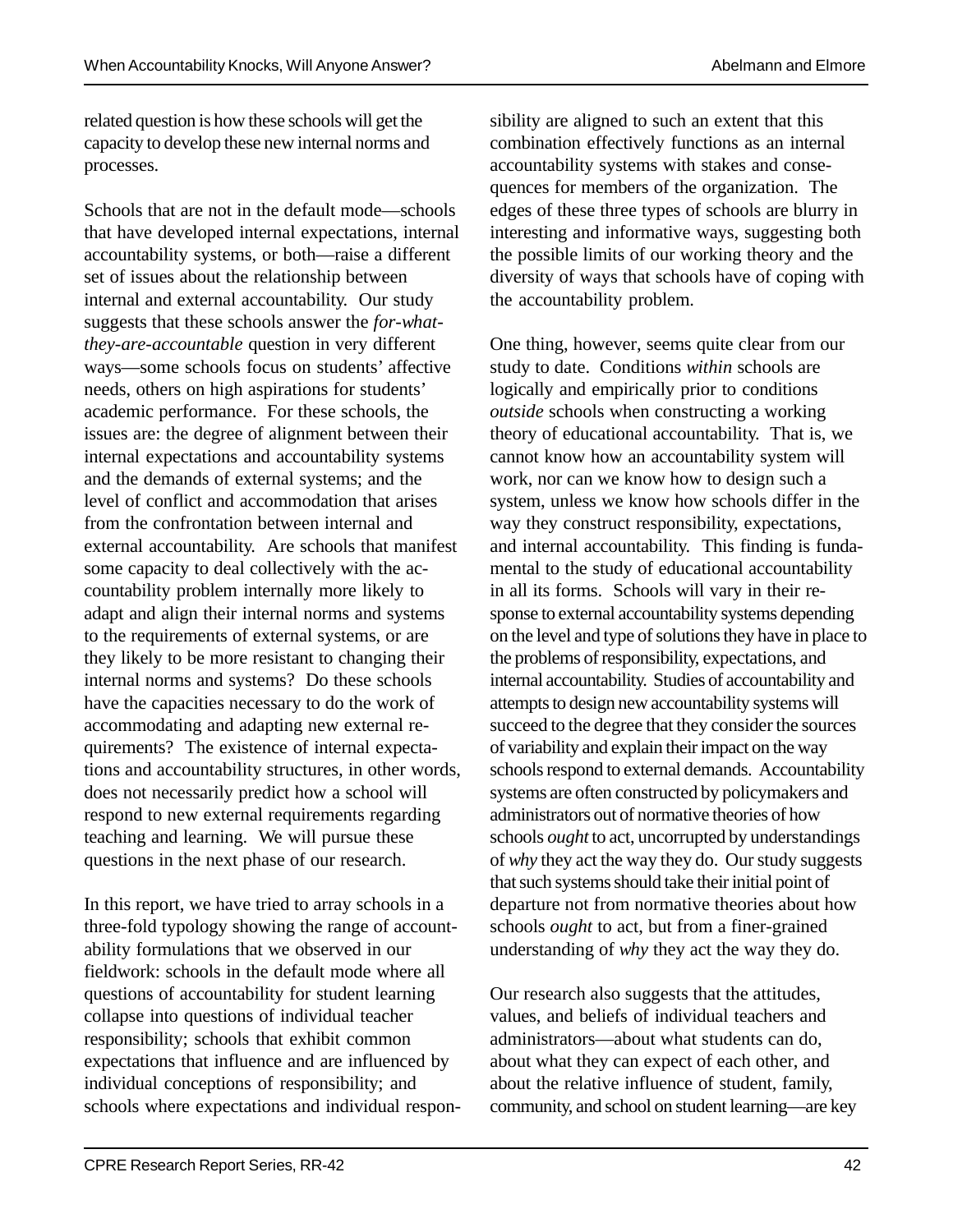factors in determining the solutions that schools construct to the accountability problem. Put bluntly, many educators simply do not believe that they have the capacity to influence student learning in the ways that external accountability systems suggest they should. Hence, external accountability systems will be relatively powerless in the absence of changed conceptions of individual responsibility and collective expectations within schools. In our study, we have come to call this problem: "when accountability knocks, is anyone home?" A strong normative environment inside the school, based on a belief in the capacity and efficacy of teachers and principals to influence student learning, coupled with the knowledge and skill necessary to act on those beliefs are prior conditions necessary to the success of strong external accountability systems.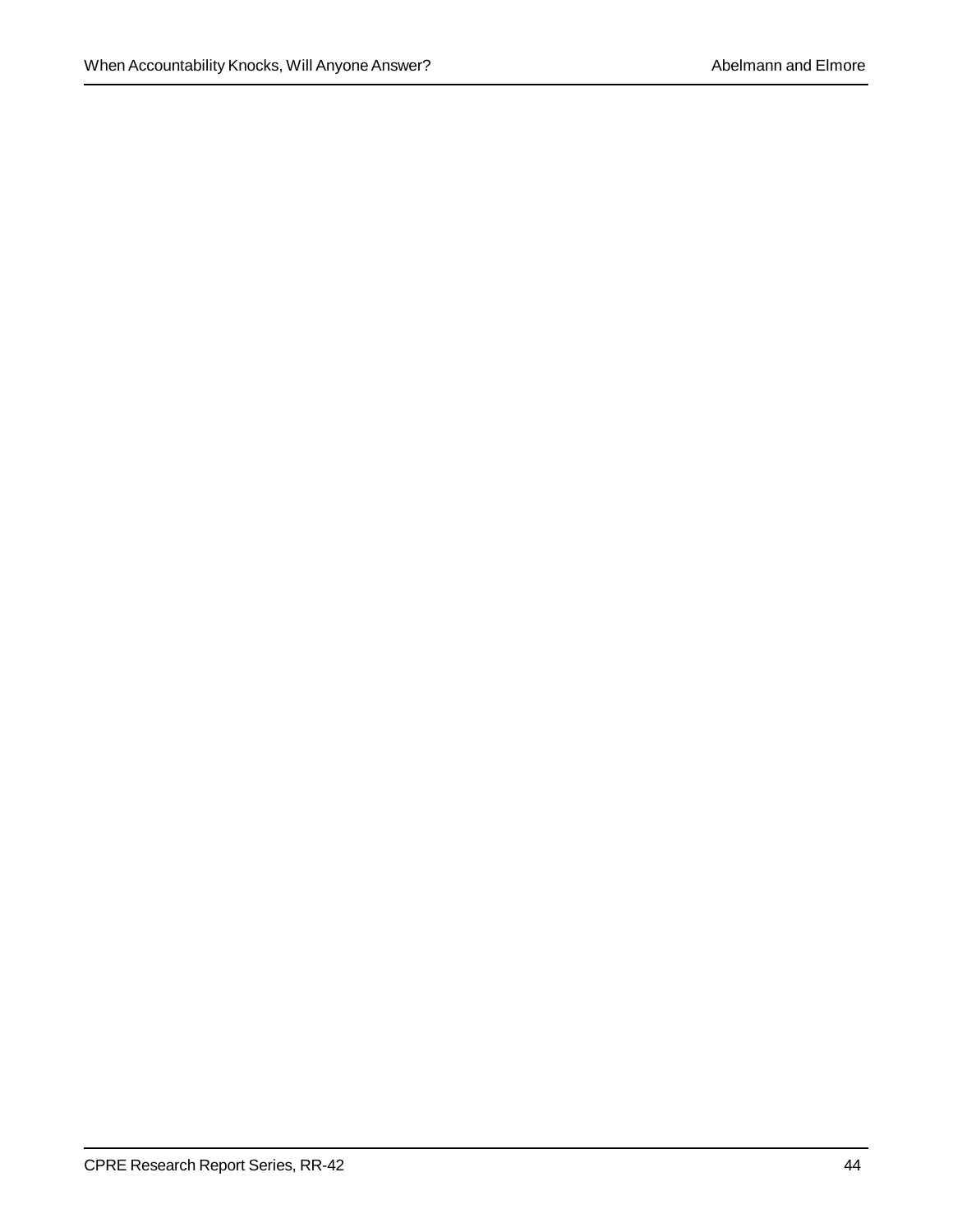## **References**

Elmore, Richard F. (1997). The politics of education reform. *Issues in Science and Technology,* XIV(1).

- Ladd, Helen. (1996). *Holding schools accountable: Performance based reform in education.* Washington, DC: Brookings Institute.
- Lortie, Daniel C. (1975). *Schoolteacher: A Sociological Study*. Chicago, IL: University of Chicago Press.
- Metz, Mary Haywood. (1990). How social class differences shape teachers' work. In M. W. McLaughlin, J. E. Talbert, & N. Bascia (Eds.), *The contexts of teaching in secondary schools: Teachers' realities* (pp. 40-107). New York, NY: Teachers College Press.
- Metz, Mary Haywood. (1990). Real school: A universal drama amid disparate experience. In D. E. Mitchell & M. E. Goertz (Eds.), *Education politics for the new century*. New York, NY: Falmer Press.
- Newmann, Fred, King, Bruce, & Rigdon, Mark. (1997). Accountability and school performance: Implications from restructuring schools. *Harvard Educational Review*, *67*(1) 41-74.
- Schein, Edgar H. (1992). *Organizational culture and leadership*. San Francisco, CA: Jossey Bass.
- Wagner, Robert B. (1989). *Accountability in education: A philosophical inquiry*. New York, NY: Routledge.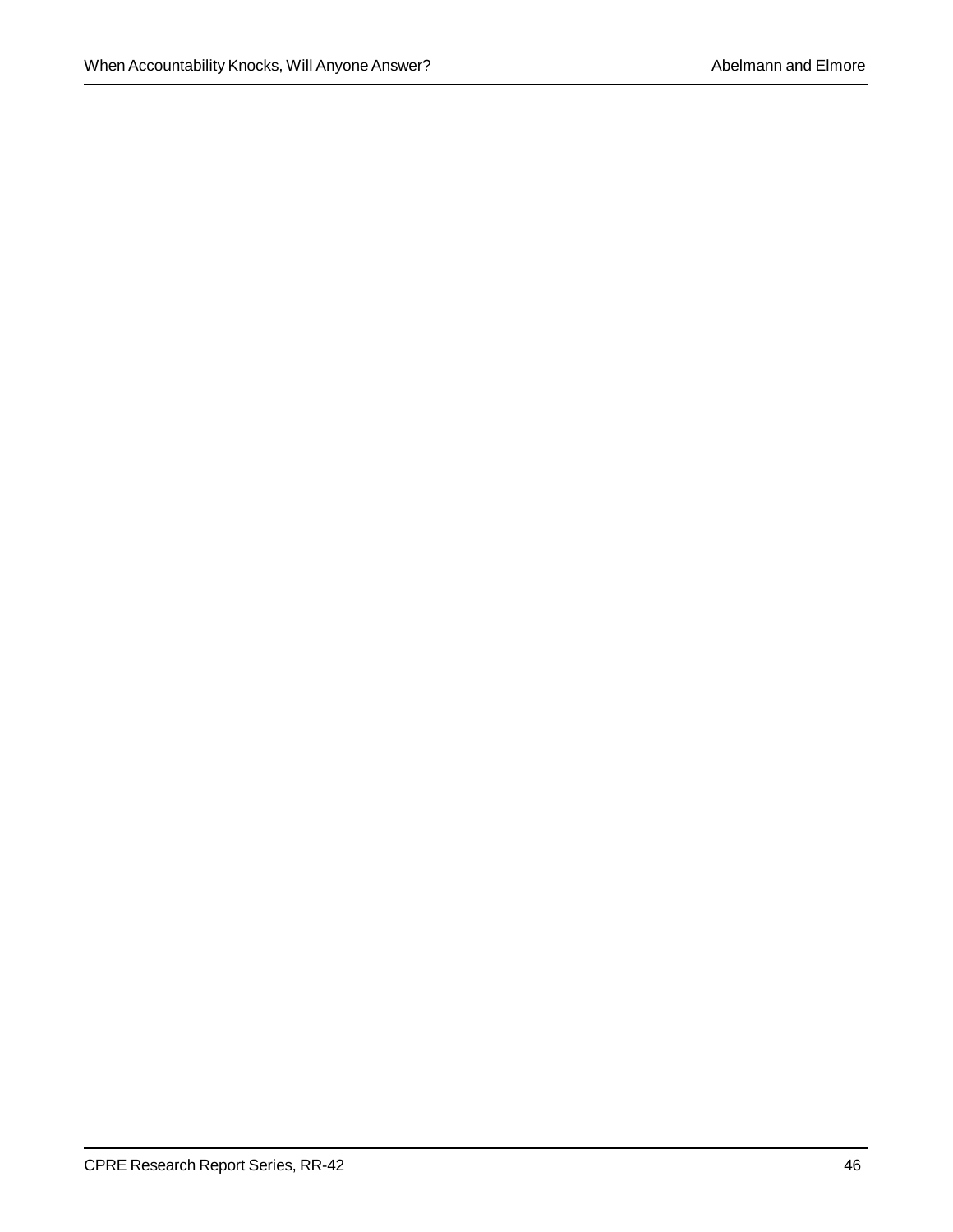| <b>Appendix 1</b><br><b>Interview Protocol</b><br><b>Interview Questions for Teachers</b>                                                                        |                                                                                                                                                   |                                                                                                                                                        |  |  |
|------------------------------------------------------------------------------------------------------------------------------------------------------------------|---------------------------------------------------------------------------------------------------------------------------------------------------|--------------------------------------------------------------------------------------------------------------------------------------------------------|--|--|
| <b>Direct</b>                                                                                                                                                    | <b>Indirect</b>                                                                                                                                   | <b>Hybrid</b>                                                                                                                                          |  |  |
| 1. As a teacher, what are you held<br>accountable for?                                                                                                           | 1. As a teacher, what is your job?                                                                                                                | 1. As a teacher, what are you<br>expected to do?                                                                                                       |  |  |
| 2. How do you know when you're in<br>compliance?                                                                                                                 | 2. How do you know when you're doing<br>your job well?                                                                                            | 2. To whom do you feel the<br>greatest sense of responsibility?                                                                                        |  |  |
| 3. Do you think there's a common<br>perception in your school regarding<br>what you're all accountable for?                                                      | 3. Do you think most teachers in your<br>school would answer the same way, or<br>differently?                                                     | 3. Do you think most of the<br>teachers in your school have the<br>same point of view regarding<br>their responsibilities?                             |  |  |
| 4. To whom are you accountable?                                                                                                                                  | 4. Who determines whether you're doing<br>your job well, and how is that<br>determined?                                                           | 4. What makes a school year<br>"good" or "bad" for you?                                                                                                |  |  |
| 5. What formal accountability measures<br>are in place at your school?                                                                                           | 5. Are the formal assessments of<br>students used in your school an accurate<br>measure of achievement and of your<br>teaching?                   | 5. What does your school<br>principal expect of you and does<br>he/she expect the same of<br>everyone?                                                 |  |  |
| 6. Are those formal accountability<br>mechanisms an accurate measure of<br>your teaching and student<br>achievement?                                             | 6. How well does the content of those<br>measures map the content of what you<br>do in the classroom?                                             | 6. How would you alter the<br>assessments your school<br>currently uses to make them<br>more useful and/or informative?                                |  |  |
| 7. How are the measures used? (i.e.,<br>who sees the results, what happens<br>when students/teachers do well/poorly<br>on these measures)?                       | 7. Who or what has an influence (or the<br>greatest influence) over what you do in<br>the classroom?                                              | 7. How do you think the external<br>community perceives your<br>school?                                                                                |  |  |
| 8. What role do parents, and the larger<br>community play in your school, and how<br>does that compare to what you think<br>their role should be?                | 8. What role do parents, and the larger<br>community play in your school, and how<br>does that compare to what you think their<br>role should be? | 8. What role do parents, and the<br>larger community play in your<br>school, and how does that<br>compare with what you think their<br>role should be? |  |  |
| 9. Who is accountable to you?                                                                                                                                    | 9. Are other teachers or your principal<br>answerable to you for anything?<br>(Students?)                                                         | 9. What do you expect of other<br>teachers? Of your principal? Are<br>they formally responsible to you<br>in any way? (Students?)                      |  |  |
| 10. Are there any conditions under<br>which you believe you should not be<br>held accountable, or should be less<br>accountable, for your student's<br>learning? | 10. What level of schooling do you think<br>most of your students will achieve?                                                                   | 10. What factors do you believe<br>influence students' achievement,<br>and which of those are you in a<br>position to affect?                          |  |  |
| 11. If you were hiring a teacher for your<br>position, what characteristics would you<br>look for?                                                               | 11. If you were hiring a teacher for your<br>position, what characteristics would you<br>look for?                                                | 11. If you were hiring a teacher<br>for your position, what<br>characteristics would you look<br>for?                                                  |  |  |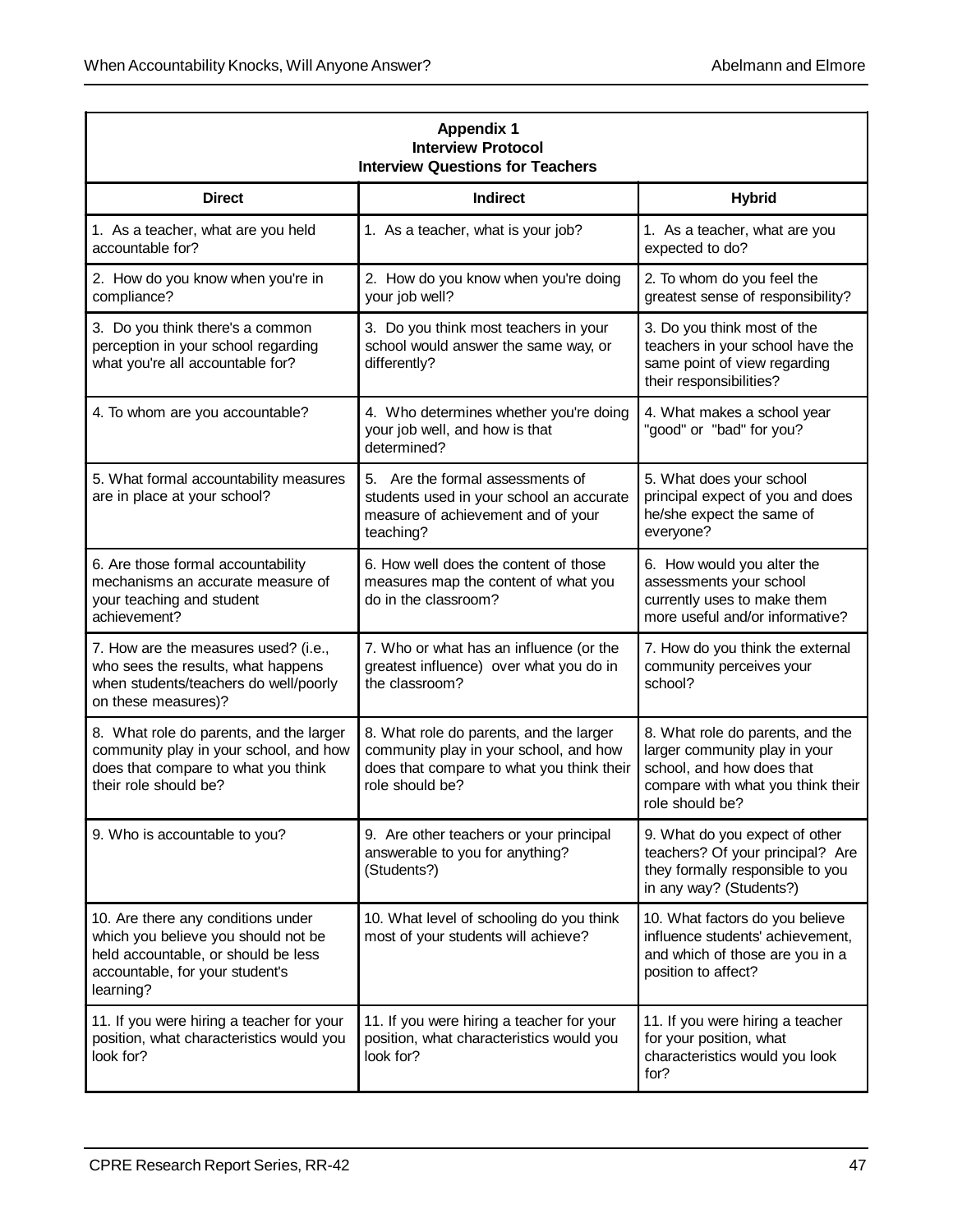| <b>Interview Questions for Parents</b>                                                                                                           |                                                                                                                                                                                                          |                                                                                                                                                                                       |  |  |
|--------------------------------------------------------------------------------------------------------------------------------------------------|----------------------------------------------------------------------------------------------------------------------------------------------------------------------------------------------------------|---------------------------------------------------------------------------------------------------------------------------------------------------------------------------------------|--|--|
| <b>Direct</b>                                                                                                                                    | <b>Indirect</b>                                                                                                                                                                                          | <b>Hybrid</b>                                                                                                                                                                         |  |  |
| 1. Who is accountable for your child's<br>learning?                                                                                              | 1. Whose job is it to ensure that your<br>children are learning?                                                                                                                                         | 1. Who is responsible for your<br>child's learning?                                                                                                                                   |  |  |
| 2. How do you know whether your child<br>is learning?                                                                                            | 2. How do you know whether your child is<br>learning?                                                                                                                                                    | 2. How do you know whether<br>your child is learning?                                                                                                                                 |  |  |
| 3. For what information, and by what<br>means, is your child's school required to<br>give an account of student learning and<br>school standing? | 3. What information regarding your child's<br>progress, and the school's scores, is the<br>school required to share with you, and<br>how is that info conveyed? (meetings,<br>report cards, media, etc.) | 3. What information regarding<br>your child's learning, and the<br>school's standing do you expect<br>the school to provide? How do<br>you expect that information to be<br>conveyed? |  |  |
| 4. If your child were having difficulty with<br>his/her work, who is accountable to<br>address that problem?                                     | 4. If your child were having difficulty with<br>his/her work, what would you do, or<br>advise your child to do?                                                                                          | 4. If your child were having<br>difficulty with his/her work, who<br>would you expect to address that<br>problem, and what would you<br>expect to happen in addressing<br>it?         |  |  |
| 5. What do you feel accountable for in<br>regard to your child's learning?                                                                       | 5. What is your role in your child's<br>learning?                                                                                                                                                        | 5. What do you feel responsible<br>for in regard to your child's<br>learning?                                                                                                         |  |  |
| 6. What do you think your child's<br>teacher holds you accountable for, and<br>why do you think that?                                            | 6. What do you think your child's teacher<br>and principal believe your role is?                                                                                                                         | 6. What do your child's teacher<br>and principal expect of you in<br>regard to your child's education?                                                                                |  |  |
| 7. Who is accountable for discipline in<br>your child's classroom and the school<br>as a whole?                                                  | 7. Whose job is it to maintain discipline<br>in your child's school?                                                                                                                                     | 7. Who is responsible for<br>maintaining discipline in the<br>school?                                                                                                                 |  |  |
| 8. What type/degree of school-site<br>involvement should parents be<br>accountable for?                                                          | 8. What type/degree of school-site<br>involvement is appropriate for parents?                                                                                                                            | 8. What type/degree of school-<br>site involvement should parents<br>be responsible for?                                                                                              |  |  |
| 9. How does this compare with yours<br>and other parents' involvement?                                                                           | 9. How does this compare with yours and<br>other parents' involvement?                                                                                                                                   | 9. How does this compare with<br>your and other parents'<br>involvement?                                                                                                              |  |  |
| 10. If you had (have) the option to send<br>your child elsewhere, would you? Why?                                                                | 10. If you had (have) the option to send<br>your child elsewhere, would you? Why?                                                                                                                        | 10. If you had (have) the option<br>to send your child elsewhere,<br>would you? Why?                                                                                                  |  |  |
| 11. What do you expect students to<br>know upon entering your class?<br>Leaving?                                                                 | 11. What do you expect students to<br>know upon entering your class?<br>Leaving?                                                                                                                         | 11. What do you expect students<br>to know upon entering your<br>class? Leaving?                                                                                                      |  |  |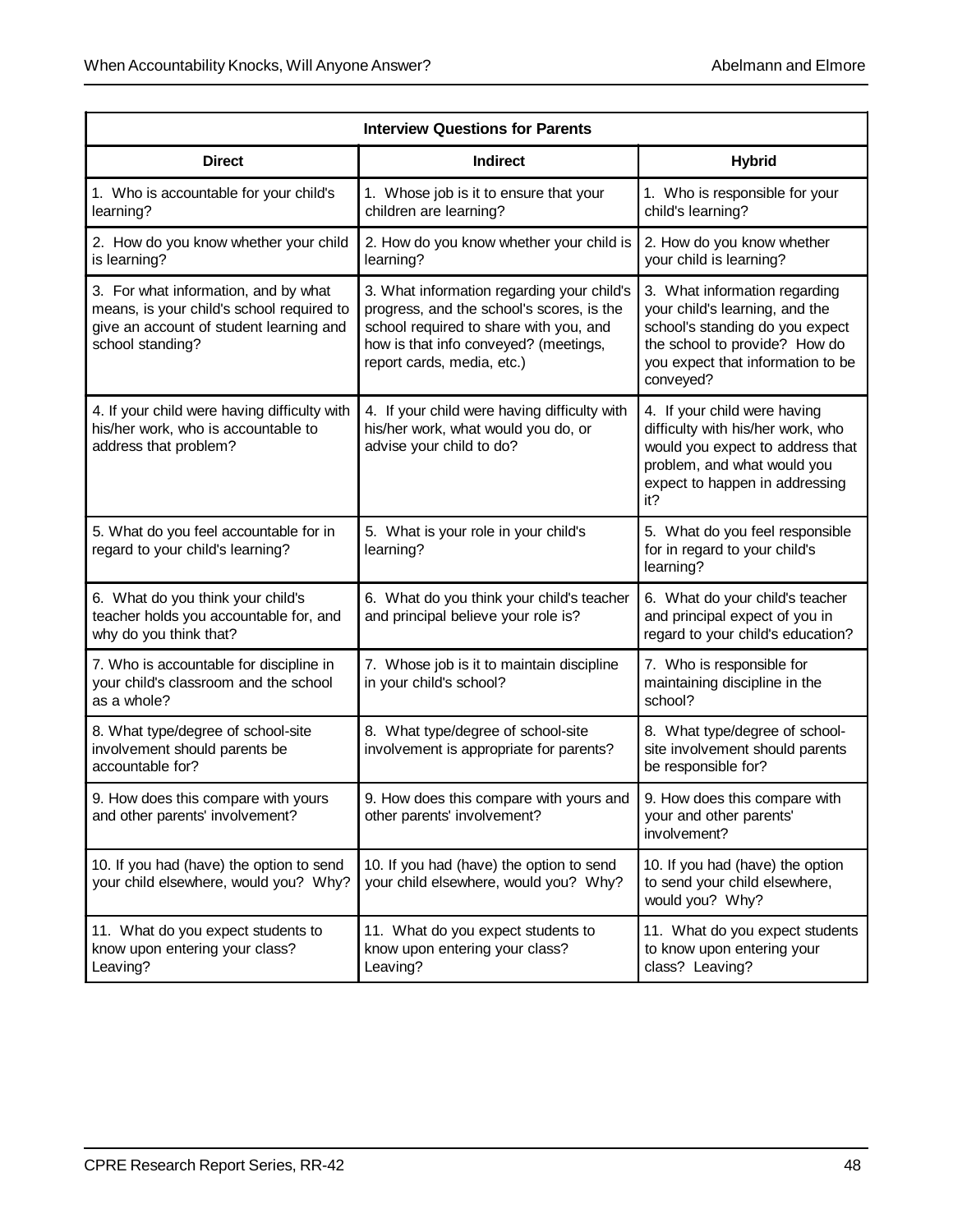| <b>Interview Questions for Principals/Administrators</b>                                                                                         |                                                                                                                                                       |                                                                                                                                                                            |  |  |
|--------------------------------------------------------------------------------------------------------------------------------------------------|-------------------------------------------------------------------------------------------------------------------------------------------------------|----------------------------------------------------------------------------------------------------------------------------------------------------------------------------|--|--|
| <b>Direct</b>                                                                                                                                    | <b>Indirect</b>                                                                                                                                       | <b>Hybrid</b>                                                                                                                                                              |  |  |
| 1. What are you accountable for?                                                                                                                 | 1. As a principal/administrator, what's<br>your job?                                                                                                  | 1. As principal/administrator,<br>what are you responsible for?                                                                                                            |  |  |
| 2. To whom are you accountable?                                                                                                                  | 2. Who determines whether you're doing<br>your job well, and how is that<br>determined?                                                               | 2. Who determines whether<br>you're fulfilling your responsibility<br>and meeting expectations?                                                                            |  |  |
| 3. What do you hold teachers<br>accountable for?                                                                                                 | 3. What is the job of teachers in your<br>school?                                                                                                     | 3. What do you expect teacher's<br>to be responsible for in your<br>school?                                                                                                |  |  |
| 4. By what means, formal and informal,<br>is that accountability enforced?                                                                       | 4. How do you know whether they're<br>doing their jobs well, and is there a<br>common understanding/procedure for<br>what happens if they don't?      | 4. How do you know whether<br>they're doing their jobs well, and<br>what is the expectation about<br>what happens if they don't?<br>(Yours and theirs?)                    |  |  |
| 5. Do you believe teachers in your<br>school have a clear sense of what<br>they're held accountable for?                                         | 5.<br>Do you believe teachers have a clear<br>sense of what their job is? Why or why<br>not?                                                          | 5. Do teachers know what's<br>expected of them, and how do<br>they know?                                                                                                   |  |  |
| 6. How well do the formal assessments<br>used at your school reflect student<br>achievement and teaching?                                        | 6. What happens if a teacher is not<br>doing his/her job?                                                                                             | 6. What happens if teachers are<br>not doing what's expected of<br>them?                                                                                                   |  |  |
| 7. How are results of assessments<br>used in your school? (Who sees them<br>or how well do they reflect what they're<br>doing in the classroom?) | 7. How well do the formal assessments<br>used at your school reflect your, and<br>teachers' efforts at improving student<br>achievement and teaching? | 7. How well do formal<br>assessments used at your school<br>reflect your expectations, and<br>those of teachers, for student<br>achievement and teaching<br>effectiveness? |  |  |
| 8. What characteristics do you look for<br>when hiring a new teacher?                                                                            | 8. What characteristics do you look for<br>when hiring a new teacher?                                                                                 | 8. What characteristics do you<br>look for when hiring a new<br>teacher?                                                                                                   |  |  |
| 9. Since the beginning of this year, what<br>has been your most challenging internal<br>issue?                                                   | 9. Since the beginning of this year, what<br>has been your most challenging internal<br>issue?                                                        | 9. Since the beginning of this<br>year, what has been your most<br>challenging internal issue?                                                                             |  |  |
| 10. Since the beginning of the year,<br>what was the most challenging<br>externally-generated issue?                                             | 10. Since the beginning of the year, what<br>was the most challenging externally-<br>generated issue?                                                 | 10. Since the beginning of the<br>year, what was the most<br>challenging externally-generated<br>issue?                                                                    |  |  |
| 11. Upon leaving your school, what<br>should students know (and be able to<br>$do$ ?                                                             | 11. Upon leaving your school, what<br>should students know (and be able to<br>do)?                                                                    | 11. Upon leaving your school,<br>what should students know (and<br>be able to do)?                                                                                         |  |  |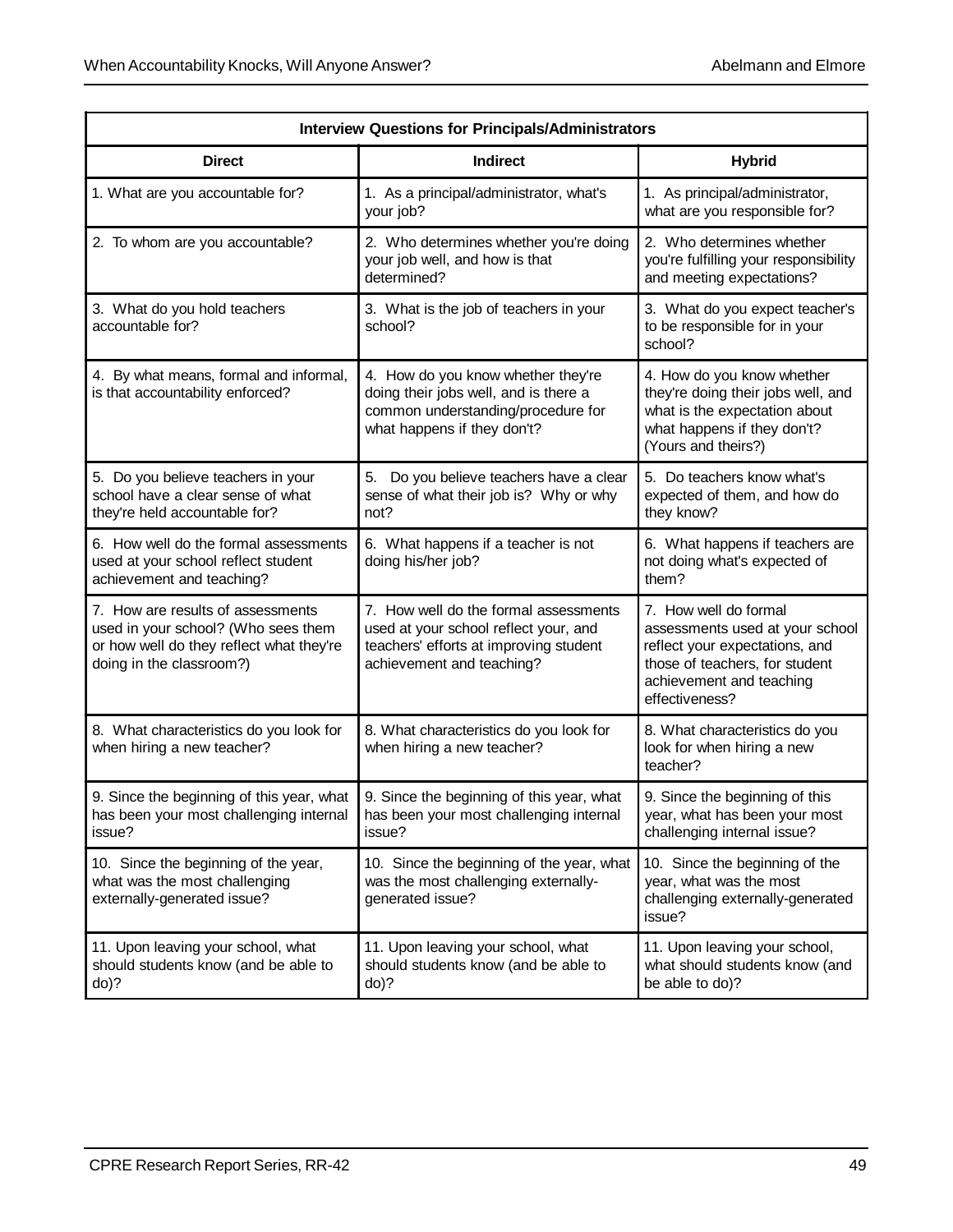| <b>Interview Questions for Students</b>                                                                               |                                                                                                                       |                                                                                                                          |  |  |
|-----------------------------------------------------------------------------------------------------------------------|-----------------------------------------------------------------------------------------------------------------------|--------------------------------------------------------------------------------------------------------------------------|--|--|
| <b>Direct</b>                                                                                                         | <b>Indirect</b>                                                                                                       | <b>Hybrid</b>                                                                                                            |  |  |
| 1. As a student, what are you<br>accountable for?                                                                     | 1. What is your "job" as a student?                                                                                   | 1. As a student, what are you<br>expected to do?                                                                         |  |  |
| 2. To whom are you accountable?<br>How?                                                                               | 2. Who holds you responsible for doing<br>your "job" as a student? How?                                               | 2. Who holds you responsible for<br>fulfilling those expectations?<br>How?                                               |  |  |
| 3. How do you know when you're doing<br>well in school? (How do you know when<br>you've learned a subject or lesson?) | 3. How do you know when you're doing<br>well in school? (How do you know when<br>you've learned a subject or lesson?) | 3. How do you know when you're<br>doing well in school? (How do<br>you know when you've learned a<br>subject or lesson?) |  |  |
| 4. How is your school achievement<br>measured?                                                                        | 4. How is your school achievement<br>measured?                                                                        | 4. How is your school<br>achievement measured?                                                                           |  |  |
| 5. Who is accountable for your<br>learning?                                                                           | 5. Who's job is it to make sure you<br>learn?                                                                         | 5. Who is responsible for your<br>learning?                                                                              |  |  |
| 6. As a student, is anyone accountable<br>to you?                                                                     | 6. Is anyone in your school (adults or<br>other students) answerable to you as a<br>student?                          | 6. What do you expect of others,<br>adults and students, in your<br>school?                                              |  |  |
| 7. What makes a teacher a good<br>teacher?                                                                            | 7. What makes a teacher a good<br>teacher?                                                                            | 7. What makes a teacher a good<br>teacher?                                                                               |  |  |
| 8. What makes a school a good<br>school?                                                                              | 8. What makes a school a good school?                                                                                 | 8. What makes a school a good<br>school?                                                                                 |  |  |
| 9. How would you describe a good<br>school year? (Or week?)                                                           | 9. How would you describe a good<br>school year? (Or week?)                                                           | 9. How would you describe a<br>good school year? (Or week?)                                                              |  |  |
| 10. What are you expected to know, be<br>able to do when you finish (x) grade?                                        | 10. What are you expected to know, be<br>able to do when you finish (x) grade?                                        | 10. What are you expected to<br>know, be able to do when you<br>finish (x) grade?                                        |  |  |
| 11. What do you think you'll be doing 5-<br>10 years from now?                                                        | 11. What do you think you'll be doing 5-<br>10 years from now?                                                        | 11. What do you think you'll be<br>doing 5-10 years from now?                                                            |  |  |